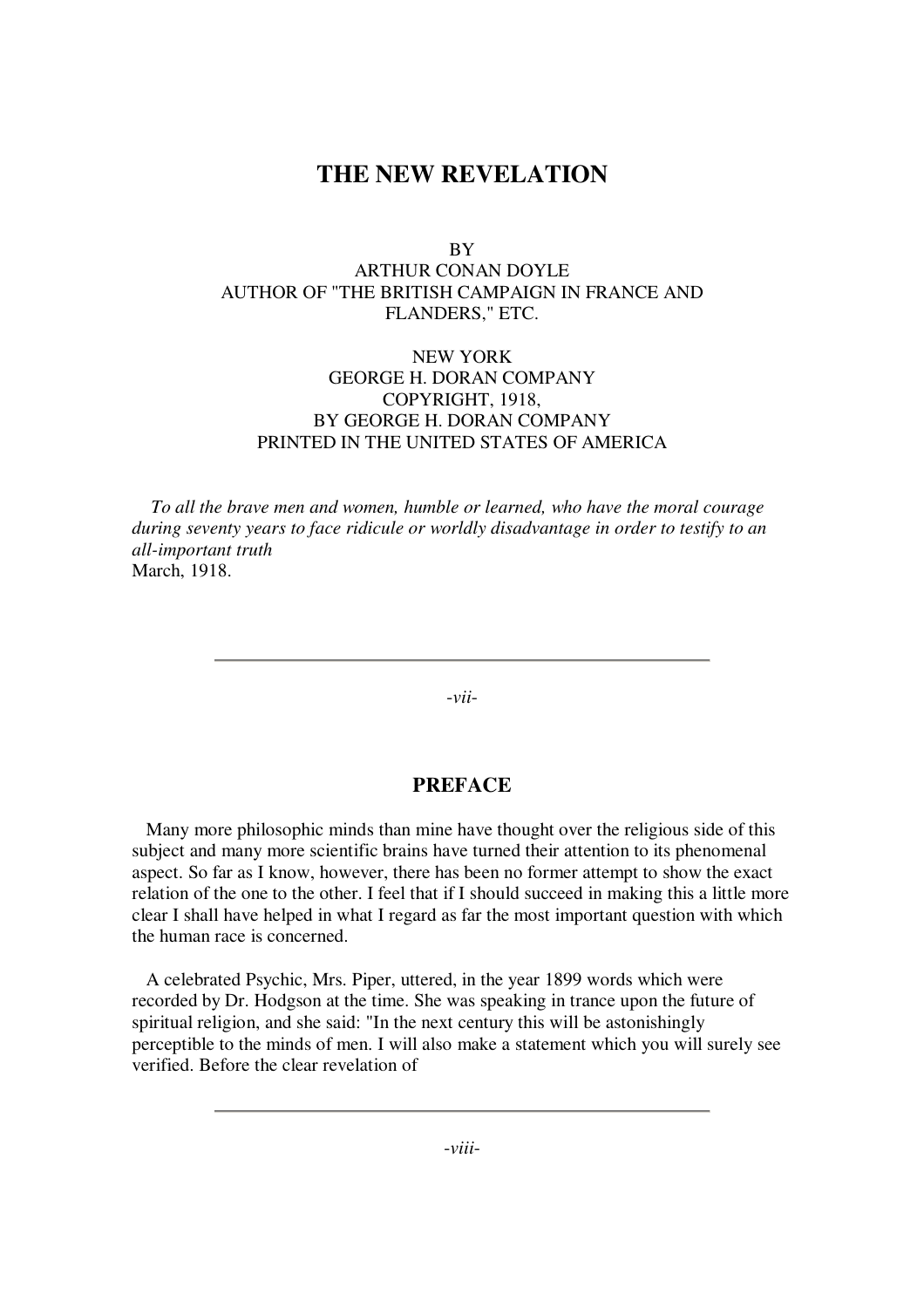spirit communication there will be a terrible war in different parts of the world. The entire world must be purified and cleansed before mortal can see, through his spiritual vision, his friends on this side and it will take just this line of action to bring about a state of perfection. Friend, kindly think of this." We have had "the terrible war in different parts of the world." The second half remains to be fulfilled.

*A. C. D. 1918.*

## **CONTENTS**

| I THE SEARCH. 13                              |
|-----------------------------------------------|
| II THE REVELATION. 47                         |
| III THE COMING LIFE $\ldots \ldots \ldots 63$ |
| IV PROBLEMS AND LIMITATIONS. 82               |
| SUPPLEMENTARY DOCUMENTS                       |
| I THE NEXT PHASE OF LIFE 107                  |
| II AUTOMATIC WRITING. 112                     |
| III THE CHERITON DUGOUT115                    |
|                                               |

## *Chapter 1*

## **THE SEARCH**

The subject of psychical research is one upon which I have thought more and about which I have been slower to form my opinion, than upon any other subject whatever. Every now and then as one jogs along through life some small incident happens which very forcibly brings home the fact that time passes and that first youth and then middle age are slipping away. Such a one occurred the other day. There is a column in that excellent little paper, *Light*, which is devoted to what was recorded on the corresponding date a generation -- that is thirty years -- ago. As I read over this column recently I had quite a start as I saw my own name, and read the reprint of a letter

## -*14*-

which I had written in 1887, detailing some interesting spiritual experience which had occurred in a seance. Thus it is manifest that my interest in the subject is of some standing, and also, since it is only within the last year or two that I have finally declared myself to be satisfied with the evidence, that I have not been hasty in forming my opinion. If I set down some of my experiences and difficulties my readers will not, I hope, think it egotistical upon my part, but will realise that it is the most graphic way in which to sketch out the points which are likely to occur to any other inquirer. When I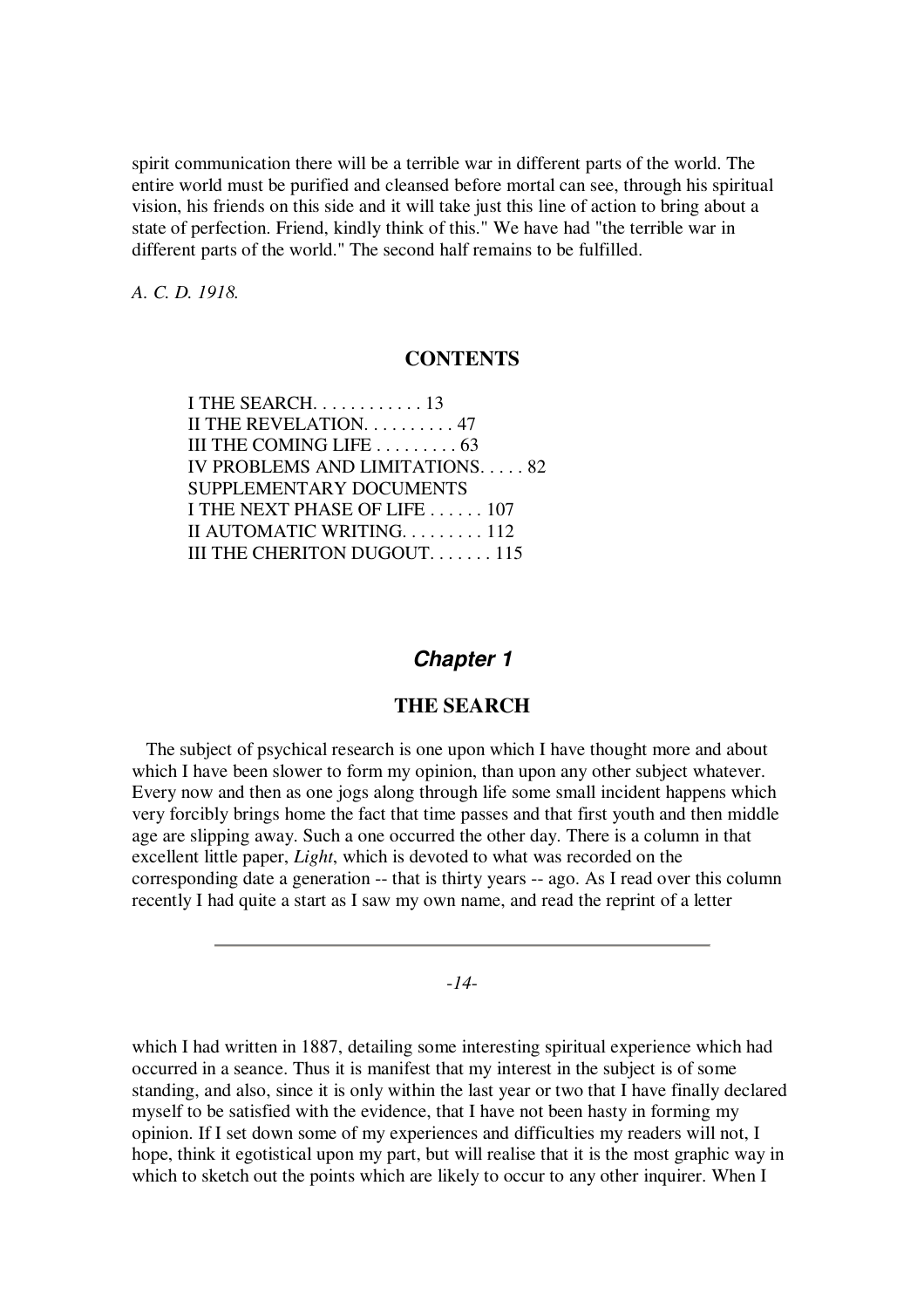have passed over this ground, it will be possible to get on to something more general and impersonal in its nature.

When I had finished my medical education in 1882, I found myself, like many young medical men, a convinced materialist as regards our personal destiny. I had never ceased to be an earnest theist, because it seemed to me that Napoleon's question to the atheistic professors on the starry night as he voyaged to Egypt: "Who was it, gentlemen,

-*15*-

who made these stars?" has never been answered. To say that the Universe was made by immutable laws only put the question one degree further back as to who made the laws. I did not, of course, believe in an anthropomorphic God, but I believed then, as I believe now, in an intelligent Force behind all the operations of Nature -- a force so infinitely complex and great that my finite brain could get no further than its existence. Right and wrong I saw also as great obvious facts which needed no divine revelation. But when it came to a question of our little personalities surviving death, it seemed to me that the whole analogy of Nature was against it. When the candle burns out the light disappears. When the electric cell is shattered the current stops. When the body dissolves there is an end of the matter. Each man in his egotism may feel that he ought to survive, but let him look, we will say, at the average loafer -- of high or low degree -- would anyone contend that there was any obvious reason why *that* personality should carry on? It seemed to be a delusion, and I was convinced that death did indeed

-*16*-

end all, though I saw no reason why that should affect our duty towards humanity during our transitory existence.

This was my frame of mind when Spiritual phenomena first came before my notice. I had always regarded the subject as the greatest nonsense upon earth, and I had read of the conviction of fraudulent mediums and wondered how any sane man could believe such things. I met some friends, however, who were interested in the matter, and I sat with them at some table-moving seances. We got connected messages. I am afraid the only result that they had on my mind was that I regarded these friends with some suspicion. They were long messages very often, spelled out by tilts, and it was quite impossible that they came by chance. Someone then, was moving the table. I thought it was they. They probably thought that I did it. I was puzzled and worried over it, for they were not people whom I could imagine as cheating -- and yet I could not see how the messages could come except by conscious pressure.

About this time -- it would be in 1886 -- I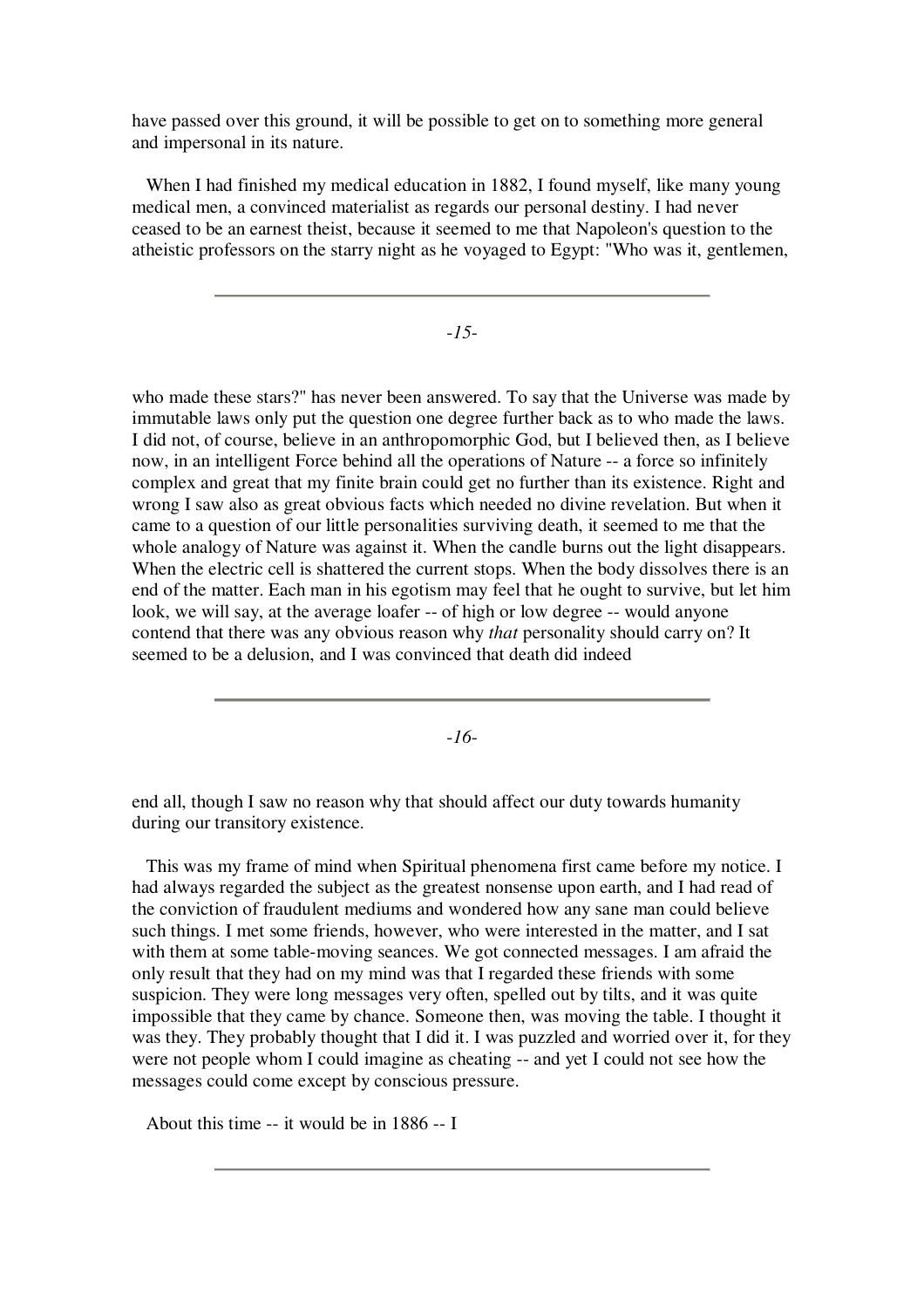came across a book called *The Reminiscences of Judge Edmunds*. He was a judge of the U.S. High Courts and a man of high standing. The book gave an account of how his wife had died, and how he had been able for many years to keep in touch with her. All sorts of details were given. I read the book with interest, and absolute scepticism. It seemed to me an example of how a hard practical man might have a weak side to his brain, a sort of reaction, as it were, against those plain facts of life with which he had to deal. Where was this spirit of which he talked? Suppose a man had an accident and cracked his skull; his whole character would change, and a high nature might become a low one. With alcohol or opium or many other drugs one could apparently quite change a man's spirit. The spirit then depended upon matter. These were the arguments which I used in those days. I did not realise that it was not the spirit that was changed in such cases, but the body through which the spirit worked, just as it would be no argument against the existence of a musician if you tampered with his violin so that

-*18*-

only discordant notes could come through.

I was sufficiently interested to continue to read such literature as came in my way. I was amazed to find what a number of great men -- men whose names were to the fore in science -- thoroughly believed that spirit was independent of matter and could survive it. When I regarded Spiritualism as a vulgar delusion of the uneducated, I could afford to look down upon it; but when it was endorsed by men like Crookes, whom I knew to be the most rising British chemist, by Wallace, who was the rival of Darwin, and by Flammarion, the best known of astronomers, I could not afford to dismiss it. It was all very well to throw down the books of these men which contained their mature conclusions and careful investigations, and to say "Well, he has one weak spot in his brain," but a man has to be very self-satisfied if the day does not come when he wonders if the weak spot is not in his own brain. For some time I was sustained in my scepticism by the consideration that many famous men, such as Darwin himself, Huxley, Tyndall and Herbert Spencer, derided this new

-*19*-

branch of knowledge; but when I learned that their derision had reached such a point that they would not even examine it, and that Spencer had declared in so many words that he had decided against it on *a priori* grounds, while Huxley had said that it did not interest him, I was bound to admit that, however great, they were in science, their action in this respect was most unscientific and dogmatic, while the action of those who studied the phenomena and tried to find out the laws that governed them, was following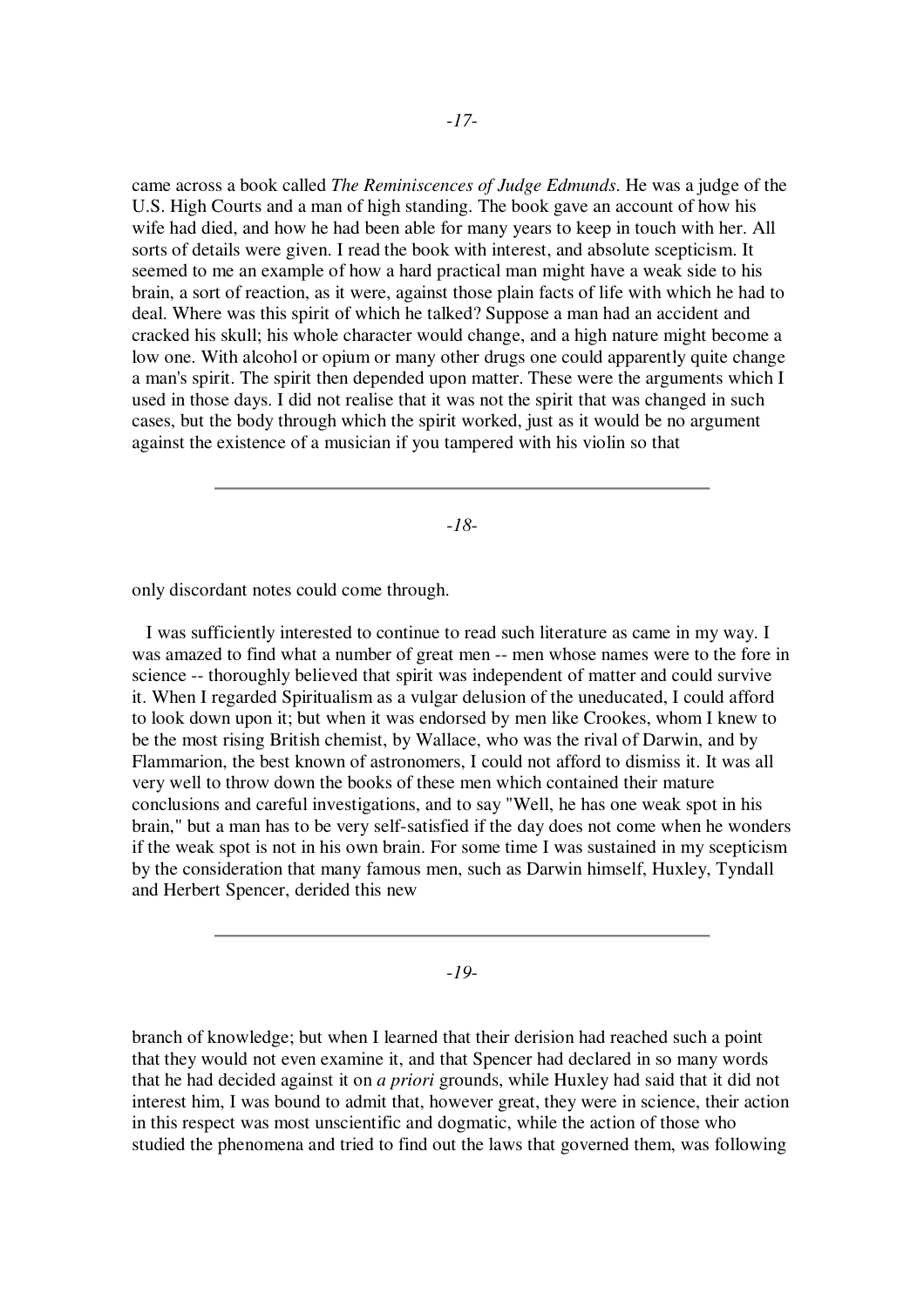the true path which has given us all human advance and knowledge. So far I had got in my reasoning, so my sceptical position was not so solid as before.

It was somewhat reinforced, however, by my own experiences. It is to be remembered that I was working without a medium, which is like an astronomer working without a telescope. I have no psychical powers myself, and those who worked with me had little more. Among us we could just muster enough of the magnetic force, or whatever you will call it, to get the table movements with their suspicious and often stupid messages.

-*20*-

I still have notes of those sittings and copies of some, at least, of the messages. They were not always absolutely stupid. For example, I find that on one occasion, on my asking some test question, such as how many coins I had in my pocket, the table spelt out: "We are here to educate and to elevate, not to guess riddles." And then: "The religious frame of mind, not the critical, is what we wish to inculcate." Now, no one could say that that was a puerile message. On the other hand, I was always haunted by the fear of involuntary pressure from the hands of the sitters. Then there came an incident which puzzled and disgusted me very much. We had very good conditions one evening, and an amount of movement which seemed quite independent of our pressure. Long and detailed messages came through, which purported to be from a spirit who gave his name and said he was a commercial traveller who bad lost his life in a recent fire at a theatre at Exeter. All the details were exact, and he implored us to write to his family, who lived, he said, at a place called Slattenmere, in Cumber

-*21*-

land. I did so, but my letter came back, appropriately enough, through the dead letter office. To this day I do not know whether we were deceived, or whether there was some mistake in the name of the place; but there are the facts, and I was so disgusted that for some time my interest in the whole subject waned. It was one thing to study a subject, but when the subject began to play elaborate practical jokes it seemed time to call a halt. If there is such a place as Slattenmere in the world I should even now be glad to know it.

I was in practice in Southsea at this time, and dwelling there was General Drayson, a man of very remarkable character, and one of the pioneers of Spiritualism in this country. To him I went with my difficulties, and he listened to them very patiently. He made light of my criticism of the foolish nature of many of these messages, and of the absolute falseness of some. "You have not got the fundamental truth into your head," said he. "That truth is, that every spirit in the flesh passes over to the next world exactly as it is, with no change what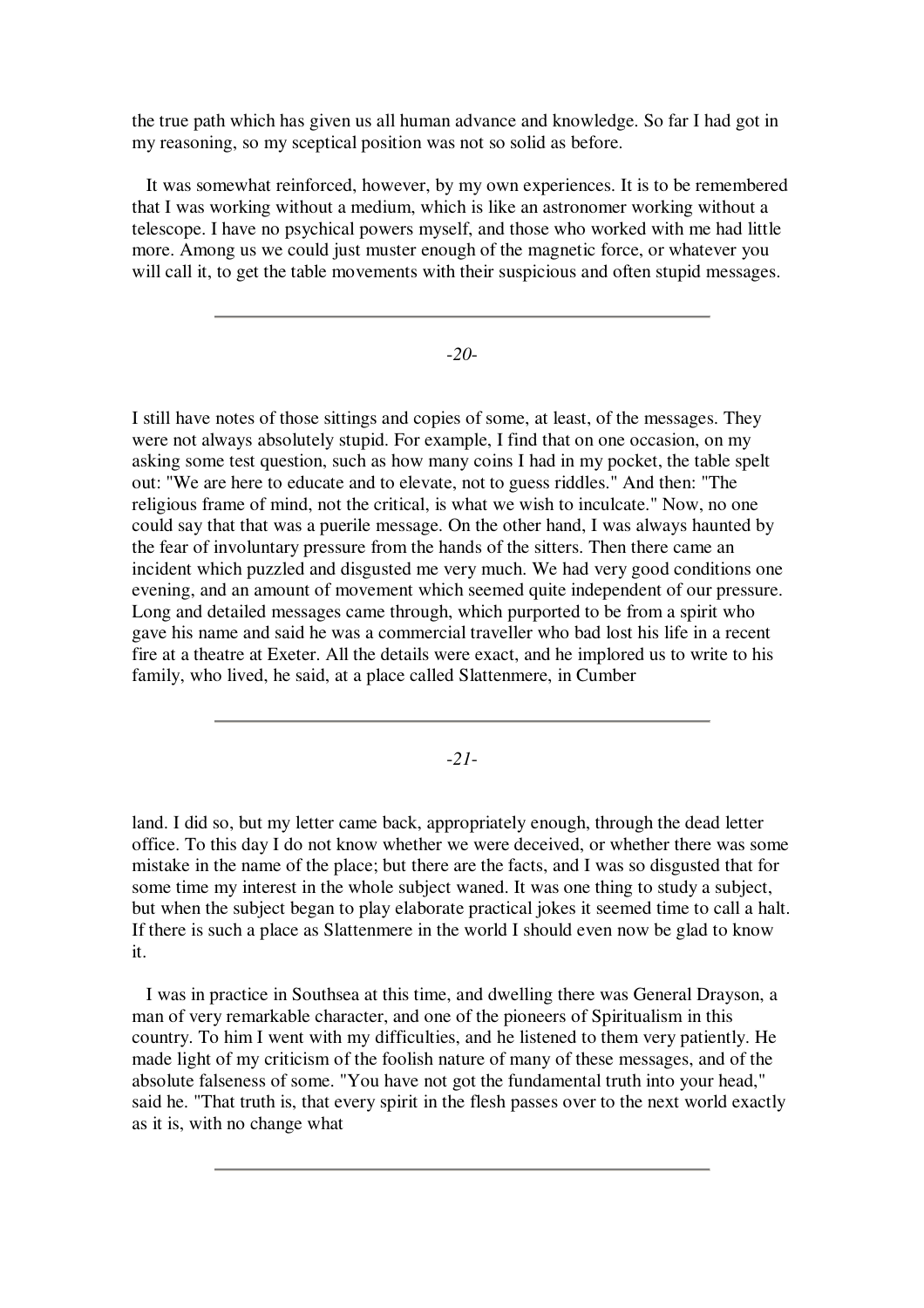ever. This world is full of weak or foolish people. So is the next. You need not mix with them, any more than you do in this world. One chooses one's companions. But suppose a man in this world, who had lived in his house alone and never mixed with his fellows, was at last to put his head out of the window to see what sort of place it was, what would happen? Some naughty boy would probably say something rude. Anyhow, he would see nothing of the wisdom or greatness of the world. He would draw his head in thinking it was a very poor place. That is just what you have done. In a mixed seance, with no definite aim, you have thrust your head into the next world and you have met some naughty boys. Go forward and try to reach something better." That was General Drayson's explanation, and though it did not satisfy me at the time, I think now that it was a rough approximation to the truth. These were my first steps in Spiritualism. I was still a sceptic, but at least I was an inquirer, and when I heard some old-fashioned critic saying that there was nothing to explain, and that it was all

-*23*-

fraud, or that a conjuror was needed to show it up, I knew at least that that was all nonsense. It is true that my own evidence up to then was not enough to convince me, but my reading, which was continuous, showed me how deeply other men had gone into it, and I recognised that the testimony was so strong that no other religious movement in the world could put forward anything to compare with it. That did not prove it to be true, but at least it proved that it must be treated with respect and could not be brushed aside. Take a single incident of what Wallace has truly called a modern miracle. I choose it because it is the most incredible. I allude to the assertion that D. D. Home - who, by the way, was not, as is usually supposed, a paid adventurer, but was the nephew of the Earl of Home -- the assertion, I say, that he floated out of one window and into another at the height of seventy feet above the ground. I could not believe it. And yet, when I knew that the fact was attested by three eye-witnesses, who were Lord Dunraven, Lord Lindsay, and Captain Wynne, all men of honour and repute, who

-*24*-

were willing afterwards to take their oath upon it, I could not but admit that the evidence for this was more direct than for any of those far-off events which the whole world has agreed to accept as true.

I still continued during these years to hold table seances, which sometimes gave no results, sometimes trivial ones, and sometimes rather surprising ones. I have still the notes of these sittings, and I extract here the results of one which were definite, and which were so unlike any conceptions which I held of life beyond the grave that they amused rather than edified me at the time. I find now, however, that they agree very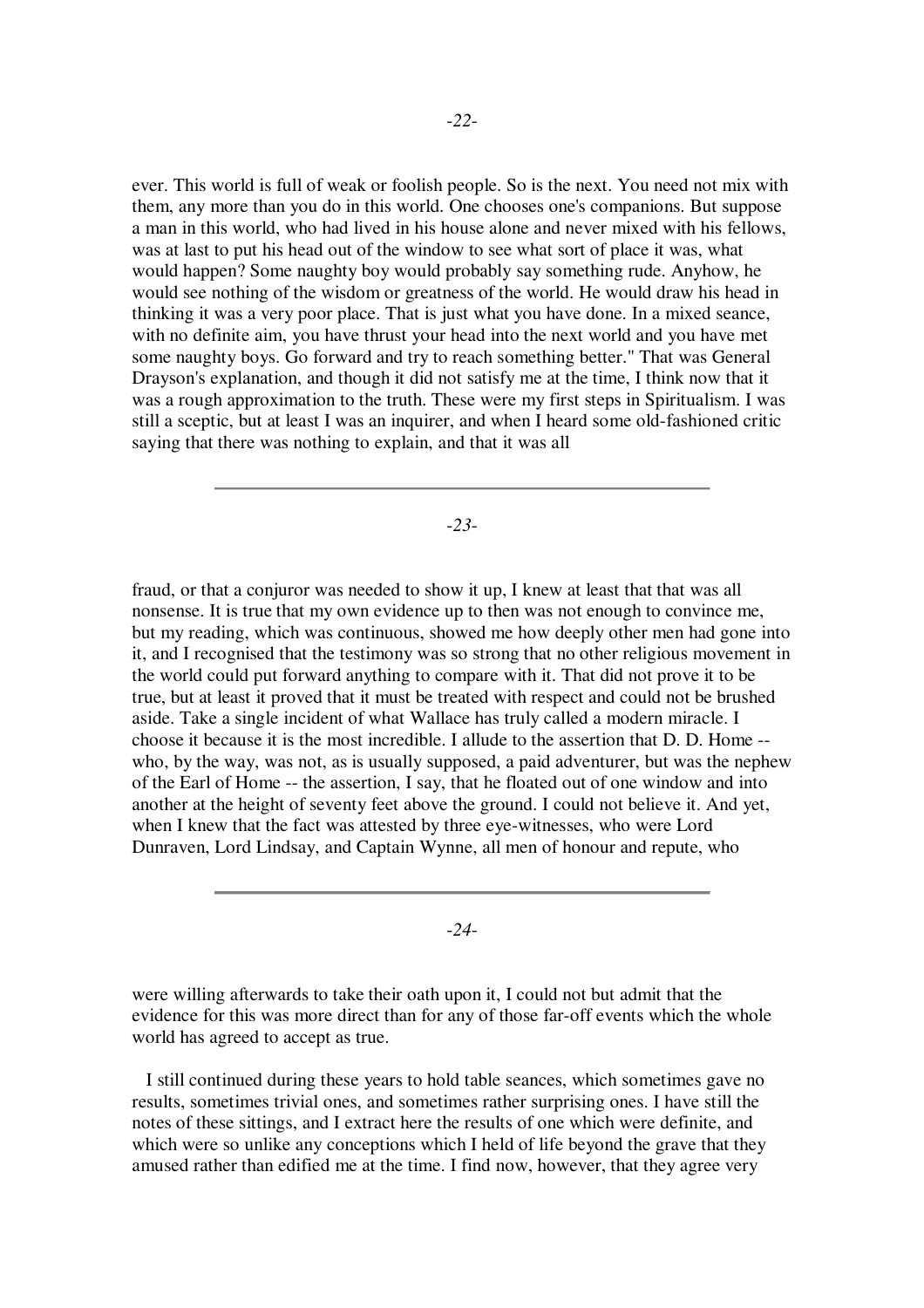closely, with the revelations in Raymond and in other later accounts, so that I view them with different eyes. I am aware that all these accounts of life beyond the grave differ in detail -- I suppose any of our accounts of the present life would differ in detail -- but in the main there is a very great resemblance, which in this instance was very far from the conception either of myself or of either of the two ladies who made up the circle. Two communicators sent messages, the first of

-*25*-

whom spelt out as a name "Dorothy Postlethwaite," a name unknown to any of us. She said she died at Melbourne five years before, at the age of sixteen, that she was now happy, that she had work to do, and that she had been at the same school as one of the ladies. On my asking that lady to raise her hands and give a succession of names, the table tilted at the correct name of the head mistress of the school. This seemed in the nature of a test. She went on to say that the sphere she inhabited was all round the earth; that she knew about the planets; that Mars was inhabited by a race more advanced than us, and that the canals were artificial; there was no bodily pain in her sphere, but there could be mental anxiety; they were governed; they took nourishment; she had been a Catholic and was still a Catholic, but had not fared better than the Protestants; there were Buddhists and Mohammedans in her sphere, but all fared alike; she had never seen Christ and knew no more about Him than on earth, but believed in His influence; spirits prayed and they died in their new sphere before entering another; they had

-*26*-

pleasures -- music was among them. It was a place of light and of laughter. She added that they had no rich or poor, and that the general conditions were far happier than on earth.

This lady bade us good-night, and immediately the table was seized by a much more robust influence, which dashed it about very violently. In answer to my questions it claimed to be the spirit of one whom I will call Dodd, who was a famous cricketer, and with whom I had some serious conversation in Cairo before he went up the Nile, where he met his death in the Dongolese Expedition. We have now, I may remark, come to the year 1896 in my experiences. Dodd was not known to either lady. I began to ask him questions exactly as if he were seated before me, and he sent his answers back with great speed and decision. The answers were often quite opposed to what I expected, so that I could not believe that I was influencing them. He said that he was happy, that he did not wish to return to earth. He had been a free-thinker, but had not suffered in the next life for that reason. Prayer, how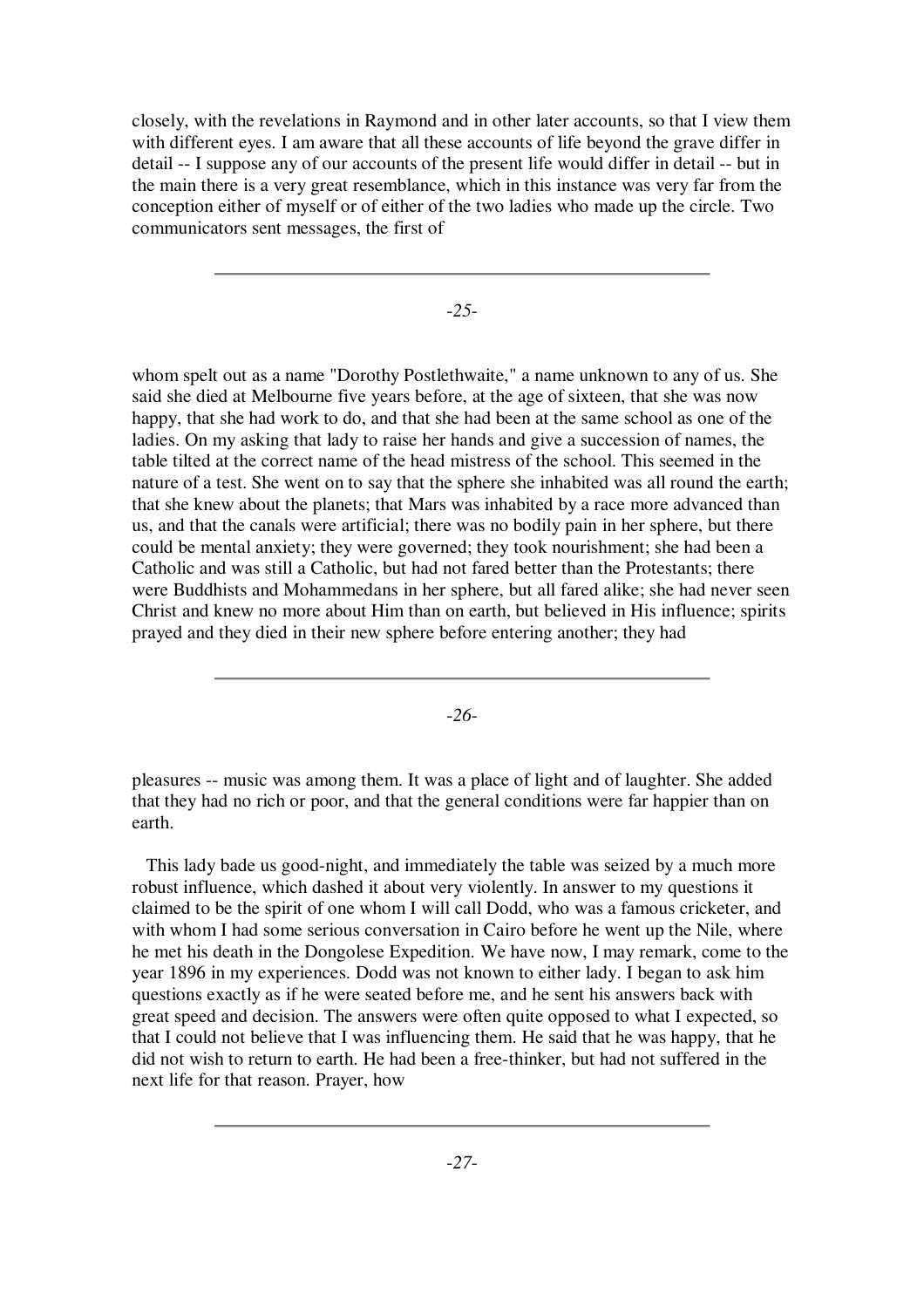ever, was a good thing, as keeping us in touch with the spiritual world. If he had prayed more he would have been higher in the spirit world.

This, I may remark, seemed rather in conflict with his assertion that he had not suffered through being a free-thinker, and yet, of course, many men neglect prayer who are not free-thinkers.

His death was painless. He remembered the death of Polwhele, a young officer who died before him. When he (Dodd) died he had found people to welcome him, but Polwhele had not been among them.

He had work to do. He was aware of the Fall of Dongola, but had not been present in spirit at the banquet at Cairo afterwards. He knew more than he did in life. He remembered our conversation in Cairo. Duration of life in the next sphere was shorter than on earth. He had not seen General Gordon, nor any other famous spirit. Spirits lived in families and in communities. Married people did not necessarily meet again, but those who loved each other did meet again.

-*28*-

I have given this synopsis of a communication to show the kind of thing we got - though this was a very favourable specimen, both for length and for coherence. It shows that it is not just to say, as many critics say, that nothing but folly comes through. There was no folly here unless we call everything folly which does not agree with preconceived ideas. On the other hand, what proof was there that these statements were true? I could see no such proof, and they simply left me bewildered. Now, with a larger experience, in which I find that the same sort of information has come to very, many people independently in many lands, I think that the agreement of the witnesses does, as in all cases of evidence, constitute some argument for their truth. At the time I could not fit such a conception of the future world into my own scheme of philosophy, and I merely noted it and passed on.

I continued to read many books upon the subject and to appreciate more and more what a cloud of witnesses existed, and how careful their observations had been. This impressed my mind very much more than the

-*29*-

limited phenomena which came within the reach of our circle. Then or afterwards I read a book by Monsieur Jacolliot upon occult phenomena in India. Jacolliot was Chief Judge of the French Colony of Crandenagur, with a very judicial mind, but rather biassed against spiritualism. He conducted a series of experiments with native fakirs,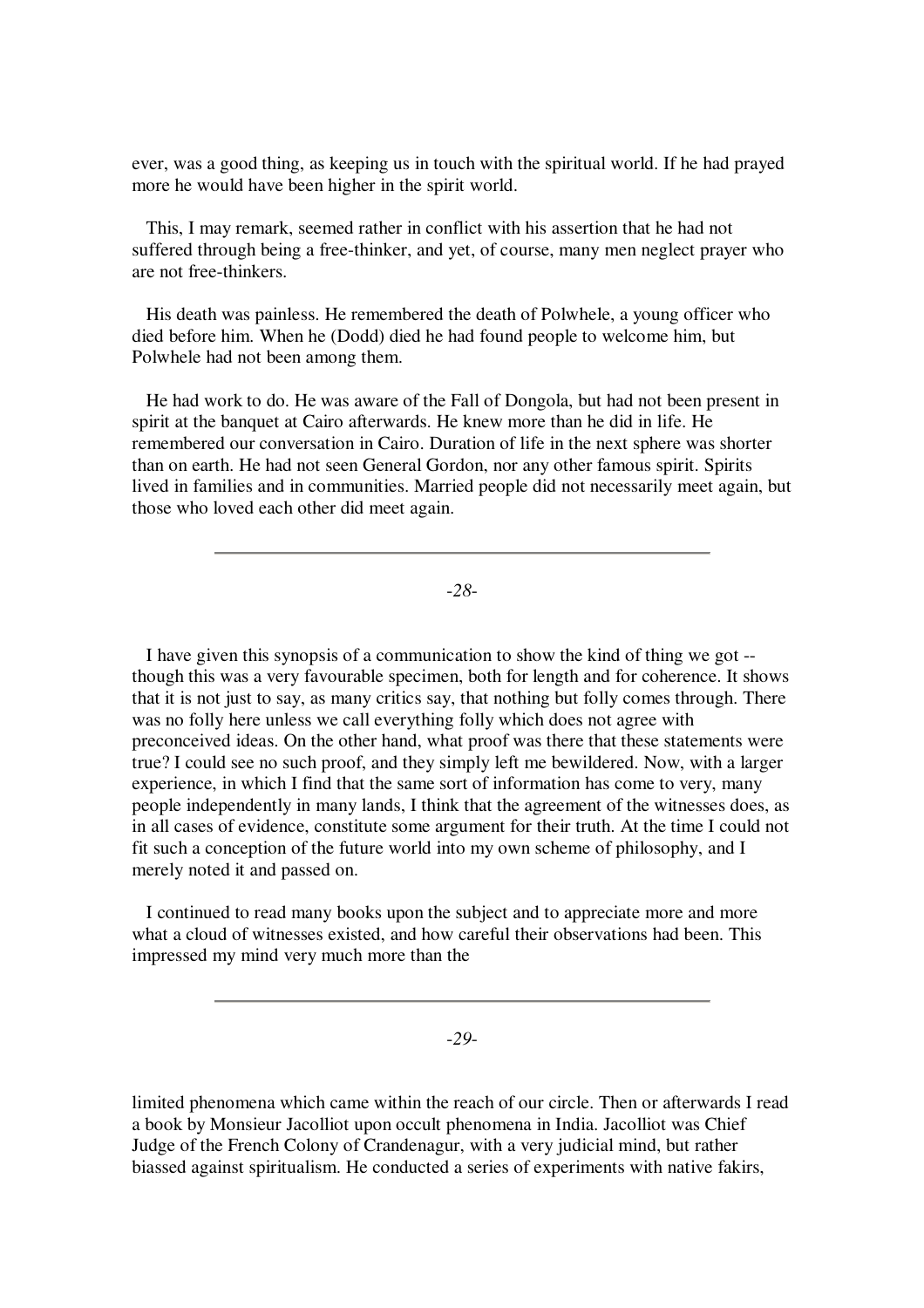who gave him their confidence because he was a sympathetic man and spoke their language. He describes the pains he took to eliminate fraud. To cut a long story short he found among them every phenomenon of advanced European mediumship, everything which Home, for example, had ever done. He got levitation of the body, the handling of fire, movement of articles at a distance, rapid growth of plants, raising of tables. Their explanation of these phenomena was that they were done by the Pitris or spirits, and their only difference in procedure from ours seemed to be that they made more use of direct evocation. They claimed that these powers were handed down from time immemorial and traced back to the Chaldees. All this impressed me very

-*30*-

much, as here, independently, we had exactly the same results, without any question of American frauds, or modern vulgarity, which were so often raised against similar phenomena in Europe.

My mind was also influenced about this time by the report of the Dialectical Society, although this Report had been presented as far back as 1869. It is a very cogent paper, and though it was received with a chorus of ridicule by the ignorant and materialistic papers of those days, it was a document of great value. The Society was formed by a number of people of good standing and open mind to enquire into the physical phenomena of Spiritualism. A full account of their experiences and of their elaborate precautions against fraud are given. After reading the evidence, one fails to see how they could have come to any other conclusion than the one attained, namely, that the phenomena were undoubtedly genuine, and that they pointed to laws and forces which had not been explored by Science. It is a most singular fact that if the verdict had been against spiritualism, it would certainly have been hailed

-*31*-

as the death blow of the movement, whereas being an endorsement of the phenomena it met with nothing by ridicule. This has been the fate of a number of inquiries since those conducted locally at Hydesville in 1848, or that which followed when Professor Hare of Philadelphia, like Saint Paul, started forth to oppose but was forced to yield to the truth.

About 1891, I had joined the Psychical Research Society and had the advantage of reading all their reports. The world owes a great deal to the unwearied diligence of the Society, and to its sobriety of statement, though I will admit that the latter makes one impatient at times, and one feels that in their desire to avoid sensationalism they discourage the world from knowing and using the splendid work which they are doing. Their semi-scientific terminology also chokes off the ordinary reader, and one might say sometimes after reading their articles what an American trapper in the Rocky Mountains said to me about some University man whom he had been escorting for the season. "He was that clever," he said, "that you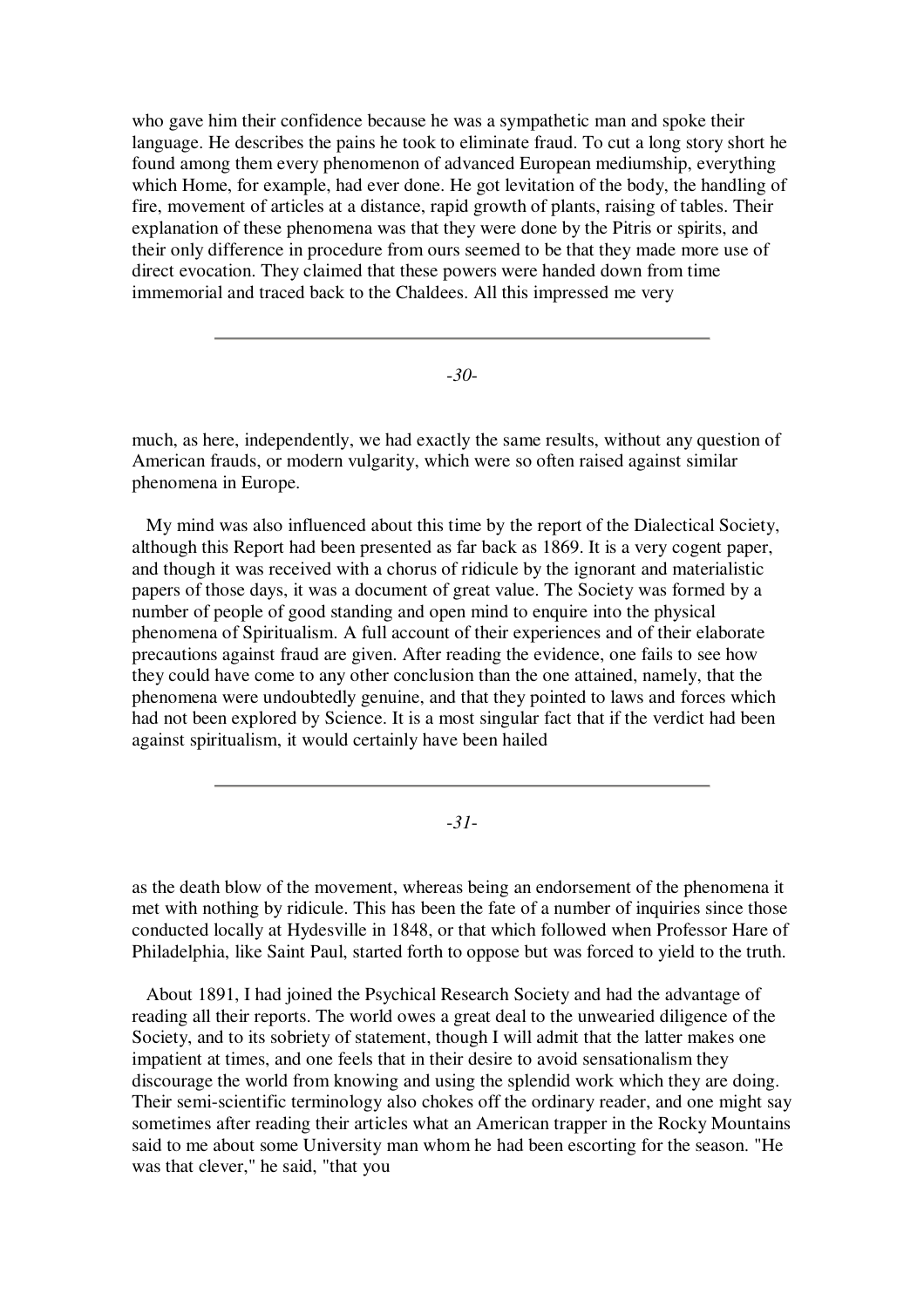could not understand what he said." But in spite of these little peculiarities all of us who have wanted light in the darkness have found it by the methodical, never-tiring work of the Society. Its influence was one of the powers which now helped me to shape my thoughts. There was another, however, which made a deep impression upon me. Up to now I had read all the wonderful experiences of great experimenters, but I had never come across any effort upon their part to build up some system which would cover and contain them all. Now I read that monumental book, Myers' *Human Personality*, a great root book from which a whole tree of knowledge will grow. In this book Myers was unable to get any formula which covered all the phenomena called "spiritual," but in discussing that action of mind upon mind which he has himself called telepathy he completely proved his point, and he worked it out so thoroughly with so many examples, that, save for those who were wilfully blind to the evidence, it took its place henceforth as a scientific fact. But this was

-*33*-

an enormous advance. If mind could act upon mind at a distance, then there were some human powers which were quite different to matter as we had always understood it. The ground was cut from under the feet of the materialist, and my old position had been destroyed. I had said that the flame could not exist when the candle was gone. But here was the flame a long way off the candle, acting upon its own. The analogy was clearly a false analogy. If the mind, the spirit, the intelligence of man could operate at a distance from the body, then it was a thing to that extent separate from the body. Why then should it not exist on its own when the body was destroyed? Not only did impressions come from a distance in the case of those who were just dead, but the same evidence proved that actual appearances of the dead person came with them, showing that the impressions were carried by something which was exactly like the body, and yet acted independently and survived the death of the body. The chain of evidence between the simplest

-*34*-

cases of thought-reading at one end, and the actual manifestation of the spirit independently of the body at the other, was one unbroken chain, each phase leading to the other, and this fact seemed to me to bring the first signs of systematic science and order into what had been a mere collection of bewildering and more or less unrelated facts.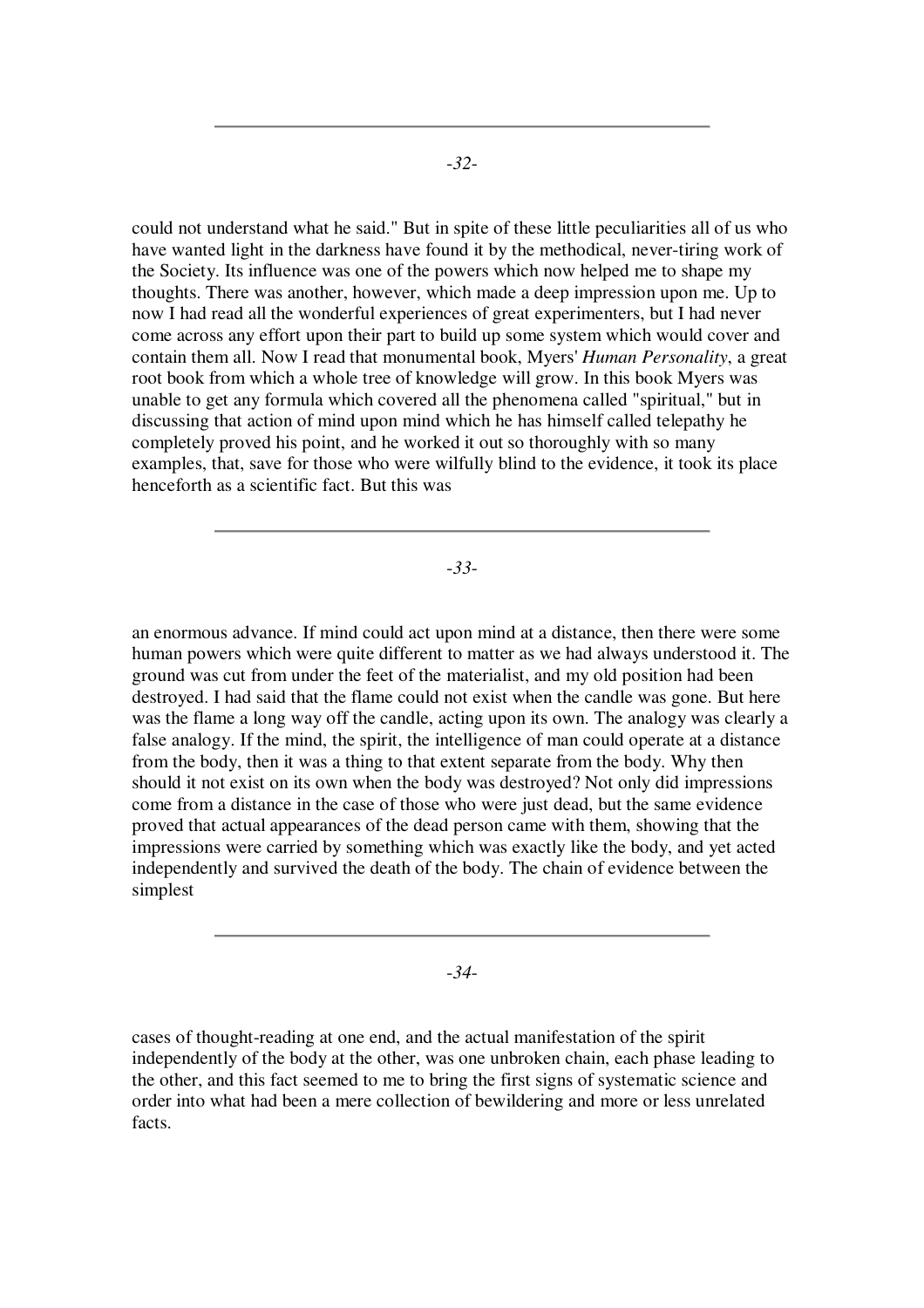About this time I had an interesting experience, for I was one of three delegates sent by the Psychical Society to sit up in a haunted house. It was one of these poltergeist cases, where noises and foolish tricks had gone on for some years, very much like the classical case of John Wesley's family at Epworth in 1726, or the case of the Fox family at Hydesville near Rochester in 1848, which was the starting-point of modern spiritualism. Nothing sensational came of our journey, and yet it was not entirely barren. On the first night nothing occurred. On the second, there were tremendous noises, sounds like someone beating a table with a stick. We had, of course, taken every precaution, and we could not explain the noises; but at the same time we could not swear that

-*35*-

some ingenious practical joke had not been played upon us. There the matter ended for the time. Some years afterwards, however, I met a member of the family who occupied the house, and he told me that after our visit the bones of a child, evidently long buried, had been dug up in the garden. You must admit that this was very remarkable. Haunted houses are rare, and houses with buried human beings in their gardens are also, we will hope, rare. That they should have both united in one house is surely some argument for the truth of the phenomena. It is interesting to remember that in the case of the Fox family there was also some word of human bones and evidence of murder being found in the cellar, though an actual crime was never established. I have little doubt that if the Wesley family could have got upon speaking terms with their persecutor, they would also have come upon some motive for the persecution. It almost seems as if a life cut suddenly and violently short had some store of unspent vitality which could still manifest itself in a strange, mischievous fashion. Later I had another singular

-*36*-

personal experience of this sort which I may describe at the end of this argument. Note: Vide Appendix III.

From this period until the time of the War I continued in the leisure hours of a very busy life to devote attention to this subject. I had experience of one series of seances with very amazing results, including several materializations seen in dim light. As the medium was detected in trickery shortly afterwards I wiped these off entirely as evidence. At the same time I think that the presumption is very clear, that in the case of some mediums like Eusapia Palladino they may be guilty of trickery when their powers fail them, and yet at other times have very genuine gifts. Mediumship in its lowest forms is a purely physical gift with no relation to morality and in many cases it is intermittent and cannot be controlled at will. Eusapia was at least twice convicted of very clumsy and foolish fraud, whereas she several times sustained long examinations under every possible test condition at the hands of scientific committees which contained some of the best names of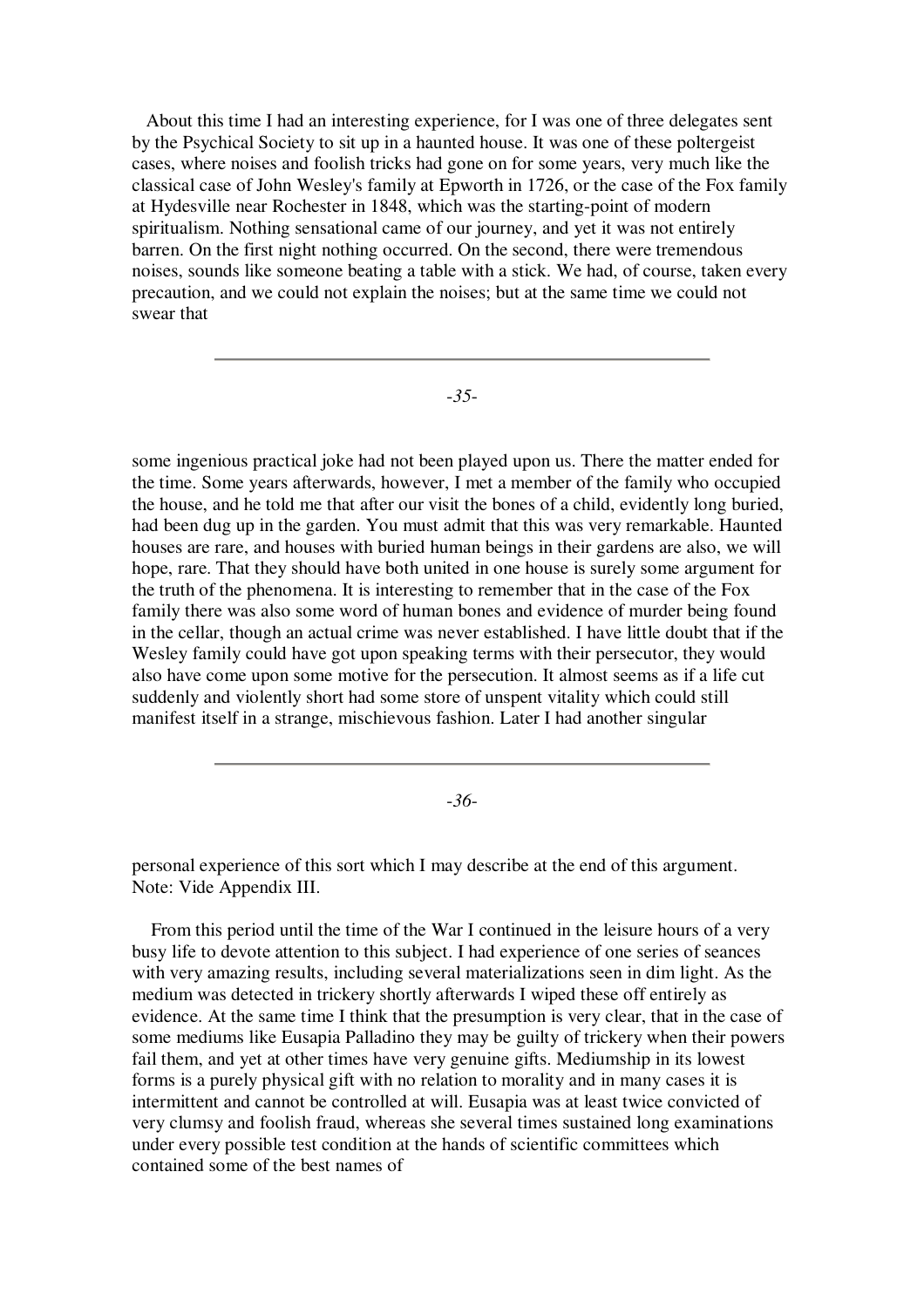France, Italy, and England. However, I personally prefer to cut my experience with a discredited medium out of my record, and I think that all physical phenomena produced in the dark must necessarily lose much of their value, unless they are accompanied by evidential messages as well. It is the custom of our critics to assume that if you cut out the mediums who got into trouble you would have to cut out nearly all your evidence. That is not so at all. Up to the time of this incident I had never sat with a professional medium at all, and yet I had certainly accumulated some evidence. The greatest medium of all, Mr. D. D. Home, showed his phenomena in broad daylight, and was ready to submit to every test and no charge of trickery was ever substantiated against him. So it was with many others. It is only fair to state in addition that when a public medium is a fair mark for notoriety hunters, for amateur detectives and for sensational reporters, and when he is dealing with obscure elusive phenomena and has to defend himself before juries and judges who, as a rule, know nothing about the conditions

-*38*-

which influence the phenomena, it would be wonderful if a man could get through without an occasional scandal. At the same time the whole system of paying by results, which is practically the present system, since if a medium never gets results he would soon get no payments, is a vicious one. It is only when the professional medium can be guaranteed an annuity which will be independent of results, that we can eliminate the strong temptation, to substitute pretended phenomena when the real ones are wanting.

I have now traced my own evolution of thought up to the time of the War. I can claim, I hope, that it was deliberate and showed no traces of that credulity with which our opponents charge us. It was too deliberate, for I was culpably slow in throwing any small influence I may possess into the scale of truth. I might have drifted on for my whole life as a psychical Researcher, showing a sympathetic, but more or less dilettante attitude towards the whole subject, as if we were arguing about some impersonal thing such as the existence of Atlantis or the Baconian controversy. But the War

-*39*-

came, and when the War came it brought earnestness into all our souls and made us look more closely at our own beliefs and reassess their values. In the presence of an agonized world, hearing every day of the deaths of the flower of our race in the first promise of their unfulfilled youth, seeing around one the wives and mothers who had no clear conception whither their loved ones had gone to, I seemed suddenly to see that this subject with which I had so long dallied was not merely a study of a force outside the

-*37*-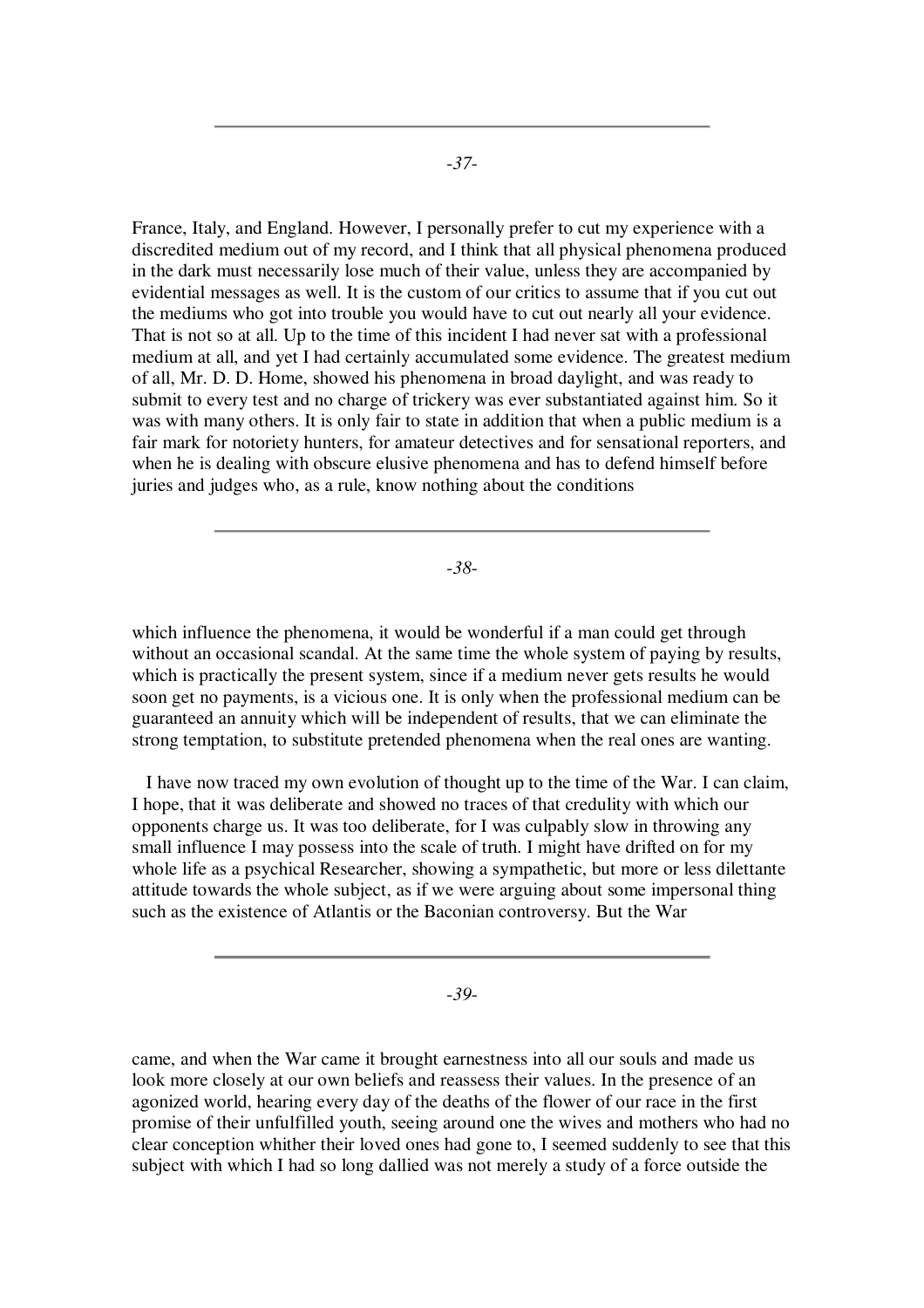rules of science, but that it was really something tremendous, a breaking down of the walls between two worlds, a direct undeniable message from beyond, a call of hope and of guidance to the human race at the time of its deepest affliction. The objective side of it ceased to interest for having made up one's mind that it was true there was an end of the matter. The religious side of it was clearly of infinitely greater importance. The telephone bell is in itself a very childish affair, but it may be the signal for a very vital message. It seemed that all these phenomena, large and small, had been the telephone

-*40*-

bells which, senseless in themselves, had signalled to the human race: "Rouse yourselves! Stand by! Be at attention! Here are signs for you. They will lead up to the message which God wishes to send." It was the message not the signs which really counted. A new revelation seemed to be in the course of delivery to the human race, though how far it was still in what may be called the John-the-Baptist stage, and how far some greater fulness and clearness might be expected hereafter, was more than any man can say. My point is, that the physical phenomena which have been proved up to the hilt for all who care to examine the evidence, are really of no account, and that their real value consists in the fact that they support and give objective reality to an immense body of knowledge which must deeply modify our previous religious views, and must, when properly understood and digested, make religion a very real thing, no longer a matter of faith, but a matter of actual experience and fact. It is to this side of the question that I will now turn, but I must add to my previous remarks about personal experience

-*41*-

that, since the War, I have had some very exceptional opportunities of confirming all the views which I had already formed as to the truth of the general facts upon which my views are founded.

These opportunities came through the fact that a lady who lived with us, a Miss L. S., developed the power of automatic writing. Of all forms of mediumship, this seems to me to be the one which should be tested most rigidly, as it lends itself very easily not so much to deception as to self-deception, which is a more subtle and dangerous thing. Is the lady herself writing, or is there, as she avers, a power that controls her, even as the chronicler of the Jews in the Bible averred that he was controlled? In the case of L. S. there is no denying that some messages proved to be not true -- especially in the matter of time they were quite unreliable. But on the other hand, the numbers which did come true were far beyond what any guessing or coincidence could account for. Thus, when the *Lusitania* was sunk and the morning papers here announced that so far as known there was no loss of life, the medium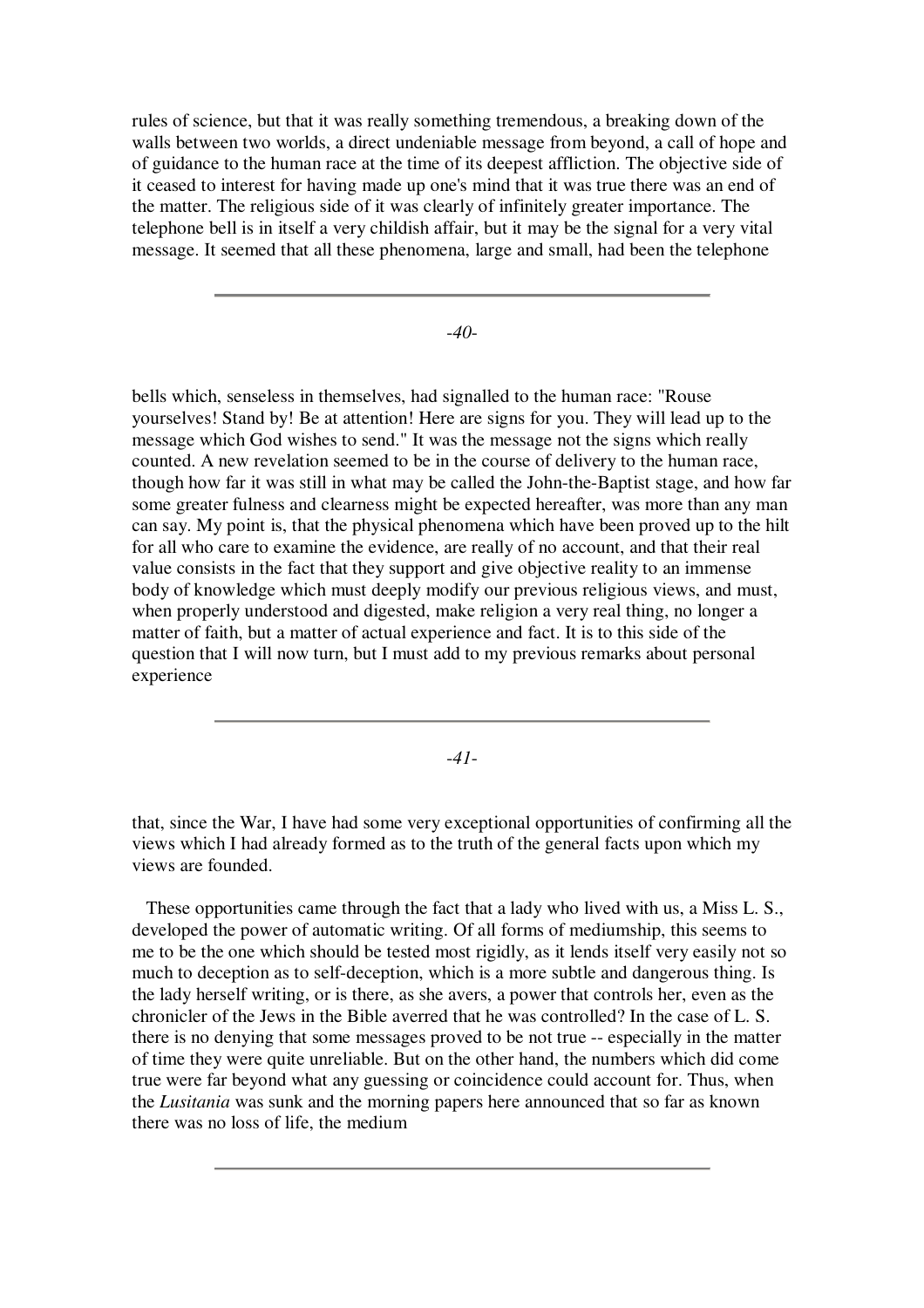at once wrote: "It is terrible, terrible -- and will have a great influence on the war." Since it was the first strong impulse which turned America towards the war, the message was true in both respects. Again, she foretold the arrival of an important telegram upon a certain day, and even gave the name of the deliverer of it -- a most unlikely person. Altogether, no one could doubt the reality of her inspiration, though the lapses were notable. It was like getting a good message through a very imperfect telephone.

One other incident of the early war days stands out in my memory. A lady in whom I was interested had died in a provincial town. She was a chronic invalid and morphia was found by her bedside. There was an inquest with an open verdict. Eight days later I went to have a sitting with Mr. Vout Peters. After giving me a good deal which was vague and irrelevant, he suddenly said: "There is a lady here. She is leaning upon an older woman. She keeps saying `Morphia.' Three times she has said it. Her mind was clouded. She did not mean it. Morphia!" Those were almost his exact

-*43*-

words. Telepathy was out of the question, for I had entirely other thoughts in my mind at the time and was expecting no such message.

Apart from personal experiences, this movement must gain great additional solidity from the wonderful literature which has sprung up around it during the last few years. If no other spiritual books were in existence than five which have appeared in the last year or so -- I allude to Professor Lodge's Raymond, Arthur Hill's *Psychical Investigations*, Professor Crawford's *Reality of Psychical Phenomena*, Professor Barrett's *Threshold of the Unseen*, and Gerald Balfour's *Ear of Dionysius* -- those five alone would, in my opinion, be sufficient to establish the facts for any reasonable enquirer.

Before going into this question of a new religious revelation, how it is reached, and what it consists of, I would say a word upon one other subject. There have always been two lines of attack by our opponents. The one is that our facts are not true. This I have dealt with. The other is that we are upon forbidden ground and should come off

-*44*-

it and leave it alone. As I started from a position of comparative materialism, this objection has never had any meaning for me, but to others I would submit one or two considerations. The chief is that God has given us no power at all which is under no circumstances to be used. The fact that we possess it is in itself proof that it is our bounden duty to study and to develop it. It is true that this, like every other power, may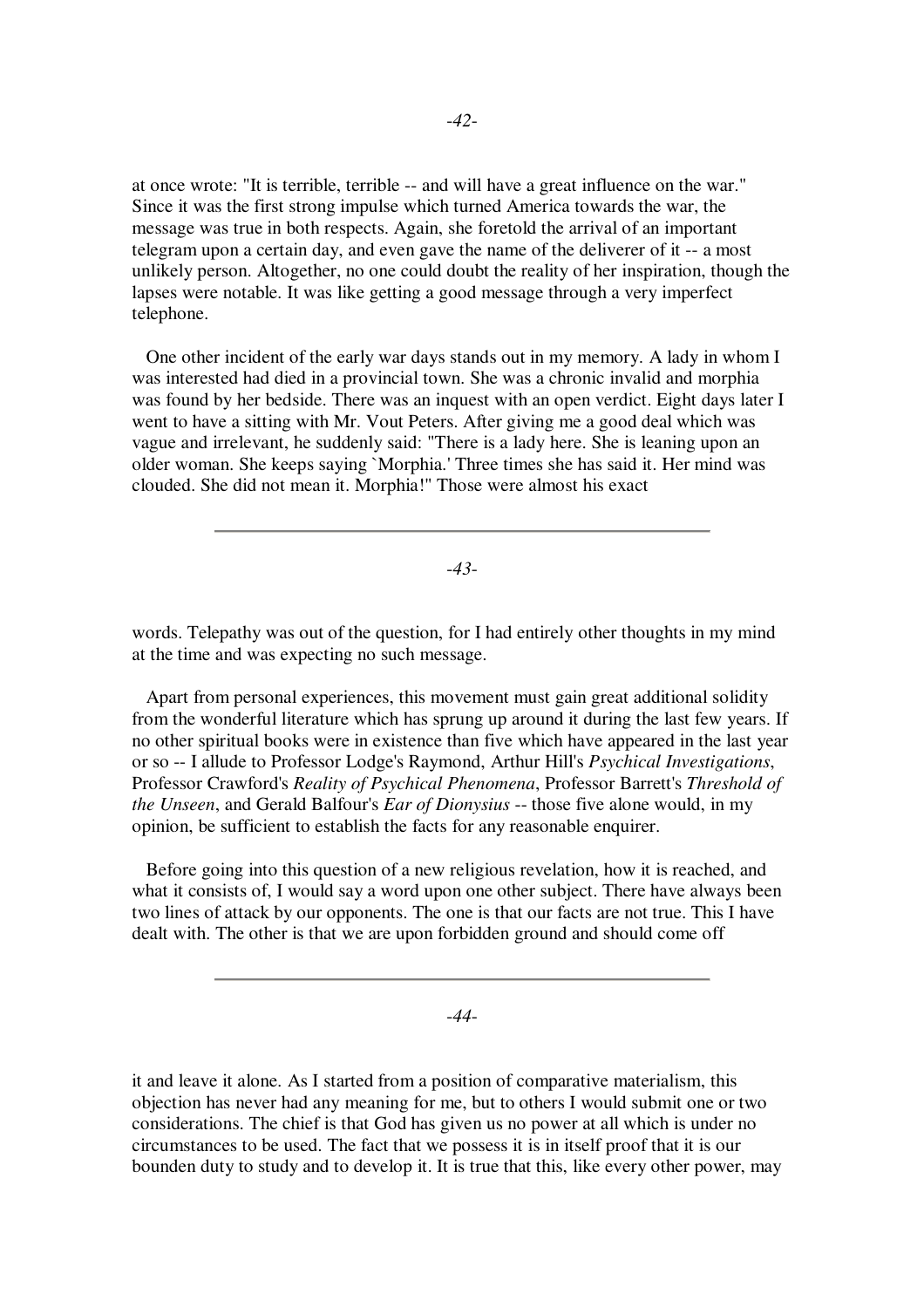be abused if we lose our general sense of proportion and of reason. But I repeat that its mere possession is a strong reason why it is lawful and binding that it be used.

It must also be remembered that this cry of illicit knowledge, backed by more or less appropriate texts, has been used against every advance of human knowledge. It was used against the new astronomy, and Galileo had actually to recant. It was used against Galvani and electricity. It was used against Darwin, who would certainly have been burned had he lived a few centuries before. It was even used against Simpson's use of chloroform in child-birth, on the ground that the Bible declared "in pain shall ye bring

-*45*-

them forth." Surely a plea which has been made so often, and so often abandoned, cannot be regarded very seriously.

To those, however, to whom the theological aspect is still a stumbling block, I would recommend the reading of two short books, each of them by clergymen. The one is the Rev. Fielding Ould's *Is Spiritualism of the Devil*, purchasable for twopence; the other is the Rev. Arthur Chambers' *Our Self After Death*. I can also recommend the Rev. Charles Tweedale's writings upon the subject. I may add that when I first began to make public my own views, one of the first letters of sympathy which I received was from the late Archdeacon Wilberforce.

There are some theologians who are not only opposed to such a cult, but who go the length of saying that the phenomena and messages come from fiends who personate our dead, or pretend to be heavenly teachers. It is difficult to think that those who hold this view have ever had any personal experience of the consoling and uplifting effect of such communications upon the recipient. Ruskin has left it on record that his conviction

-*46*-

of a future life came from Spiritualism, though he somewhat ungratefully and illogically added that having got that, he wished to have no more to do with it. There are many, however -- *quorum pars parva sum* -- who without any reserve can declare that they were turned from materialism to a belief in future life, with all that that implies, by the study of this subject. If this be the devil's work one can only say that the devil seems to be a very bungling workman and to get results very far from what he might be expected to desire.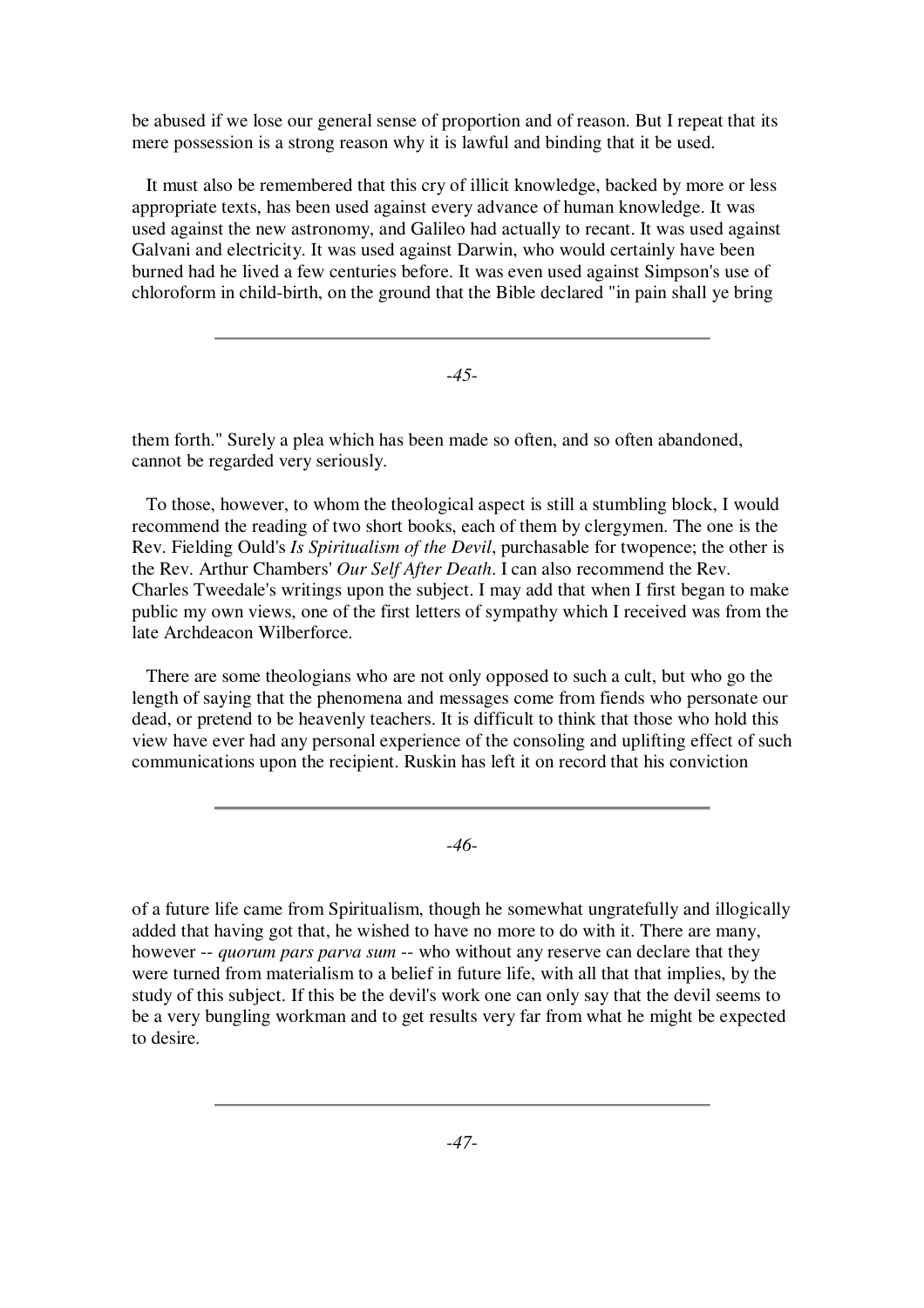# *Chapter 2*

### **THE REVELATION**

I can now turn with some relief to a more impersonal view of this great subject. Allusion has been made to a body of fresh doctrine. Whence does this come? It comes in the main through automatic writing where the hand of the human medium is controlled, either by an alleged dead human being, as in the case of Miss Julia Ames, or by an alleged higher teacher, as in that of Mr. Stainton Moses. These written communications are supplemented by a vast number of trance utterances, and by the verbal messages of spirits, given through the lips of mediums. Sometimes it has even come by direct voices, as in the numerous cases detailed by Admiral Usborne Moore in his book *The Voices*. Occasionally it has come through the family circle and tabletilting, as, for example, in the two cases I have previously

-*48*-

detailed within my own experience. Sometimes, as in a case recorded by Mrs. de Morgan, it has come through the hand of a child.

Now, of course, we are at once confronted with the obvious objection -- how do we know that these messages are really from beyond? How do we know that the medium is not consciously writing, or if that be improbable, that he or she is unconsciously writing them by his or her own higher self? This is a perfectly just criticism, and it is one which we must rigorously apply in every case, since if the whole world is to become full of minor prophets, each of them stating their own views of the religious state with no proof save their own assertion, we should, indeed, be back in the dark ages of implicit faith. The answer must be that we require signs which we can test before we accept assertions which we cannot test. In old days they demanded a sign from a prophet, and it was a perfectly reasonable request, and still holds good. If a person comes to me with an account of life in some further world, and has no credentials save his own assertion, I

-*49*-

would rather have it in my waste-paperbasket than on my study table. Life is too short to weigh the merits of such productions. But if, as in the case of Stainton Moses, with his *Spirit Teachings*, the doctrines which are said to come from beyond are accompanied with a great number of abnormal gifts -- and Stainton Moses was one of the greatest mediums in all ways that England has ever produced -- then I look upon the matter in a more serious light. Again, if Miss Julia Ames can tell Mr. Stead things in her own earth life of which he could not have cognisance, and if those things are shown, when tested, to be true, then one is more inclined to think that those things which cannot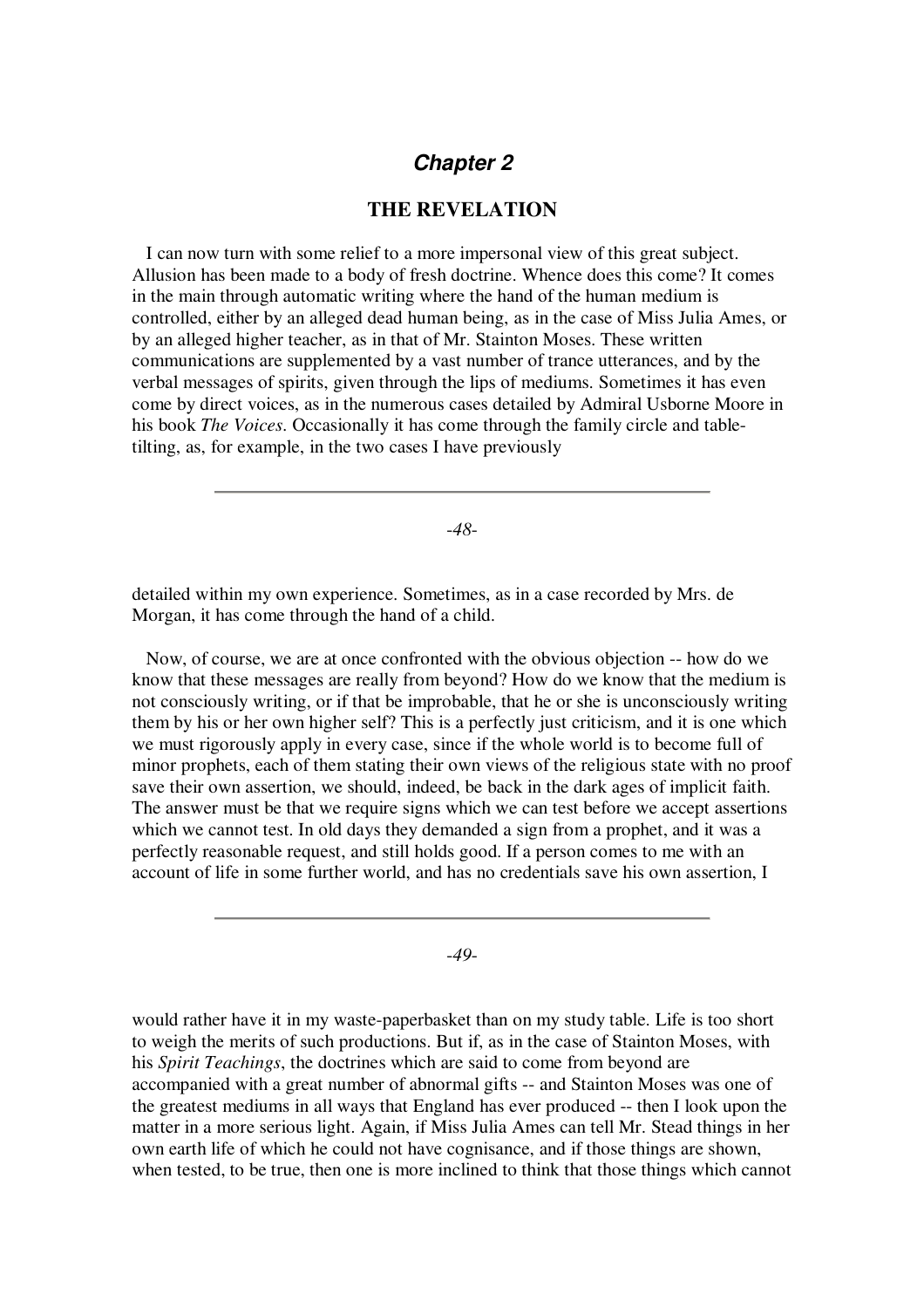be tested are true also. Or once again, if Raymond can tell us of a photograph no copy of which had reached England, and which proved to be exactly as he described it, and if he can give us, through the lips of strangers, all sorts of details of his home life, which his own relatives had to verify before they found them to be true, is it unreasonable to suppose that he is fairly accurate in his description of his own experiences

-*50*-

and state of life at the very moment at which he is communicating? Or when Mr. Arthur Hill receives messages from folk of whom he never heard, and afterwards verifies that they are true in every detail, is it not a fair inference that they are speaking truths also when they give any light upon their present condition? The cases are manifold, and I mention only a few of them, but my point is that the whole of this system, from the lowest physical phenomenon of a table-rap up to the most inspired utterance of a prophet, is one complete whole, each attached to the next one, and that when the humbler end of that chain was placed in the hand of humanity, it was in order that they might, by diligence and reason, feel their way up it until they reached the revelation which waited in the end. Do not sneer at the humble beginnings, the heaving table or the flying tambourine, however much such phenomena may have been abused or simulated, but remember that a falling apple taught us gravity, a boiling kettle brought us the steam engine, and the twitching leg of a frog opened

-*51*-

up the train of thought and experiment which gave us electricity. So the lowly manifestations of Hydesville have ripened into results which have engaged the finest group of intellects in this country during the last twenty years, and which are destined, in my opinion, to bring about far the greatest development of human experience which the world has ever seen.

It has been asserted by men for whose opinion I have a deep regard -- notably by Sir William Barratt -- that psychical research is quite distinct from religion. Certainly it is so, in the sense that a man might be a very good psychical researcher but a very bad man. But the results of psychical research, the deductions which we may draw, and the lessons we may learn, teach us of the continued life of the soul, of the nature of that life, and of how it is influenced by our conduct here. If this is distinct from religion, I must confess that I do not understand the distinction. To me it *is* religion -- the very essence of it. But that does not mean that it will necessarily crystallise into a new religion. Personally I trust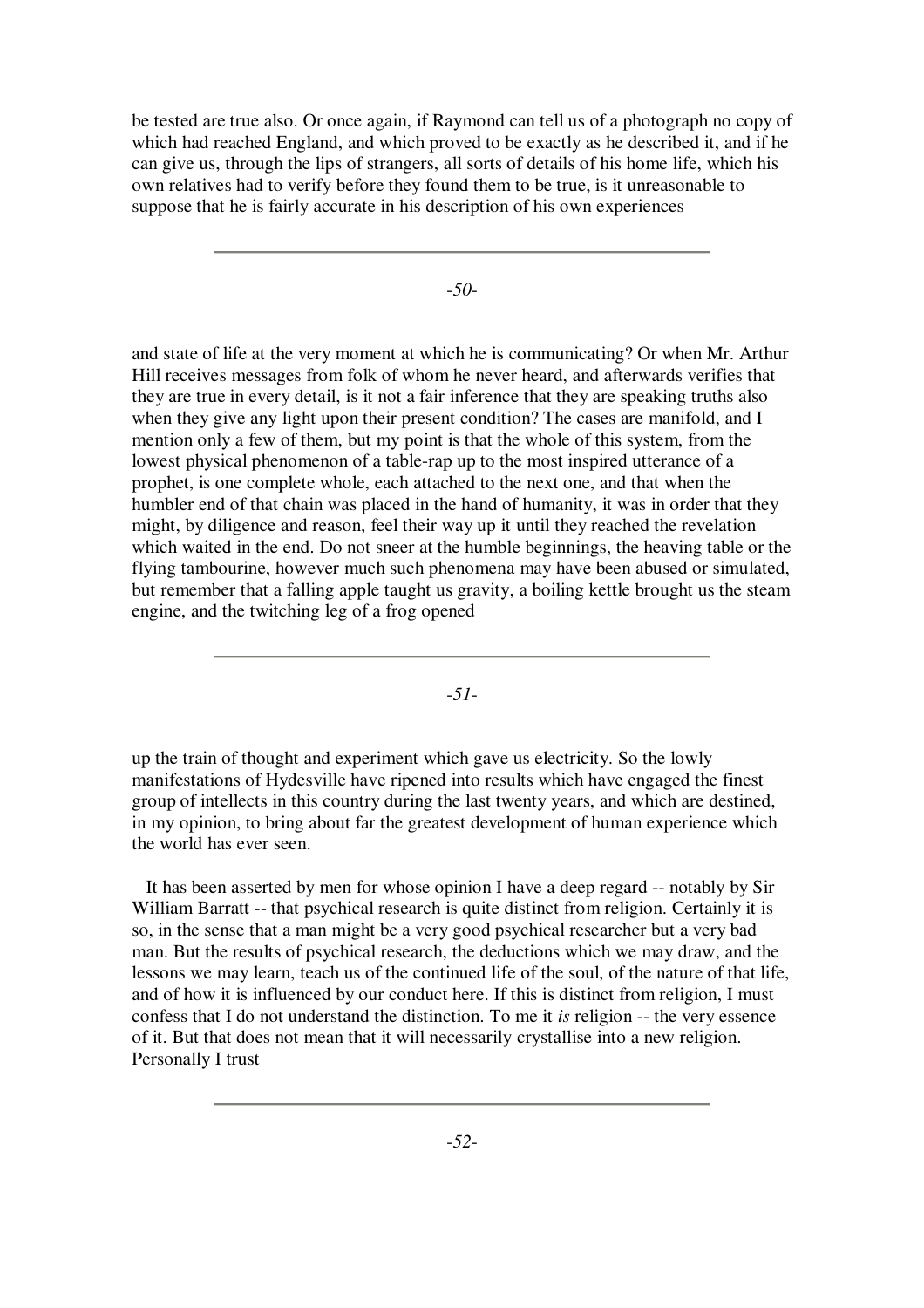that it will not do so. Surely we are disunited enough already? Rather would I see it the great unifying force, the one provable thing connected with every religion, Christian or non-Christian, forming the common solid basis upon which each raises, if it must needs raise, that separate system which appeals to the varied types of mind. The Southern races will always demand what is less austere than the North, the West will always be more critical than the East. One cannot shape all to a level conformity. But if the broad premises which are guaranteed by this teaching from beyond are accepted, then the human race has made a great stride towards religious peace and unity. The question which faces us, then, is how will this influence bear upon the older organised religions and philosophies which have influenced the actions of men.

The answer is, that to only one of these religions or philosophies is this new revelation absolutely fatal. That is to Materialism. I do not say this in any spirit of hostility to Materialists, who, so far as they are an organized body, are, I think, as earnest and

-*53*-

moral as any other class. But the fact is manifest that if spirit can live without matter, then the foundation of Materialism is gone, and the whole scheme of thought crashes to the ground.

As to other creeds, it must be admitted that an acceptance of the teaching brought to us from beyond would deeply modify conventional Christianity. But these modifications would be rather in the direction of explanation and development than of contradiction. It would set right grave misunderstandings which have always offended the reason of every thoughtful man, but it would also confirm and make absolutely certain the fact of life after death, the base of all religion. It would confirm the unhappy results of sin, though it would show that those results are never absolutely permanent. It would confirm the existence of higher beings, whom we have called angels, and of an ever-ascending hierarchy above us, in which the Christ spirit finds its place, culminating in heights of the infinite with which we associate the idea of all-power or of God. It would confirm the idea of heaven and of a

-*54*-

temporary penal state which corresponds to purgatory rather than to hell. Thus this new revelation, on some of the most vital points, is *not* destructive of the beliefs, and it should be hailed by really earnest men of all creeds as a most powerful ally rather than a dangerous devil-begotten enemy.

On the other hand, let us turn to the points in which Christianity must be modified by this new revelation.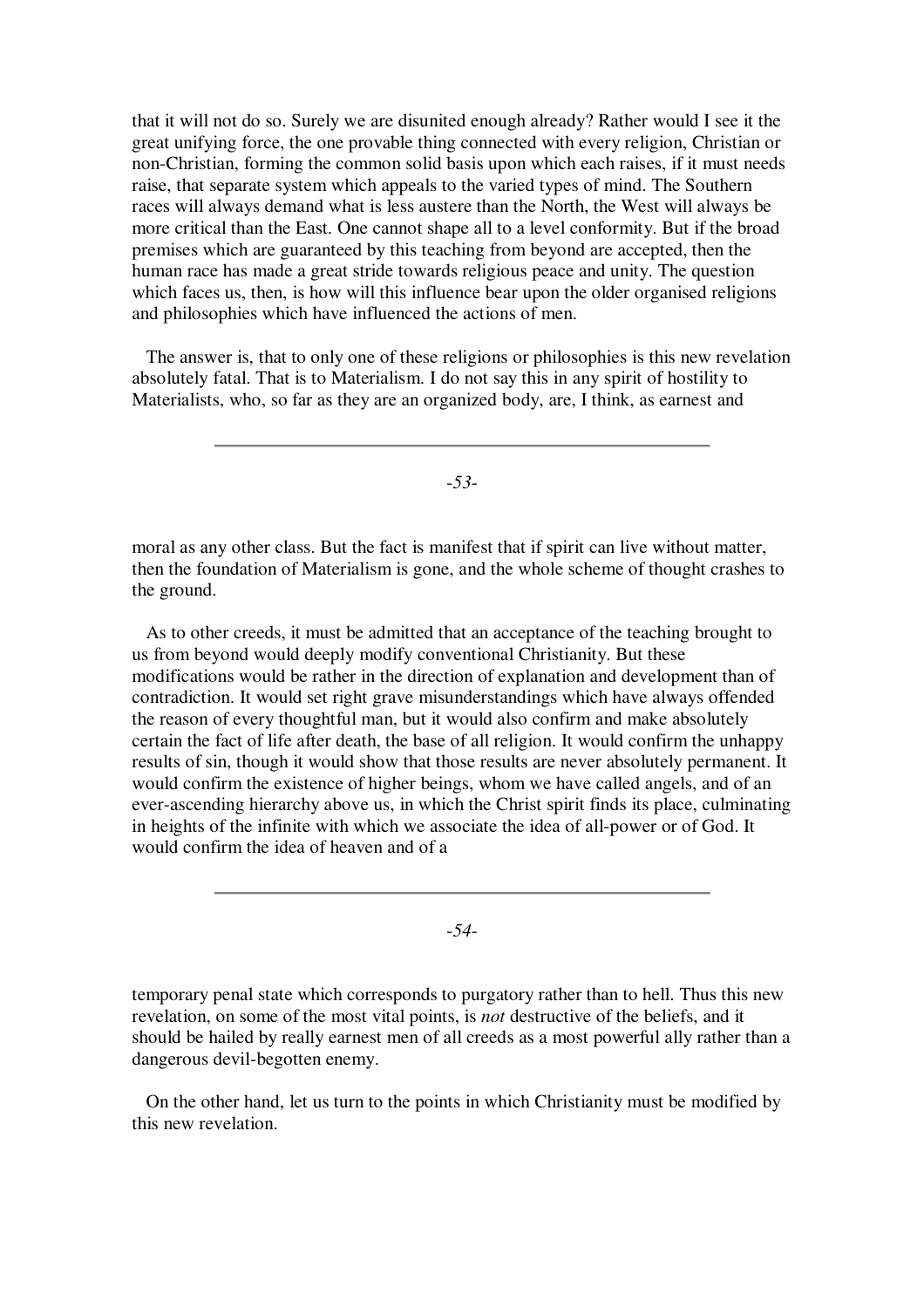First of all I would say this, which must be obvious to many, however much they deplore it: Christianity must change or must perish. That is the law of life -- that things must adapt themselves or perish. Christianity has deferred the change very long, she has deferred it until her churches are half empty, until women are her chief supporters, and until both the learned part of the community on one side, and the poorest class on the other, both in town and country, are largely alienated from her. Let us try and trace the reason for this. It is apparent in all sects, and comes, therefore, from some deep common cause.

-*55*-

People are alienated because they frankly do not believe the facts as presented to them to be true. Their reason and their sense of justice are equally offended. One can see no justice in a vicarious sacrifice, nor in the God who could be placated by such means. Above all, many cannot understand such expressions as the "redemption from sin," "cleansed by the blood of the Lamb," and so forth. So long as there was any question of the fall of man there was at least some sort of explanation of such phrases; but when it became certain that man had never fallen -- when with ever fuller knowledge we could trace our ancestral course down through the cave-man and the drift-man, back to that shadowy and far-off time when the man-like ape slowly evolved into the apelike man - looking back on all this vast succession of life, we knew that it had always been rising from step to step. Never was there any evidence of a fall. But if there were no fall, then what became of the atonement, of the redemption, of original sin, of a large part of Christian mystical philosophy?

-*56*-

Even if it were as reasonable in itself as it is actually unreasonable, it would still be quite divorced from the facts.

Again, too much seemed to be made of Christ's death. It is no uncommon thing to die for an idea. Every religion has equally had its martyrs. Men die continually for their convictions. Thousands of our lads are doing it at this instant in France. Therefore the death of Christ, beautiful as it is in the Gospel narrative, has seemed to assume an undue importance, as though it were an isolated phenomenon for a man to die in pursuit of a reform. In my opinion, far too much stress has been laid upon Christ's death, and far too little upon His life. That was where the true grandeur and the true lesson lay. It was a life which even in those limited records shows us no trait which is not beautiful -- a life full of easy tolerance for others, of kindly charity, of broad-minded moderation, of gentle courage, always progressive and open to new ideas, and yet never bitter to those ideas which He was really supplanting, though He did occasionally lose His temper with their more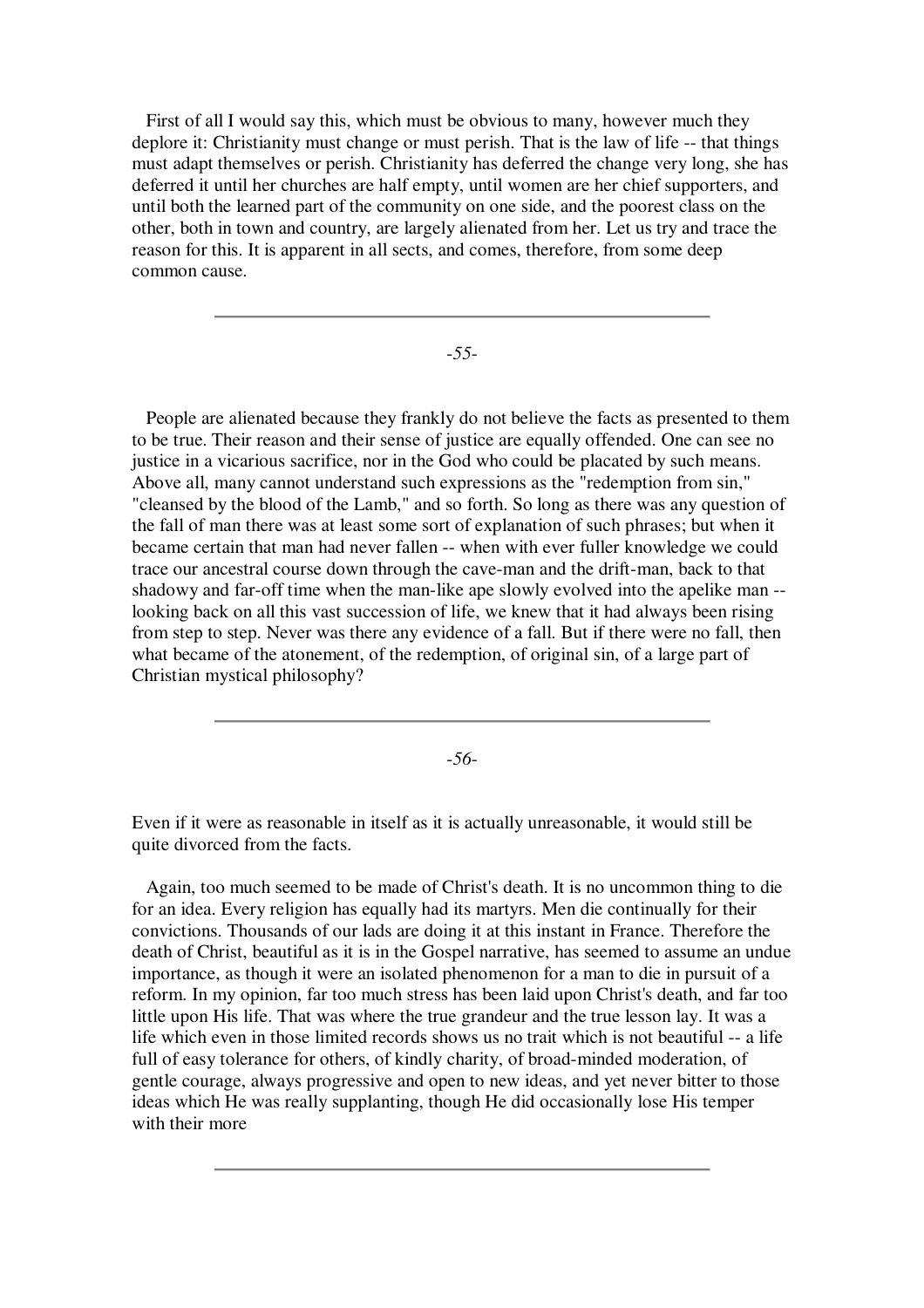bigoted and narrow supporters. Especially one loves His readiness to get at the spirit of religion, sweeping aside the texts and the forms. Never had anyone such a robust common sense, or such a sympathy for weakness. It was this most wonderful and uncommon life, and not his death, which is the true centre of the Christian religion.

Now, let us look at the light which we get from the spirit guides upon this question of Christianity. Opinion is not absolutely uniform yonder, any more than it is here; but reading a number of messages upon this subject, they amount to this: There are many higher spirits with our departed. They vary in degree. Call them "angels," and you are in touch with old religious thought. High above all these is the greatest spirit of whom they have cognizance -- not God, since God is so infinite that He is not within their ken -- but one who is nearer God and to that extent represents God. This is the Christ Spirit. His special care is the earth. He came down upon it at a time of great earthly depravity -- a time when the world was almost as wicked as it is now, in order to give

-*58*-

the people the lesson of an ideal life. Then he returned to his own high station, having left an example which is still occasionally followed. That is the story of Christ as spirits have described it. There is nothing here of Atonement or Redemption. But there is a perfectly feasible and reasonable scheme, which I, for one, could readily believe.

If such a view of Christianity were generally accepted, and if it were enforced by assurance and demonstration from the New Revelation which is coming to us from the other side, then we should have a creed which might unite the churches, which might be reconciled to science, which might defy all attacks, and which might carry the Christian Faith on for an indefinite period. Reason and Faith would at last be reconciled, a nightmare would be lifted from our minds, and spiritual peace would prevail. I do not see such results coming as a sudden conquest or a violent revolution. Rather will it come as a peaceful penetration, as some crude ideas, such as the Eternal Hell idea, have already gently faded away within our own

-*59*-

lifetime. It is, however, when the human soul is ploughed and harrowed by suffering that the seeds of truth may be planted, and so some future spiritual harvest will surely rise from the days in which we live.

When I read the New Testament with the knowledge which I have of Spiritualism, I am left with a deep conviction that the teaching of Christ was in many most important respects lost by the early Church, and has not come down to us. All these allusions to a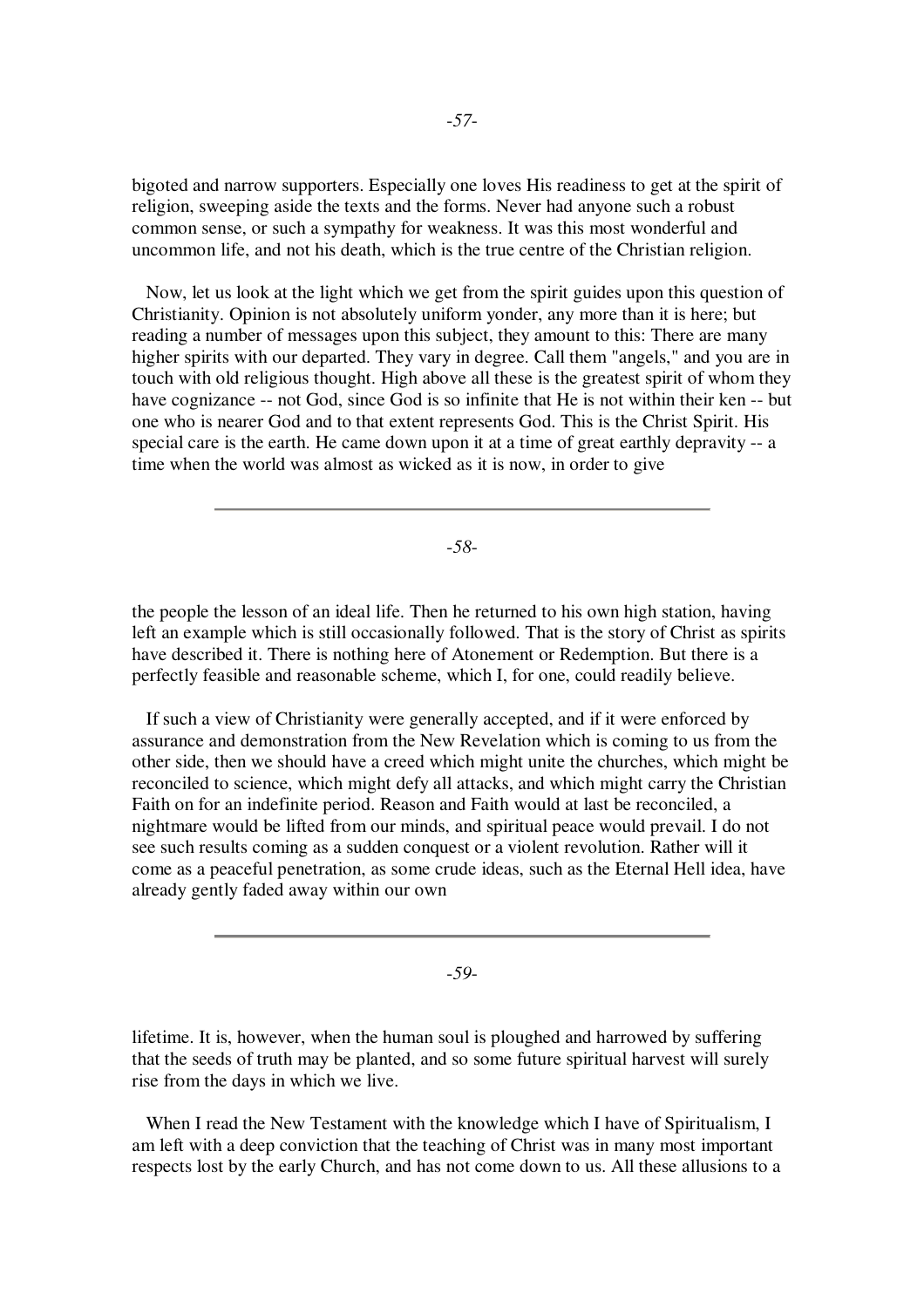conquest over death have, as it seems to me, little meaning in the present Christian philosophy, whereas for those who have seen, however dimly, through the veil, and touched, however slightly, the outstretched hands beyond, death has indeed been conquered. When we read so many references to the phenomena with which we are familiar, the levitations, the tongues of fire, the rushing wind, the spiritual gifts, the working of wonders, we feel that the central fact of all, the continuity of life and the communication with the dead, was most certainly known. Our attention is arrested by such a saying as: "Here he worked no wonders

-*60*-

because the people were wanting in faith." Is this not absolutely in accordance with psychic law as we know it? Or when Christ, on being touched by the sick woman, said: "Who has touched me? Much virtue has passed out of me." Could He say more clearly what a healing medium would say now, save that He would use the word "Power" instead of "virtue"; or when we read: "Try the spirits whether they be of God," is it not the very, advice which would now be given to a novice approaching a seance? It is too large a question for me to do more than indicate, but I believe that this subject, which the more rigid Christian churches now attack so bitterly, is really the central teaching of Christianity itself. To those who would read more upon this line of thought, I strongly recommend Dr. Abraham Wallace's *Jesus of Nazareth*, if this valuable little work is not out of print. He demonstrates in it most convincingly that Christ's miracles were all within the powers of psychic law as we now understand it, and were on the exact lines of such law even in small details. Two examples have already

-*61*-

been given. Many are worked out in that pamphlet. One which convinced me as a truth was the thesis that the story of the materialization of the two prophets upon the mountain was extraordinarily accurate when judged by psychic law. There is the fact that Peter, James and John (who formed the psychic circle when the dead was restored to life, and were presumably the most helpful of the group) were taken. Then there is the choice of the high pure air of the mountain, the drowsiness of the attendant mediums, the transfiguring, the shining robes, the cloud, the words: "Let us make three tabernacles," with its alternate reading: "Let us make three booths or cabinets" (the ideal way of condensing power and producing materializations) -- all these make a very consistent theory of the nature of the proceedings. For the rest, the list of gifts which St. Paul gives as being necessary for the Christian Disciple, is simply the list of gifts of a very powerful medium, including prophecy, healing, causing miracles (or physical phenomena), clairvoyance, and other powers (I Corinth, xii, 8, 11). The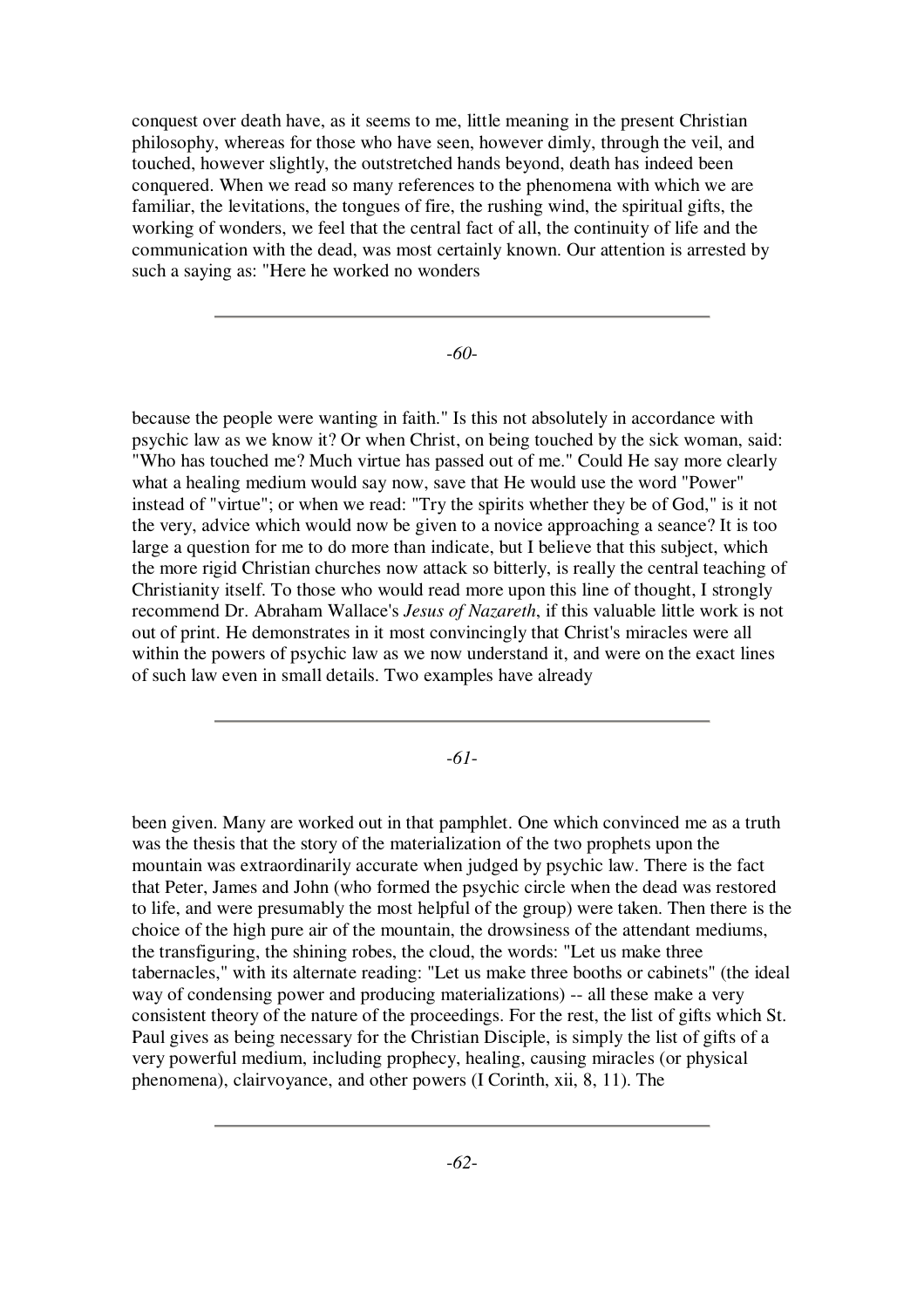early Christian Church was saturated with spiritualism, and they seem to have paid no attention to those Old Testament prohibitions which were meant to keep these powers only for the use and profit of the priesthood.

-*63*-

# *Chapter 3*

## **THE COMING LIFE**

Now, leaving this large and possibly contentious subject of the modifications which such new revelations must produce in Christianity, let us try to follow what occurs to man after death. The evidence on this point is fairly full and consistent. Messages from the dead have been received in many lands at various times, mixed up with a good deal about this world, which we could verify. When messages come thus, it is only fair, I think, to suppose that if what we can test is true, then what we cannot test is true also. When in addition we find a very great uniformity in the messages and an agreement as to details which are not at all in accordance with any pre-existing scheme of thought, then I think the presumption of truth is very strong. It is difficult to think that some fifteen or twenty messages from

-*64*-

various sources of which I have personal notes, all agree, and yet are all wrong, nor is it easy to suppose that spirits can tell the truth about our world but untruth about their own.

I received lately, in the same week, two accounts of life in the next world, one received through the hand of the near relative of a high dignitary of the Church, while the other came through the wife of a working mechanician in Scotland. Neither could have been aware of the existence of the other, and yet the two accounts are so alike as to be practically the same. Note: Vide Appendix II.

The message upon these points seems to me to be infinitely reassuring, whether we regard our own fate or that of our friends. The departed all agree that passing is usually both easy and painless, and followed by an enormous reaction of peace and ease. The individual finds himself in a spirit body, which is the exact counterpart of his old one, save that all disease, weakness, or deformity has passed from it. This body is standing or floating beside the old body, and conscious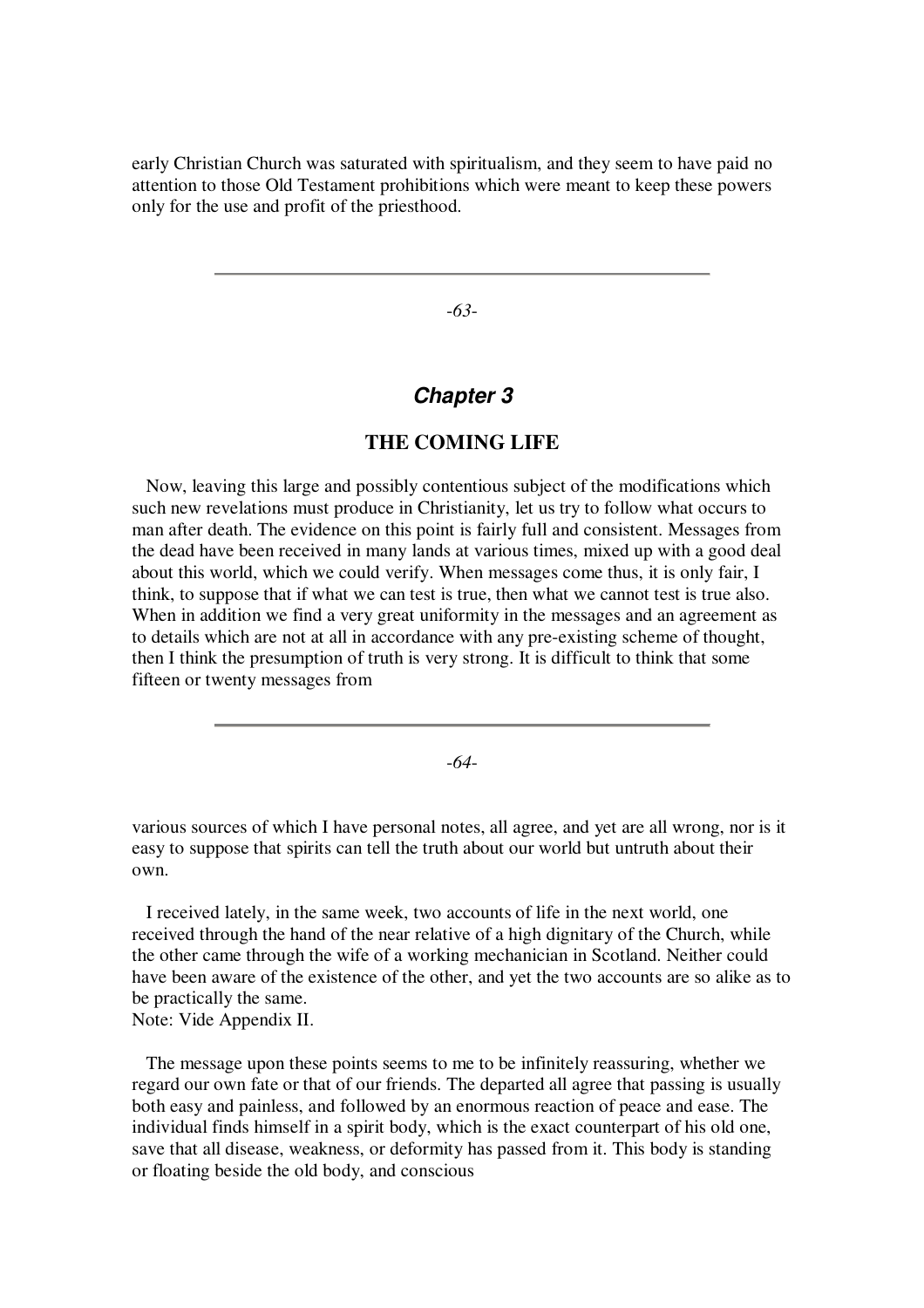both of it and of the surrounding people. At this moment the dead man is nearer to matter than he will ever be again, and hence it is that at that moment the greater part of those cases occur where, his thoughts having turned to someone in the distance, the spirit body went with the thoughts and was manifest to the person. Out of some 250 cases carefully examined by Mr. Gurney, 134 of such apparitions were actually at this moment of dissolution, when one could imagine that the new spirit body was possibly so far material as to be more visible to a sympathetic human eye than it would later become.

These cases, however, are very rare in comparison with the total number of deaths. In most cases I imagine that the dead man is too preoccupied with his own amazing experience to have much thought for others. He soon finds, to his surprise, that though he endeavours to communicate with those whom he sees, his ethereal voice and his ethereal touch are equally unable to make any impression upon those human organs which are only attuned to coarser stimuli. It is a fair subject for speculation,

-*66*-

whether a fuller knowledge of those light rays which we know to exist on either side of the spectrum, or of those sounds which we can prove by the vibrations of a diaphragm to exist, although they are too high for mortal ear, may not bring us some further psychical knowledge. Setting that aside, however, let us follow the fortunes of the departing spirit. He is presently aware that there are others in the room besides those who were there in life, and among these others, who seem to him as substantial as the living, there appear familiar faces, and he finds his hand grasped or his lips kissed by those whom he had loved and lost. Then in their company, and with the help and guidance of some more radiant being who has stood by and waited for the newcomer, he drifts to his own surprise through all solid obstacles and out upon his new life.

This is a definite statement, and this is the story told by one after the other with a consistency which impels belief. It is already very different from any old theology. The Spirit is not a glorified angel or goblin damned, but it is simply the person himself,

-*67*-

containing all his strength and weakness, his wisdom and his folly, exactly as he has retained his personal appearance. We can well believe that the most frivolous and foolish would be awed into decency by so tremendous an experience, but impressions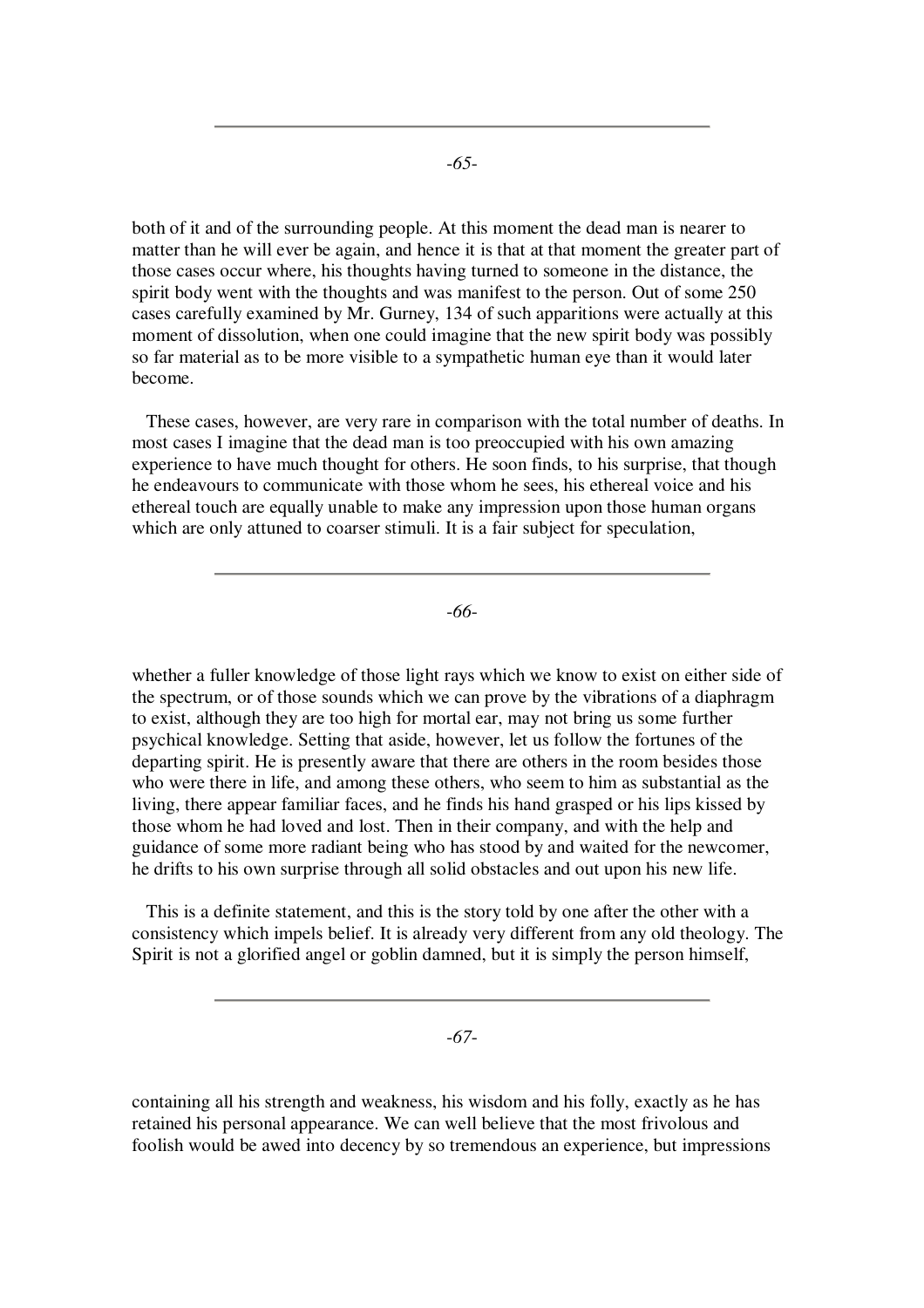soon become blunted, the old nature may soon reassert itself in new surroundings, and the frivolous still survive, as our seance rooms can testify.

And now, before entering upon his new life, the new Spirit has a period of sleep which varies in its length, sometimes hardly existing at all, at others extending for weeks or months. Raymond said that his lasted for six days. That was the period also in a case of which I had some personal evidence. Mr. Myers, on the other hand, said that he had a very prolonged period of unconsciousness. I could imagine that the length is regulated by the amount of trouble or mental preoccupation of this life, the longer rest giving the better means of wiping this out. Probably the little child would need no such interval at all. This, of course, is pure speculation, but there is a considerable consensus

-*68*-

of opinion as to the existence of a period of oblivion after the first impression of the new life and before entering upon its duties.

Having wakened from this sleep, the spirit is weak, as the child is weak after earth birth. Soon, however, strength returns and the new life begins. This leads us to the consideration of heaven and hell. Hell, I may say, drops out altogether, as it has long dropped out of the thoughts of every reasonable man. This odious conception, so blasphemous in its view of the Creator, arose from the exaggerations of Oriental phrases, and may perhaps have been of service in a coarse age where men were frightened by fires, as wild beasts are seared by the travellers. Hell as a permanent place does not exist. But the idea of punishment, of purifying chastisement, in fact of Purgatory, is justified by the reports from the other side. Without such punishment there could be no justice in the Universe, for how impossible it would be to imagine that the fate of a Rasputin is the same as that of a Father Damien. The punishment is very certain and very serious, though in its less severe forms it

-*69*-

only consists in the fact that the grosser souls are in lower spheres with a knowledge that their own deeds have placed them there, but also with the hope that expiation and the help of those above them will educate them and bring them level with the others. In this saving process the higher spirits find part of their employment. Miss Julia Ames in her beautiful posthumous book, says in memorable words: "The greatest joy of Heaven is emptying Hell."

Setting aside those probationary spheres, which should perhaps rather be looked upon as a hospital for weakly souls than as a penal community, the reports from the other world are all agreed as to the pleasant conditions of life in the beyond. They agree that like goes to like, that all who love or who have interests in common are united, that life is full of interest and of occupation, and that they would by no means desire to return.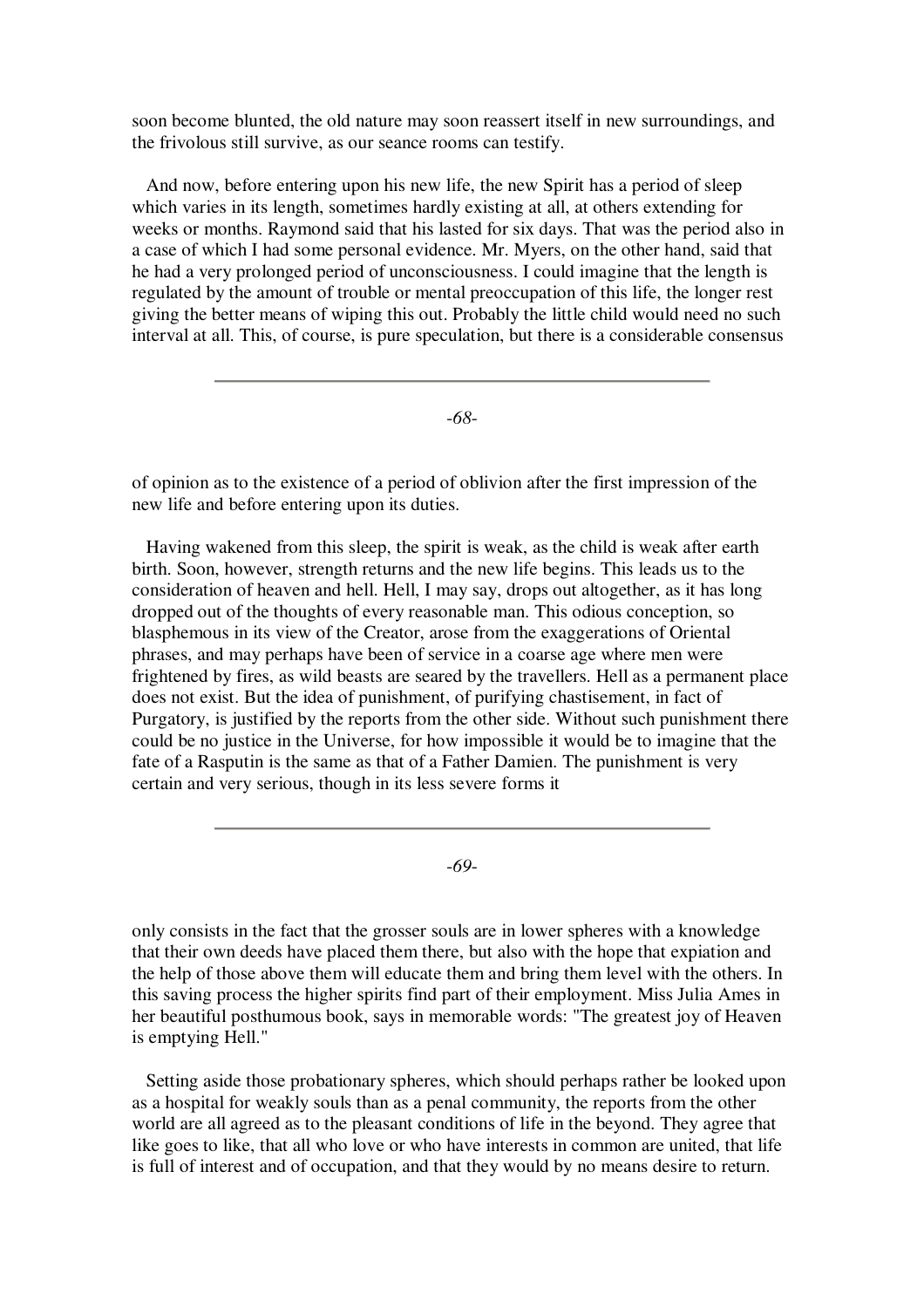All of this is surely tidings of great joy, and I repeat that it is not a vague faith or hope, but that it is supported by all the laws of evidence which agree that where many independent witnesses give a similar account,

-*70*-

that account has a claim to be considered a true one. If it were an account of glorified souls purged instantly from all human weakness and of a constant ecstasy of adoration round the throne of the all powerful, it might well be suspected as being the mere reflection of that popular theology which all the mediums had equally received in their youth. It is, however, very different to any preexisting system. It is also supported, as I have already pointed out, not merely by the consistency of the accounts, but by the fact that the accounts are the ultimate product of a long series of phenomena, all of which have been attested as true by those who have carefully examined them.

In connection with the general subject of life after death, people may say we have got this knowledge already through faith. But faith, however beautiful in the individual, has always in collective bodies been a very two-edged quality. All would be well if every faith were alike and the intuitions of the human race were constant. We know that it is not so. Faith means to say that you entirely believe a thing which you cannot

-*71*-

prove. One man says: "My faith is *this*." Another says: "My faith is *that*." Neither can prove it, so they wrangle for ever, either mentally or in the old days physically. If one is stronger than the other, he is inclined to persecute him just to twist him round to the true faith. Because Philip the Second's faith was strong and clear he, quite logically, killed a hundred thousand Lowlanders in the hope that their fellow countrymen would be turned to the all-important truth. Now, if it were recognised that it is by no means virtuous to claim what you could not prove, we should then be driven to observe facts, to reason from them, and perhaps reach common agreement. That is why this psychical movement appears so valuable. Its feet are on something more solid than texts or traditions or intuitions. It is religion from the double point of view of both worlds up to date, instead of the ancient traditions of one world.

We cannot look upon this coming world as a tidy Dutch garden of a place which is so exact that it can easily be described. It is probable that those messengers who come

-*72*-

back to us are all, more or less, in one state of development and represent the same wave of life as it recedes from our shores. Communications usually come from those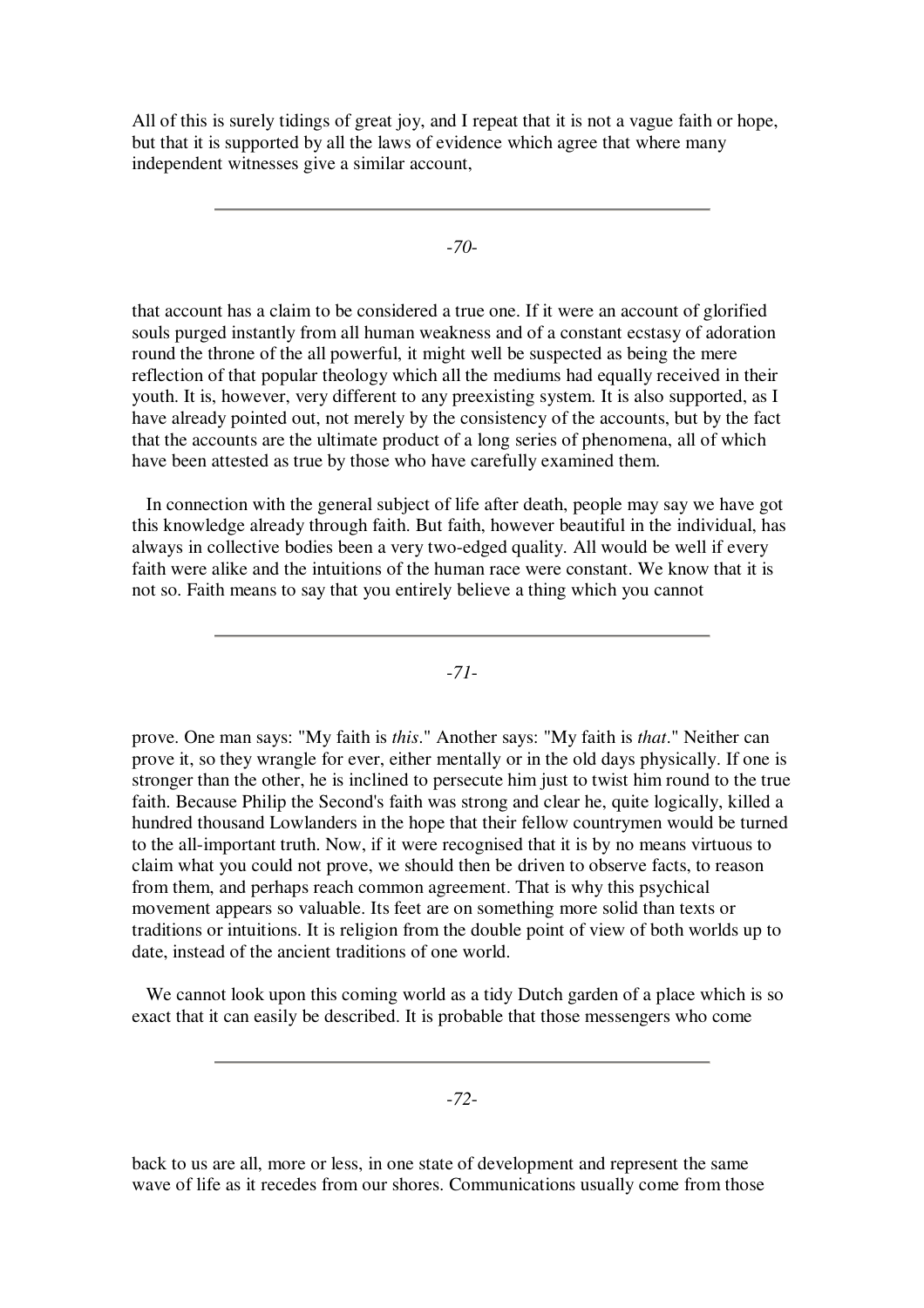who have not long passed over, and tend to grow fainter, as one would expect. It is instructive in this respect to notice that Christ's reappearances to his disciples or to Paul, are said to have been within a very few years of his death, and that there is no claim among the early Christians to have seen him later. The cases of spirits who give good proof of authenticity and yet have passed some time are not common. There is, in Mr. Dawson Roger's life, a very good case of a spirit who called himself Manton, and claimed to have been born at Lawrence Lydiard and buried at Stoke Newington in 1677. It was clearly shown afterwards that there was such a man, and that he was Oliver Cromwell's chaplain. So far as my own reading goes, this is the oldest spirit who is on record as returning, and generally they are quite recent. Hence, one gets all one's views from the one generation, as it were, and we cannot take them as final, but

-*75*-

only as partial. How spirits may see things in a different light as they progress in the other world is shown by Miss Julia Ames, who was deeply impressed at first by the necessity of forming a bureau of communication, but admitted, after fifteen years, that not one spirit in a million among the main body upon the further side ever wanted to communicate with us at all since their own loved ones had come over. She had been misled by the fact that when she first passed over everyone she met was newly arrived like herself.

Thus the account we give may be partial, but still such as it is it is very consistent and of extraordinary interest, since it refers to our own destiny and that of those we love. All agree that life beyond is for a limited period, after which they pass on to yet other phases, but apparently there is more communication between these phases than there is between us and Spiritland. The lower cannot ascend, but the higher can descend at will. The life has a close analogy to that of this world at it its best. It is pre-eminently a life of the mind, as this is of the body. Preoccupations

-*74*-

of food, money, lust, pain, etc., are of the body and are gone. Music, the Arts, intellectual and spiritual knowledge, and progress have increased. The people are clothed, as one would expect, since there is no reason why modesty should disappear with our new forms. These new forms are the absolute reproduction of the old ones at their best, the young growing up and the old reverting until all come to the normal. People live in communities, as one would expect if like attracts like, and the male spirit still finds his true mate though there is no sexuality in the grosser sense and no childbirth. Since connections still endure, and those in the same state of development keep abreast, one would expect that nations are still roughly divided from each other, though language is no longer a bar, since thought has become a medium of conversation. How close is the connection between kindred souls over there is shown by the way in which Myers, Gurney and Roden Noel, all friends and co-workers on earth,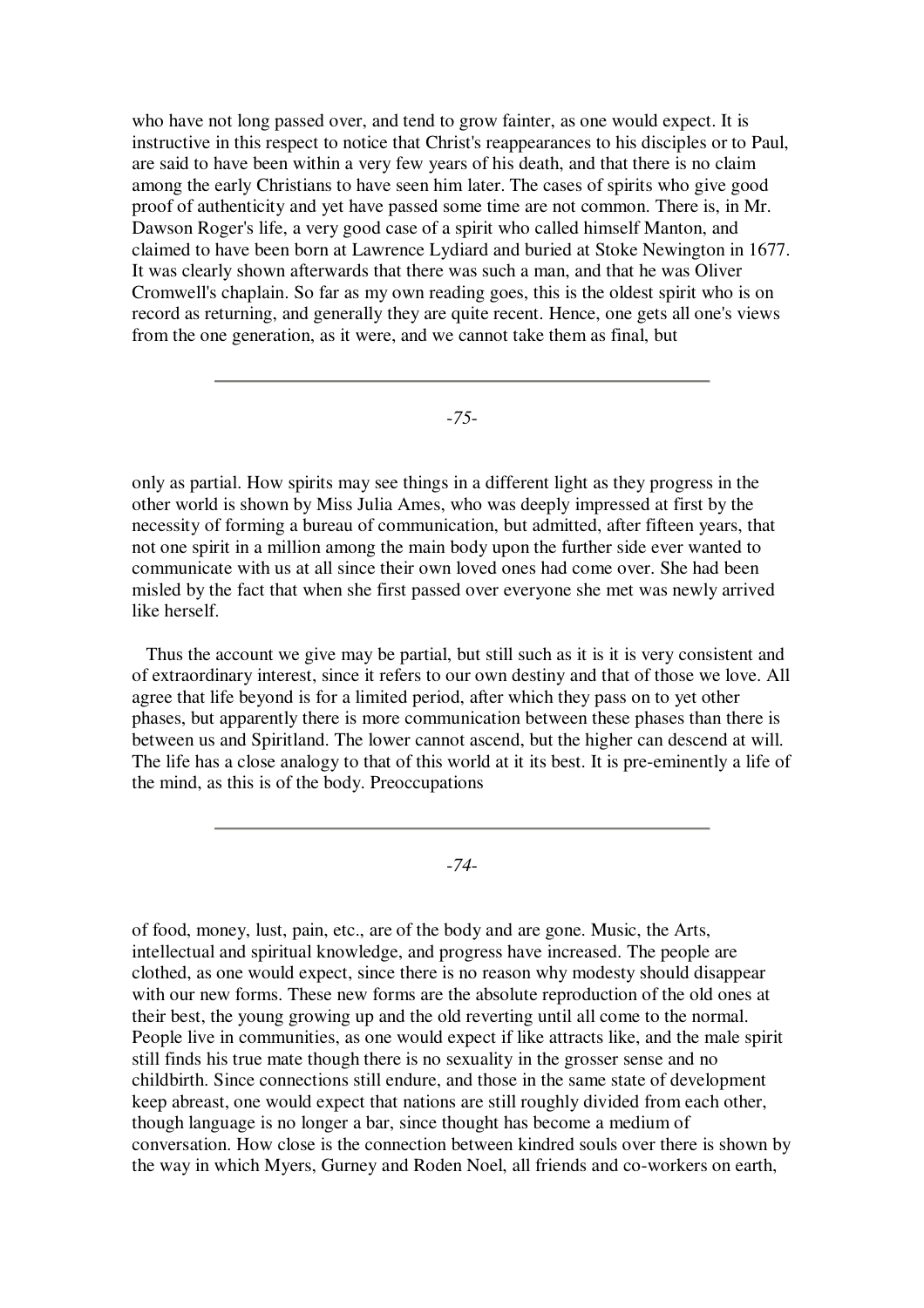sent messages together through Mrs. Holland, who knew none of them, each message being characteristic

-*75*-

to those who knew the men in life -- or the way in which Professor Verrall and Professor Butcher, both famous Greek scholars, collaborated to produce the Greek problem which has been analysed by Mr. Gerald Balfour in *The Ear of Dionysius*, with the result that that excellent authority testified that the effect *could* have been attained by no other entities, save only Verrall and Butcher. It may be remarked in passing that these and other examples show clearly either that the spirits have the use of an excellent reference library or else that they have memories which produce something like omniscience. No human memory could possibly carry all the exact quotations which occur in such communications as *The Ear of Dionysius*.

These, roughly speaking, are the lines of the life beyond in its simplest expression, for it is not all simple, and we catch dim glimpses of endless circles below descending into gloom and endless circles above, ascending into glory, all improving, all purposeful, all intensely alive. All are agreed that no religion upon earth has any advantage over

-*76*-

another, but that character and refinement are everything. At the same time, all are also in agreement that all religions which inculcate prayer, and an upward glance rather than eyes for ever on the level, are good. In this sense, and in no other -- as a help to spiritual life -- every form may have a purpose for somebody. If to twirl a brass cylinder forces the Thibetan to admit that there is something higher than his mountains, and more precious than his yaks, then to that extent it is good. We must not be censorious in such matters.

There is one point which may be mentioned here which is at first startling and yet must commend itself to our reason when we reflect upon it. This is the constant assertion from the other side that the newly passed do not know that they are dead, and that it is a long time, sometimes a very long time, before they can be made to understand it. All of them agree that this state of bewilderment is harmful and retarding to the spirit, and that some knowledge of the actual truth upon this side is the only way to make sure of not being dazed upon the other.

-*77*-

Finding conditions entirely different from anything for which either scientific or religious teaching had prepared them, it is no wonder that they look upon their new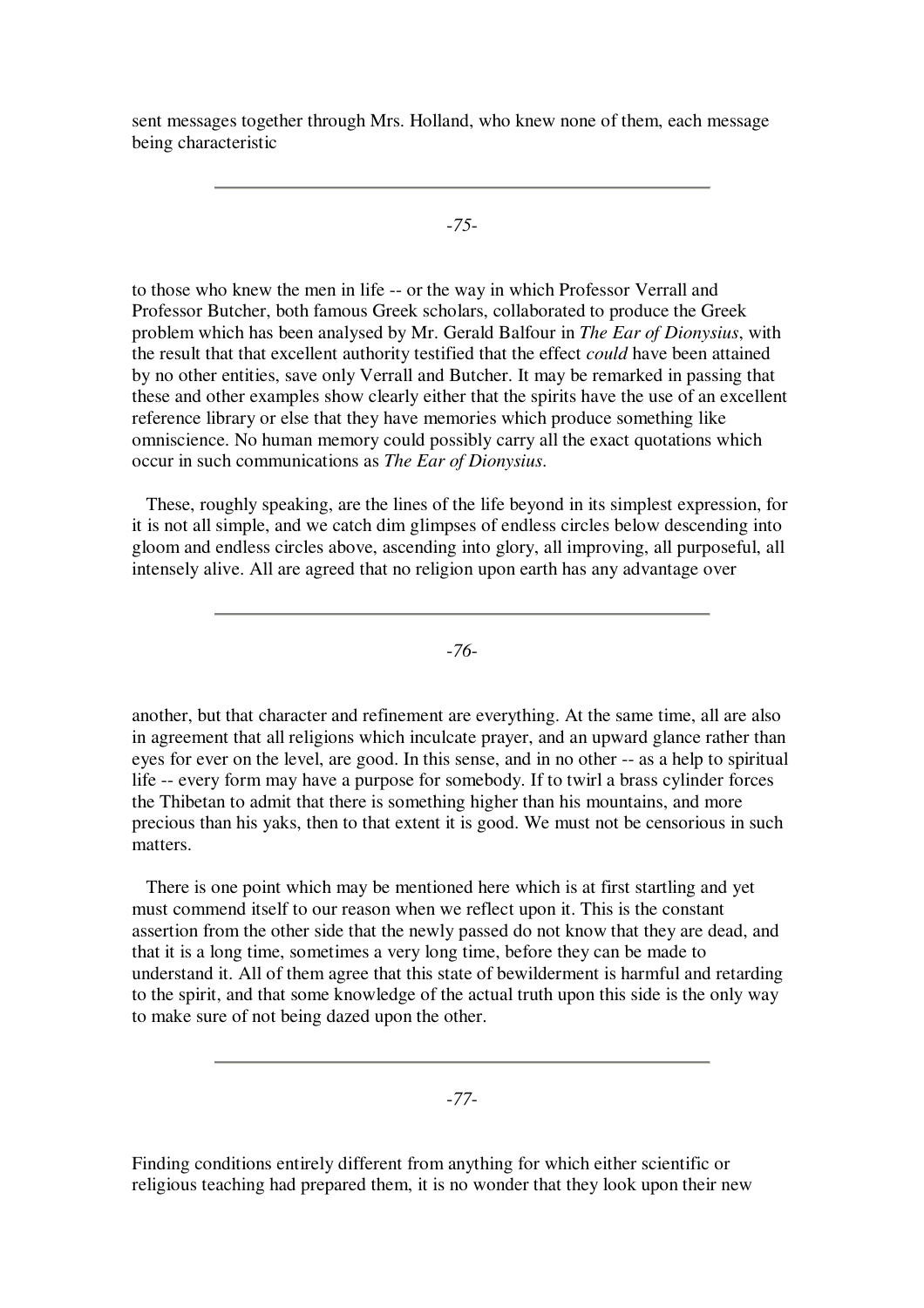sensations as some strange dream, and the more rigidly orthodox have been their views, the more impossible do they find it to accept these new surroundings with all that they imply. For this reason, as well as for many others, this new revelation is a very needful thing for mankind. A smaller point of practical importance is that the aged should realise that it is still worth while to improve their minds, for though they have no time to use their fresh knowledge in this world it will remain as part of their mental outfit in the next.

As to the smaller details of this life beyond, it is better perhaps not to treat them, for the very good reason that they are small details. We will learn them all soon for ourselves, and it is only vain curiosity which leads us to ask for them now. One thing is clear: there are higher intelligences over yonder to whom synthetic chemistry, which not only makes the substance but moulds the

-*78*-

form, is a matter of absolute ease. We see them at work in the coarser media, perceptible to our material senses, in the seance room. If they can build up simulacra in the seance room, how much may we expect them to do when they are working upon ethereal objects in that ether which is their own medium. It may be said generally that they can make something which is analogous to anything which exists upon earth. How they do it may well be a matter of guess and speculation among the less advanced spirits, as the phenomena of modern science are a matter of guess and speculation to us. If one of us were suddenly called up by the denizen of some sub-human world, and were asked to explain exactly what gravity is, or what magnetism is, how helpless we should be! We may put ourselves in the position, then, of a young engineer soldier like Raymond Lodge, who tries to give some theory of matter in the beyond -- a theory which is very likely contradicted by some other spirit who is also guessing at things above him. He may be right, or he may be wrong, but be is doing his best to say what he thinks, as

-*79*-

we should do in similar case. He believes that his transcendental chemists can make anything, and that even such unspiritual matter as alcohol or tobacco could come within their powers and could still be craved for by unregenerate spirits. This has tickled the critics to such an extent that one would really think to read the comments that it was the only statement in a book which contains 400 closely-printed pages. Raymond may be right or wrong, but the only thing which the incident proves to me is the unflinching courage and honesty of the man who chronicled it, knowing well the handle that he was giving to his enemies.

There are many who protest that this world which is described to us is too material for their liking. It is not as they would desire it. Well, there are many things in this world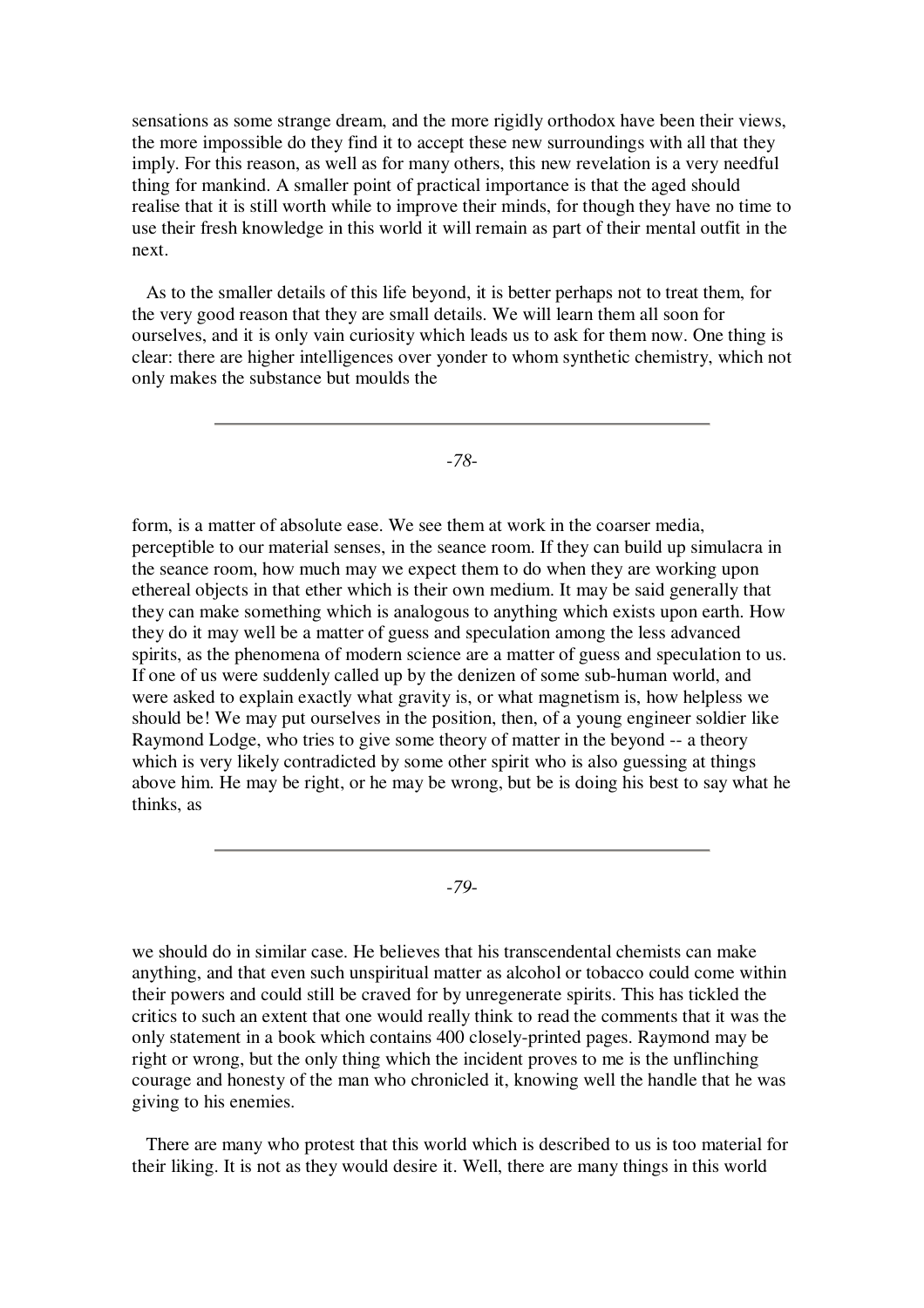which seem different from what we desire, but they exist none the less. But when we come to examine this charge of materialism and try to construct some sort of system which would satisfy the idealists, it becomes a very difficult task. Are we to be mere wisps of gaseous happiness floating

-*80*-

about in the air? That seems to be the idea. But if there is no body like our own, and if there is no character like our own, then say what you will, *we* have become extinct. What is it to a mother if some impersonal glorified entity is shown to her? She will say, "that is not the son I lost -- I want his yellow hair, his quick smile, his little moods that I know so well." That is what she wants; that, I believe, is what she will have; but she will not have them by any system which cuts us away from all that reminds us of matter and takes us to a vague region of floating emotions.

There is an opposite school of critics which rather finds the difficulty in picturing a life which has keen perceptions, robust emotions, and a solid surrounding all constructed in so diaphanous a material. Let us remember that everything depends upon its comparison with the things around it.

If we could conceive of a world a thousand times denser, heavier and duller than this world, we can clearly see that to its inmates it would seem much the same as this, since their strength and texture would be in pro

-*81*-

portion. If, however, these inmates came in contact with us, they would look upon us as extraordinarily airy beings living in a strange, light, spiritual atmosphere. They would not remember that we also, since our beings and our surroundings are in harmony and in proportion to each other, feel and act exactly as they do.

We have now to consider the case of yet another stratum of life, which is as much above us as the leaden community would be below us. To us also it seems as if these people, these spirits, as we call them, live the lives of vapour and of shadows. We do not recollect that there also everything is in proportion and in harmony so that the spirit scene or the spirit dwelling, which might seem a mere dream thing to us, is as actual to the spirit as are our own scenes or our own dwellings, and that the spirit body is as real and tangible to another spirit as ours to our friends.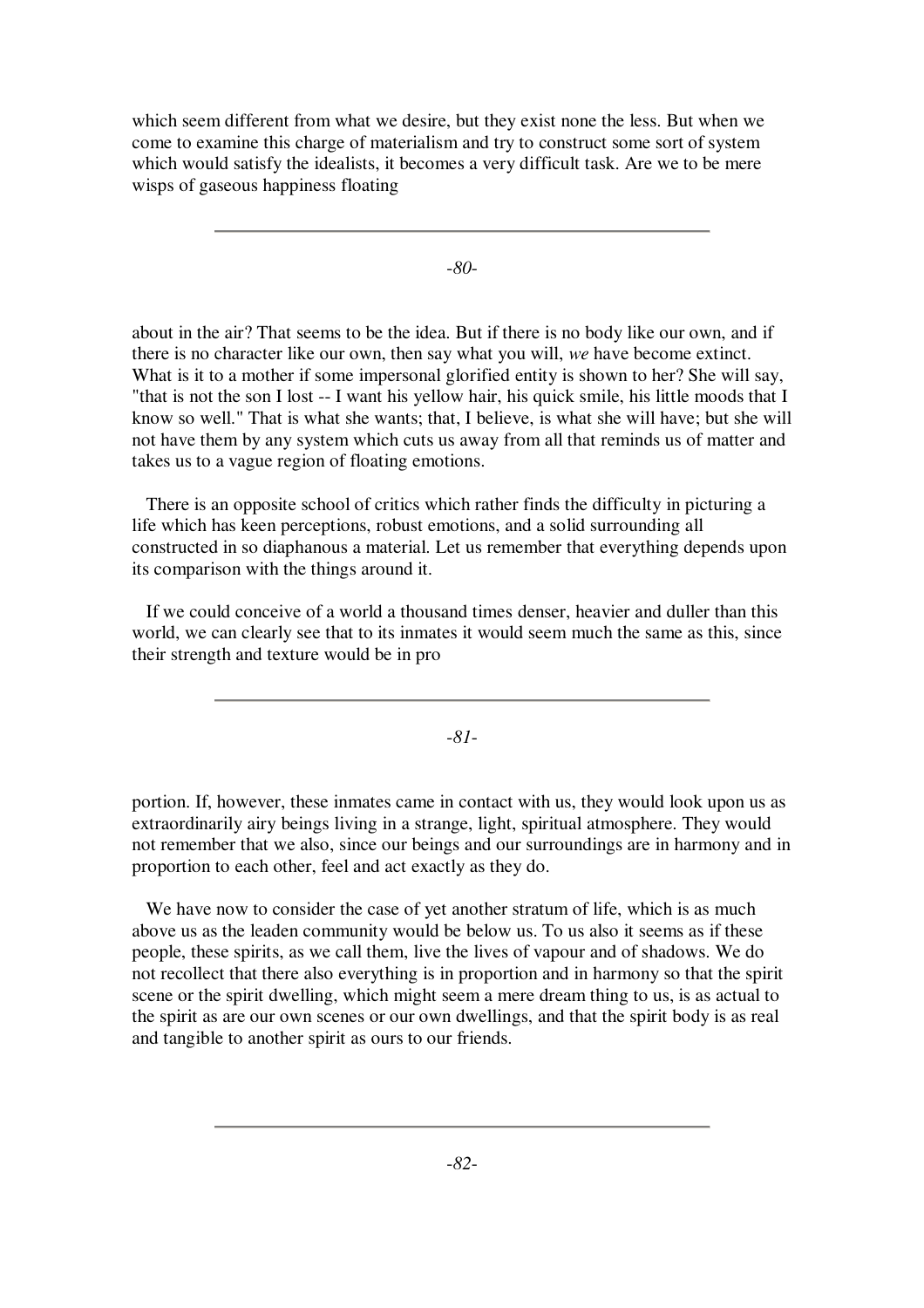## *Chapter 4*

#### **PROBLEMS AND LIMITATIONS**

Leaving for a moment the larger argument as to the lines of this revelation and the broad proofs of its validity, there are some smaller points which have forced themselves upon my attention during the consideration of the subject. This home of our dead seems to be very near to us -- so near that we continually, as they tell us, visit them in our sleep. Much of that quiet resignation which we have all observed in people who have lost those whom they loved -- people who would in our previous opinion have been driven mad by such loss -- is due to the fact that they have seen their dead, and that although the switch-off is complete and they can recall nothing whatever of the spirit experience in sleep, the soothing result of it is still carried on by the subconscious self. The switch-off is, as I say, complete, but sometimes for some reason it is hung up for

-*83*-

a fraction of a second, and it is at such moments that the dreamer comes back from his dream "trailing clouds of glory." From this also come all those prophetic dreams many of which are well attested. I have had a recent personal experience of one which has not yet perhaps entirely justified itself but is even now remarkable. Upon April 4th of last year, 1917, I awoke with a feeling that some communication had been made to me of which I had only carried back one word which was ringing in my head. That word was "Piave." To the best of my belief I had never heard the word before. As it sounded like the name of a place I went into my study the moment I had dressed and I looked up the index of my Atlas. There was "Piave" sure enough, and I noted that it was a river in Italy some forty miles behind the front line, which at that time was victoriously advancing. I could imagine few more unlikely things than that the war should roll back to the Piave, and I could not think how any military event of consequence could arise there, but none the less I was so impressed that I

-*84*-

drew up a statement that some such event would occur there, and I had it signed by my secretary and witnessed by my wife with the date, April 4th, attached. It is a matter of history how six months later the whole Italian line fell back, how it abandoned successive positions upon rivers, and how it stuck upon this stream which was said by military critics to be strategically almost untenable. If nothing more should occur (I write upon February 20th, 1918), the reference to the name has been fully justified, presuming that some friend in the beyond was forecasting the coming events of the war. I have still a hope, however, that more was meant, and that some crowning victory of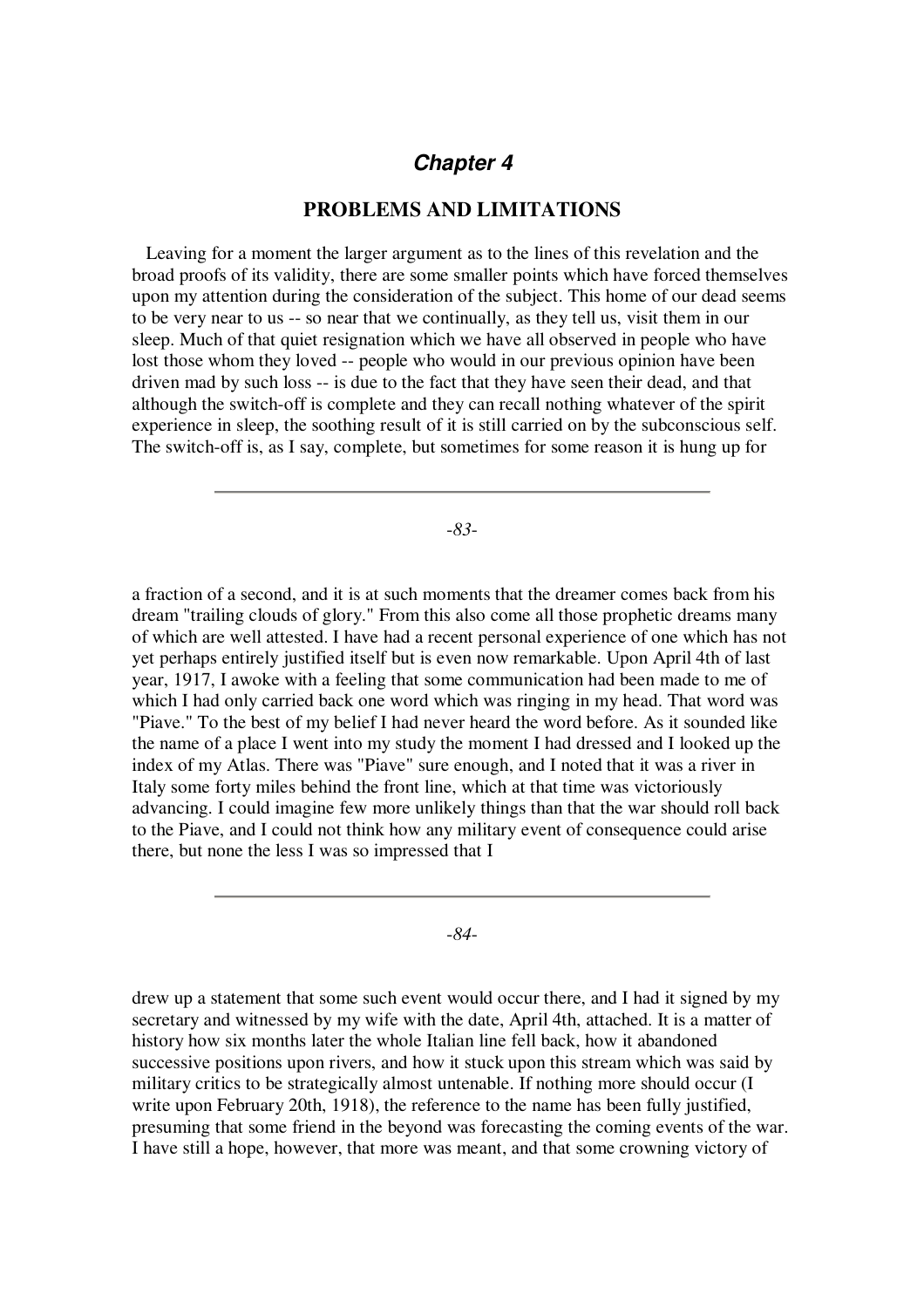the Allies at this spot may justify still further the strange way in which the name was conveyed to my mind.

People may well cry out against this theory of sleep on the grounds that all the grotesque, monstrous and objectionable dreams which plague us cannot possibly come from a high source. On this point I have a very definite theory, which may perhaps be worthy of discussion. I consider

-*85*-

that there are two forms of dreams, and only two, the experiences of the released spirit, and the confused action of the lower faculties which remain in the body when the spirit is absent. The former is rare and beautiful, for the memory of it fails us. The latter are common and varied, but usually fantastic or ignoble. By noting what is absent in the lower dreams one can tell what the missing qualities are, and so judge what part of us goes to make up the spirit. Thus in these dreams humour is wanting, since we see things which strike us afterwards as ludicrous, and are not amused. The sense of proportion and of judgment and of aspiration is all gone. In short, the higher is palpably gone, and the lower, the sense of fear, of sensual impression, of self-preservation, is functioning all the more vividly because it is relieved from the higher control.

The limitations of the powers of spirits is a subject which is brought home to one in these studies. People say, "If they exist why don't they do this or that!" The answer usually is that they can't. They appear

-*86*-

to have very fixed limitations like our own. This seemed to be very clearly brought out in the cross-correspondence experiments where several writing mediums were operating at a distance quite independently of each other, and the object was to get agreement which was beyond the reach of coincidence. The spirits seem to know exactly what they impress upon the minds of the living, but they do not know how far they carry their instruction out. Their touch with us is intermittent. Thus, in the cross-correspondence experiments we continually have them asking, "Did you get that?" or "Was it all right?" Sometimes they have partial cognisance of what is done, as where Myers says: "I saw the circle, but was not sure about the triangle." It is everywhere apparent that their spirits, even the spirits of those who, like Myers and Hodgson, were in specially close touch with psychic subjects, and knew all that could be done, were in difficulties when they desired to get cognisance of a material thing, such as a written document. Only, I should imagine, by partly materialising themselves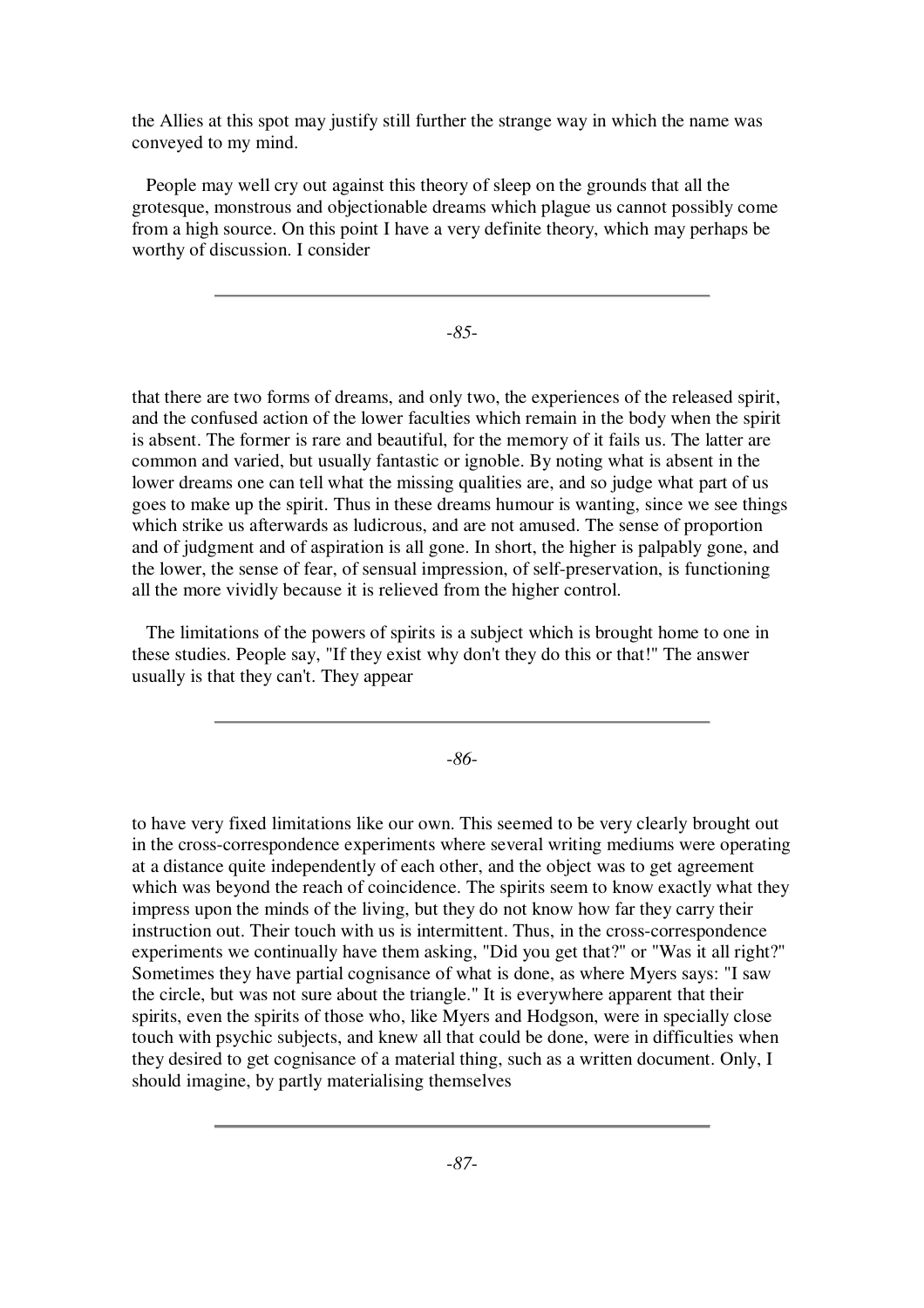could they do so, and they may not have had the power of self-materialization. This consideration throws some light upon the famous case, so often used by our opponents, where Myers failed to give some word or phrase which had been left behind in a sealed box. Apparently he could not see this document from his present position, and if his memory failed him he would be very likely to go wrong about it.

Many mistakes may, I think, be explained in this fashion. It has been asserted from the other side, and the assertion seems to me reasonable, that when they speak of their own conditions they are speaking of what they know and can readily and surely discuss; but that when we insist (as we must sometimes insist) upon earthly tests, it drags them back to another plane of things, and puts them in a position which is far more difficult, and liable to error.

Another point which is capable of being used against us is this: The spirits have the greatest difficulty in getting names through to us, and it is this which makes many of their communications so vague and

-*88*-

unsatisfactory. They will talk all round a thing, and yet never get the name which would clinch the matter. There is an example of the point in a recent communication in *Light*, which describes how a young officer, recently dead, endeavoured to get a message through the direct voice method of Mrs. Susannah Harris to his father. He could not get his name through. He was able, however, to make it clear that his father was a member of the Kildare Street Club in Dublin. Inquiry found the father, and it was then learned that the father had already received an independent message in Dublin to say that an inquiry was coming through from London. I do not know if the earth name is a merely ephemeral thing, quite disconnected from the personality, and perhaps the very first thing to be thrown aside. That is, of course, possible. Or it may be that some law regulates our intercourse from the other side by which it shall not be too direct, and shall leave something to our own intelligence.

This idea, that there is some law which makes an indirect speech more easy than a

-*89*-

direct one, is greatly borne out by the cross-correspondences, where circumlocution continually takes the place of assertion. Thus, in the St. Paul correspondence, which is treated in the July pamphlet of the S.P.R., the idea of St. Paul was to be conveyed from one automatic writer to two others, both of whom were at a distance, one of them in India. Dr. Hodgson was the spirit who professed to preside over this experiment. You would think that the simple words "St. Paul" occurring in the other scripts would be all-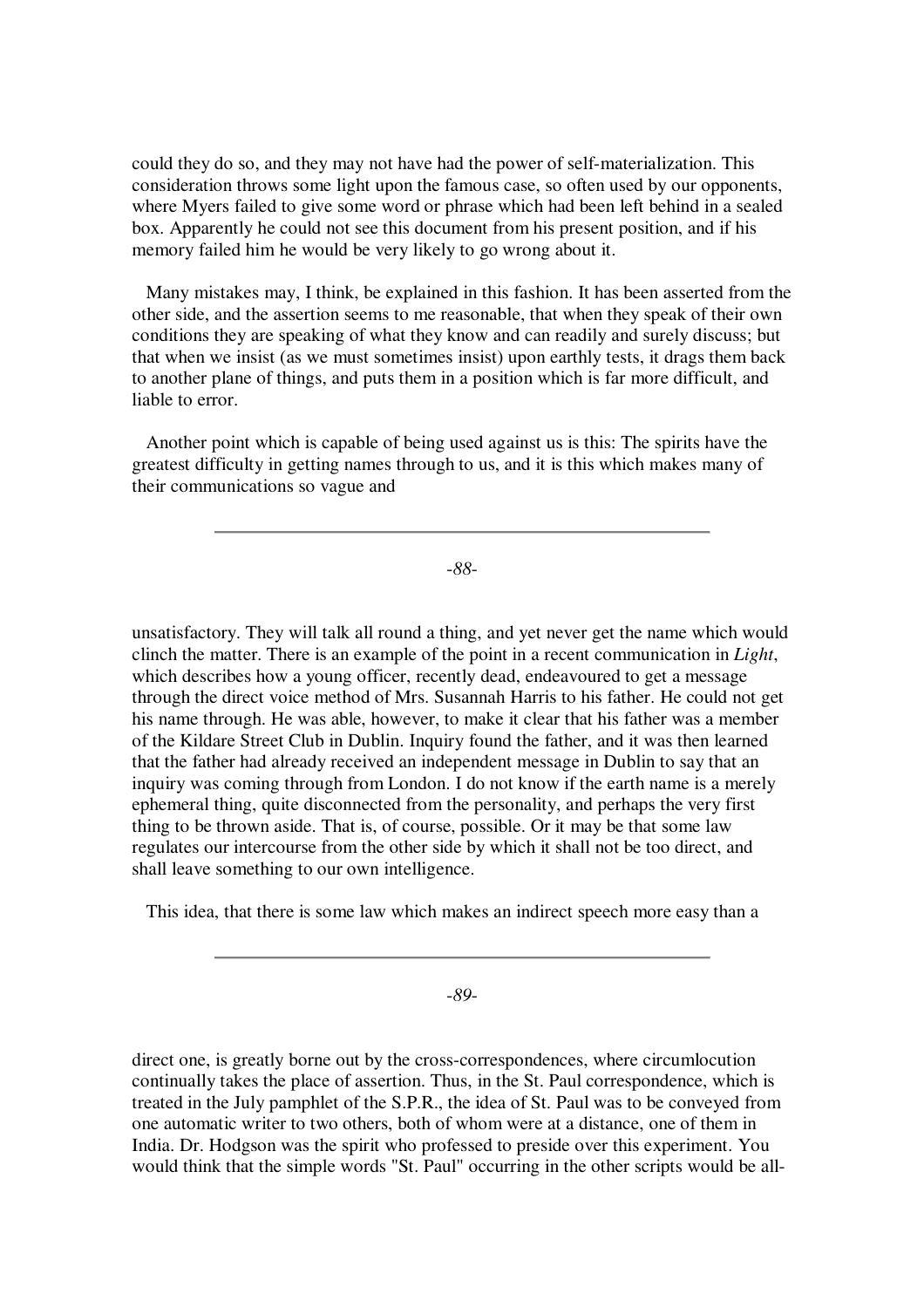sufficient. But no; he proceeds to make all sorts of indirect allusions, to talk all round St. Paul in each of the scripts, and to make five quotations from St. Paul's writings. This is beyond coincidence, and quite convincing, but none the less it illustrates the curious way in which they go round instead of going straight. If one could imagine some wise angel on the other side saying, "Now, don't make it too easy for these people. Make them use their own brains a little. They will become mere automatons if we do everything for them" -- if we could imagine that, it would just cover the case.

-*90*-

Whatever the explanation, it is a noteworthy fact.

There is another point about spirit communications which is worth noting. This is their uncertainty wherever any time element comes in. Their estimate of time is almost invariably wrong. Earth time is probably a different idea to spirit time, and hence the confusion. We had the advantage, as I have stated, of the presence of a lady in our household who developed writing mediumship. She was in close touch with three brothers, all of whom had been killed in the war. This lady, conveying messages from her brothers, was hardly ever entirely wrong upon facts, and hardly ever right about time. There was one notable exception, however, which in itself is suggestive. Although her prophecies as to public events were weeks or even months out, she in one case foretold the arrival of a telegram from Africa to the day. Now the telegram had already been sent, but was delayed, so that the inference seems to be that she could foretell a course of events which had actually been set in motion, and calculate how long they would take

-*91*-

to reach their end. On the other hand, I am bound to admit that she confidently prophesied the escape of her fourth brother, who was a prisoner in Germany, and that this was duly fulfilled. On the whole I preserve an open mind upon the powers and limitations of prophecy.

But apart from all these limitations we have, unhappily, to deal with absolute coldblooded lying on the part of wicked or mischievous intelligences. Everyone who has investigated the matter has, I suppose, met with examples of wilful deception, which occasionally are mixed up with good and true communications. It was of such messages, no doubt, that the Apostle wrote when he said: "Beloved, believe, not every spirit, but try the spirits whether they are of God." These words can only mean that the early Christians not only practised Spiritualism as we understand it, but also that they were faced by the same difficulties. There is nothing more puzzling than the fact that one may get a long connected description with every detail given, and that it may prove to be entirely a concoction. However, we must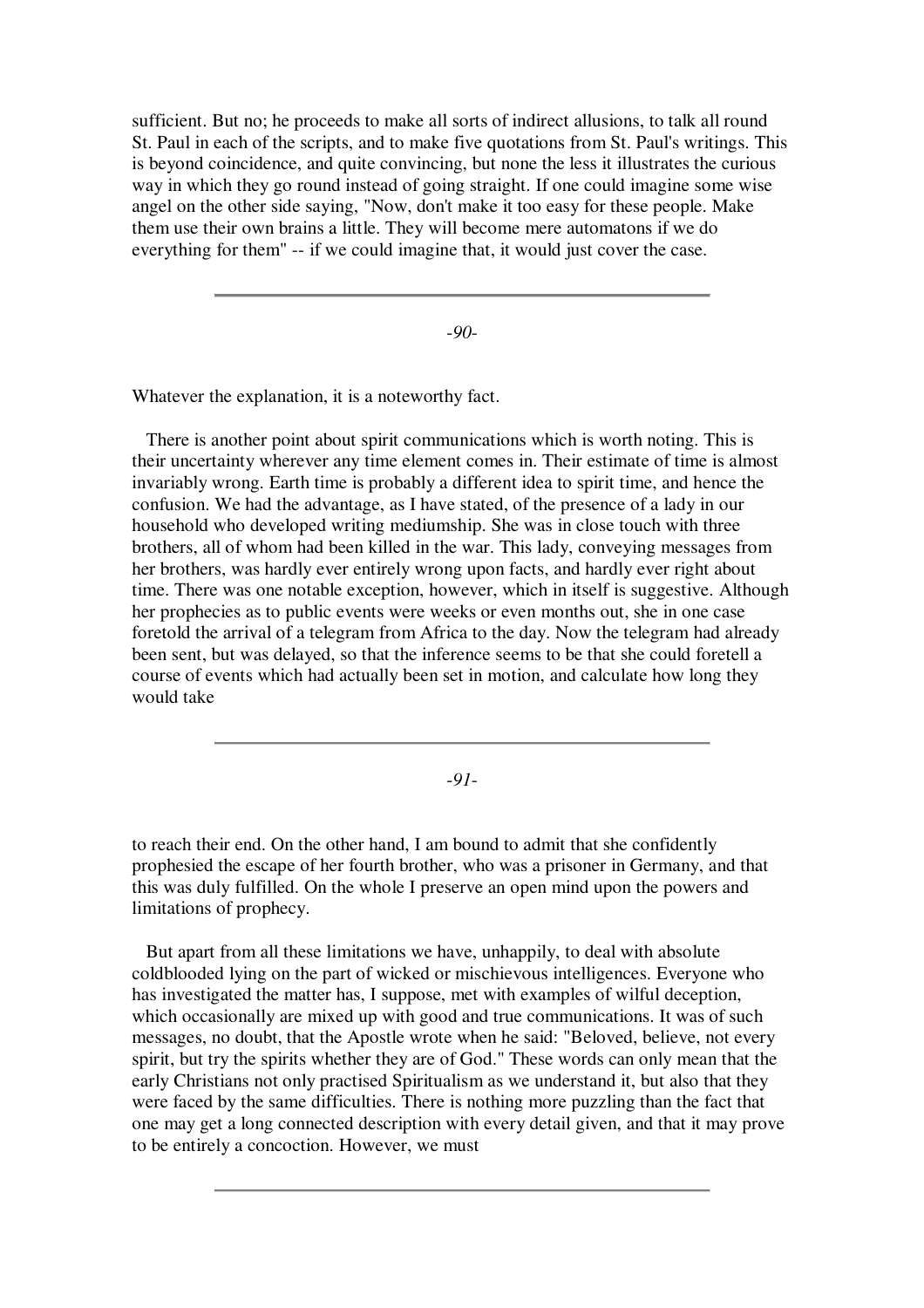bear in mind that if one case comes absolutely correct, it atones for many failures, just as if you had one telegram correct you would know that there was a line and a communicator, however much they broke down afterwards. But it must be admitted that it is very discomposing and makes one sceptical of messages until they are tested. Of a kin with these false influences are all the Miltons who cannot scan, and Shelleys who cannot rhyme, and Shakespeares who cannot think, and all the other absurd impersonations which make our cause ridiculous. They are, I think, deliberate frauds, either from this side or from the other, but to say that they invalidate the whole subject is as senseless as to invalidate our own world because we encounter some unpleasant people.

One thing I can truly say, and that is, that in spite of false messages, I have never in all these years known a blasphemous, an unkind, or an obscene message. Such incidents must be of very exceptional nature. I think also that, so far as allegations concerning insanity, obsession, and so forth go, they are entirely imaginary. Asylum statistics

-*93*-

do not bear out such assertions, and mediums live to as good an average age as anyone else. I think, however, that the cult of the seance may be very much overdone. When once you have convinced yourself of the truth of the phenomena the physical seance has done its work, and the man or woman who spends his or her life in running from seance to seance is in danger of becoming a mere sensation hunter. Here, as in other cults, the form is in danger of eclipsing the real thing, and in pursuit of physical proofs one may forget that the real object of all these things is, as I have tried to point out, to give us assurance in the future and spiritual strength in the present, to attain a due perception of the passing nature of matter and the all-importance of that which is immaterial.

The conclusion, then, of my long search after truth, is that in spite of occasional fraud, which Spiritualists deplore, and in spite of wild imaginings, which they discourage, there remains a great solid core in this movement which is infinitely nearer to positive proof than any other religious development

-*94*-

with which I am acquainted. As I have shown, it would appear to be a rediscovery rather than an absolutely new thing, but the result in this material age is the same. The days are surely passing when the mature and considered opinions of such men as Crookes, Wallace, Flammarion, Chas. Richet, Lodge, Barrett, Lombroso, Generals Drayson and Turner, Sergeant Ballantyne, W. T. Stead, Judge Edmunds, Admiral Usborne Moore,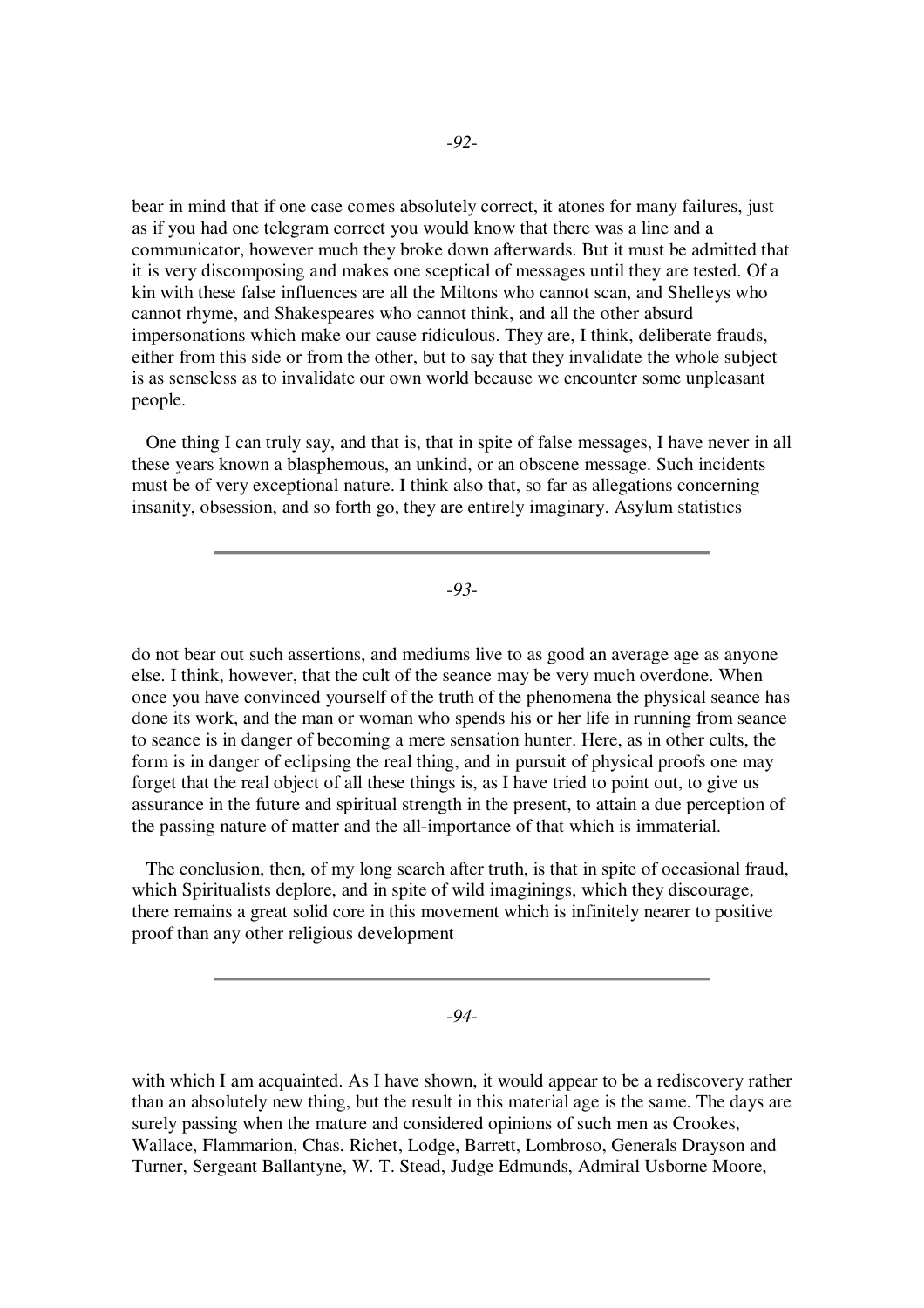the late Archdeacon Wilberforce, and such a cloud of other witnesses, can be dismissed with the empty "All rot" or "Nauseating drivel" formulae. As Mr. Arthur Hill has well said, we have reached a point where further proof is superfluous, and where the weight of disproof lies upon those who deny. The very people who clamour for proofs have as a rule never taken the trouble to examine the copious proofs which already exist. Each seems to think that the whole subject should begin *de novo* because he has asked for information. The method of our opponents is to fasten upon the latest man who has stated the case -- at the present instant it happens

-*95*-

to be Sir Oliver Lodge -- and then to deal with him as if he had come forward with some new opinions which rested entirely upon his own assertion, with no reference to the corroboration of so many independent workers before him. This is not an honest method of criticism, for in every case the agreement of witnesses is the very root of conviction. But as a matter of fact, there are many single witnesses upon whom this case could rest. If, for example, our only knowledge of unknown forces depended upon the researches of Dr. Crawford of Belfast, who places his amateur medium in a weighing chair with her feet from the ground, and has been able to register a difference of weight of many pounds, corresponding with the physical phenomena produced, a result which he has tested and recorded in a true scientific spirit of caution, I do not see how it could be shaken. The phenomena are and have long been firmly established for every open mind. One feels that the stage of investigation is passed, and that of religious construction is overdue.

For are we to satisfy ourselves by observing

-*96*-

phenomena with no attention to what the phenomena mean, as a group of savages might stare at a wireless installation with no appreciation of the messages coming through it, or are we resolutely to set ourselves to define these subtle and elusive utterances from beyond, and to construct from them a religious scheme, which will be founded upon human reason on this side and upon spirit inspiration upon the other? These phenomena have passed through the stage of being a parlour game; they are now emerging from that of a debatable scientific novelty; and they are, or should be, taking shape as the foundations of a definite system of religious thought, in some ways confirmatory of ancient systems, in some ways entirely new. The evidence upon which this system rests is so enormous that it would take a very considerable library to contain it, and the witnesses are not shadowy people living in the dim past and inaccessible to our crossexamination, but are our own contemporaries, men of character and intellect whom all must respect. The situation may, as it seems to me, be summed up in a simple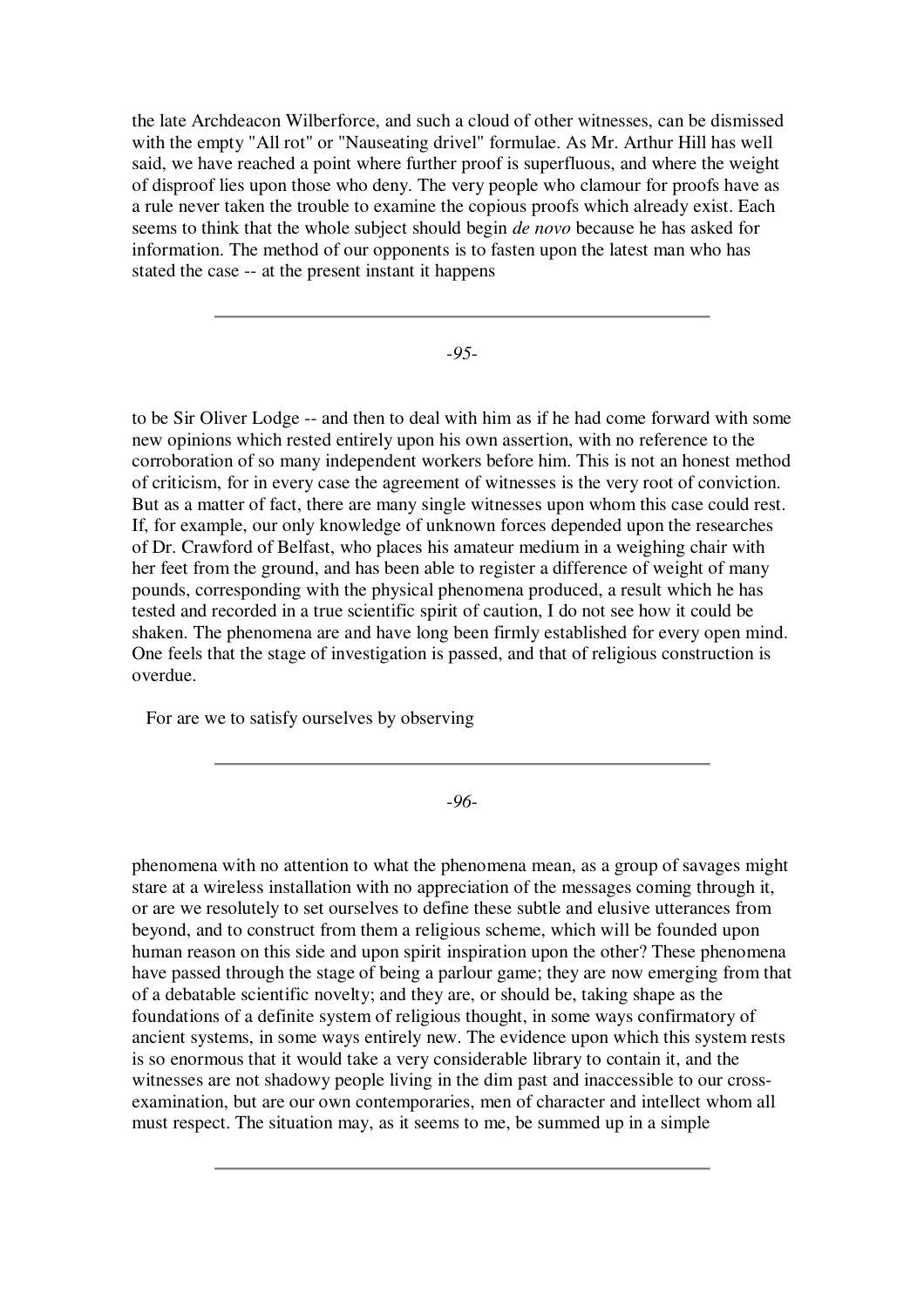alternative. The one supposition is that there has been an outbreak of lunacy extending over two generations of mankind, and two great continents -- a lunacy which assails men or women who are otherwise eminently sane. The alternative supposition is that in recent years there has come to us from divine sources a new revelation which constitutes by far the greatest religious event since the death of Christ (for the Reformation was a re-arrangement of the old, not a revelation of the new), a revelation which alters the whole aspect of death and the fate of man. Between these two suppositions there is no solid position. Theories of fraud or of delusion will not meet the evidence. It is absolute lunacy or it is a revolution in religious thought, a revolution which gives us as by-products an utter fearlessness of death, and an immense consolation when those who are dear to us pass behind the veil.

I should like to add a few practical words to those who know the truth of what I say. We have here an enormous new development, the greatest in the history of mankind. How are we to use it? We are bound in

-*98*-

honour, I think, to state our own belief, especially to those who are in trouble. Having stated it, we should not force it, but leave the rest to higher wisdom than our own. We wish to subvert no religion. We wish only to bring back the material-minded -- to take them out of their cramped valley and put them on the ridge, whence they can breathe purer air and see other valleys and other ridges beyond. Religions are mostly petrified and decayed, overgrown with forms and choked with mysteries. We can prove that there is no need for this. All that is essential is both very simple and very sure.

The clear call for our help comes from those who have had a loss and who yearn to reestablish connection. This also can be overdone. If your boy were in Australia, you would not expect him to continually stop his work and write long letters at all seasons. Having got in touch, be moderate in your demands. Do not be satisfied with any evidence short of the best, but having got that, you can, it seems to me, wait for that short period when we shall all be re-united. I am in touch at present with thirteen mothers

-*99*-

who are in correspondence with their dead sons. In each case, the husband, where he is alive, is agreed as to the evidence. In only one case so far as I know was the parent acquainted with psychic matters before the war.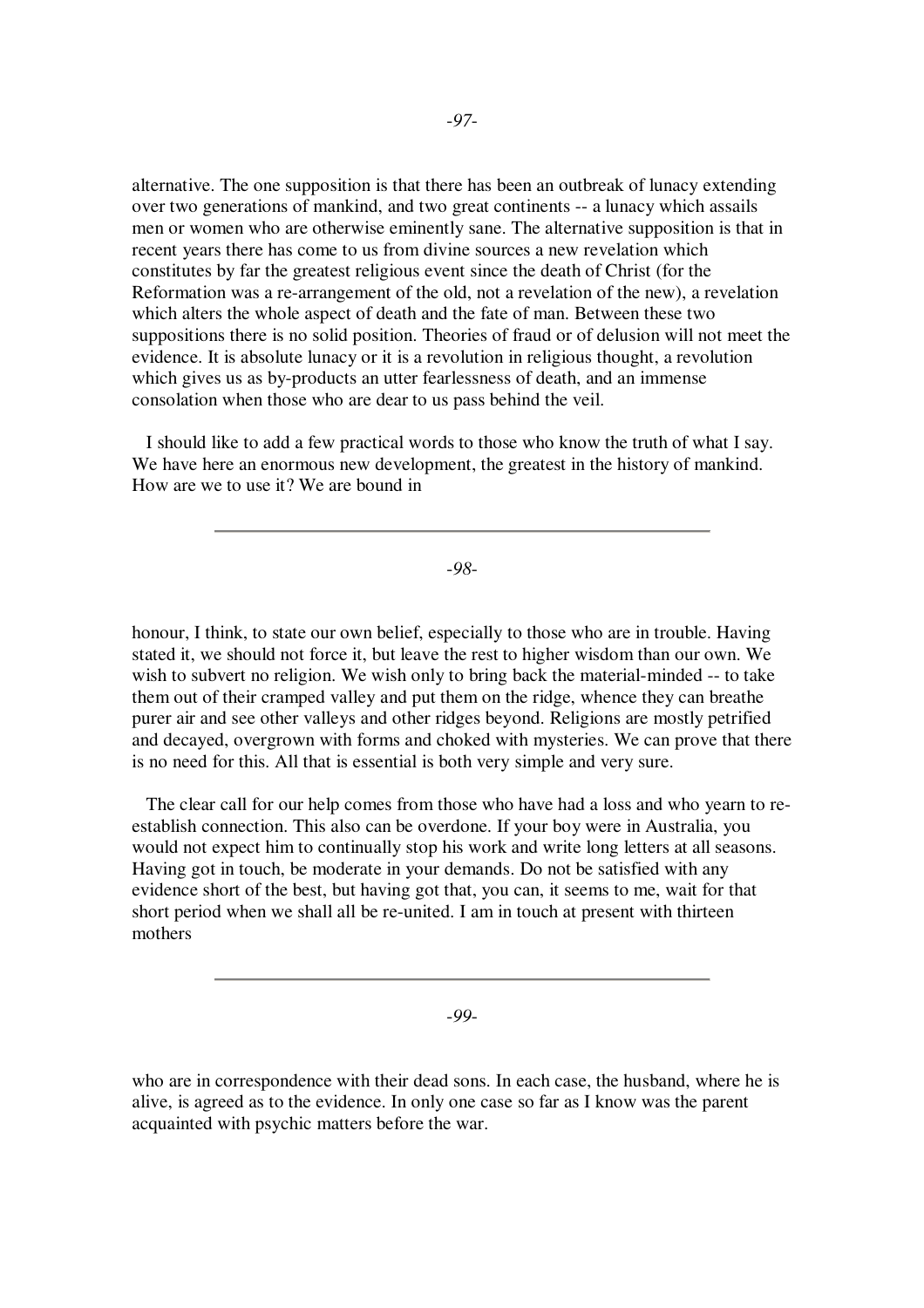Several of these cases have peculiarities of their own. In two of them the figures of the dead lads have appeared beside the mothers in a photograph. In one case the first message to the mother came through a stranger to whom the correct address of the mother was given. The communication afterwards became direct. In another case the method of sending messages was to give references to particular pages and lines of books in distant libraries, the whole conveying a message. The procedure was to weed out all fear of telepathy. Verily there is no possible way by which a truth can be proved by which this truth has not been proved.

How are you to act? There is the difficulty. There are true men and there are frauds. You have to work warily. So far as professional mediums go, you will not

-*100*-

find it difficult to get recommendations. Even with the best you may draw entirely blank. The conditions are very elusive. And yet some get the result at once. We cannot lay down laws, because the law works from the other side as well as this. Nearly every woman is an undeveloped medium. Let her try her own powers of automatic writing. There again, what is done must be done with every precaution against self-deception, and in a reverent and prayerful mood. But if you are earnest, you will win through somehow, for someone else is probably trying on the other side.

Some people discountenance communication upon the ground that it is hindering the advance of the departed. There is not a tittle of evidence for this. The assertions of the spirits are entirely to the contrary and they declare that they are helped and strengthened by the touch with those whom they love. I know few more moving passages in their simple boyish eloquence than those in which Raymond describes the feelings of the dead boys who want to get messages back to their people and find that ignorance

-*101*-

and prejudice are a perpetual bar. "It is hard to think your sons are dead, but such a lot of people do think so. It is revolting to hear the boys tell you how no one speaks of them ever. It hurts me through and through."

Above all read the literature of this subject. It has been far too much neglected, not only by the material world but by believers. Soak yourself with this grand truth. Make yourself familiar with the overpowering evidence. Get away from the phenomenal side and learn the lofty teaching from such beautiful books as *After Death* or from Stainton Moses' *Spirit Teachings*. There is a whole library of such literature, of unequal value but of a high average. Broaden and spiritualize your thoughts. Show the results in your lives. Unselfishness, that is the keynote to progress. Realise not as a belief or a faith, but as a fact which is as tangible as the streets of London, that we are moving on soon to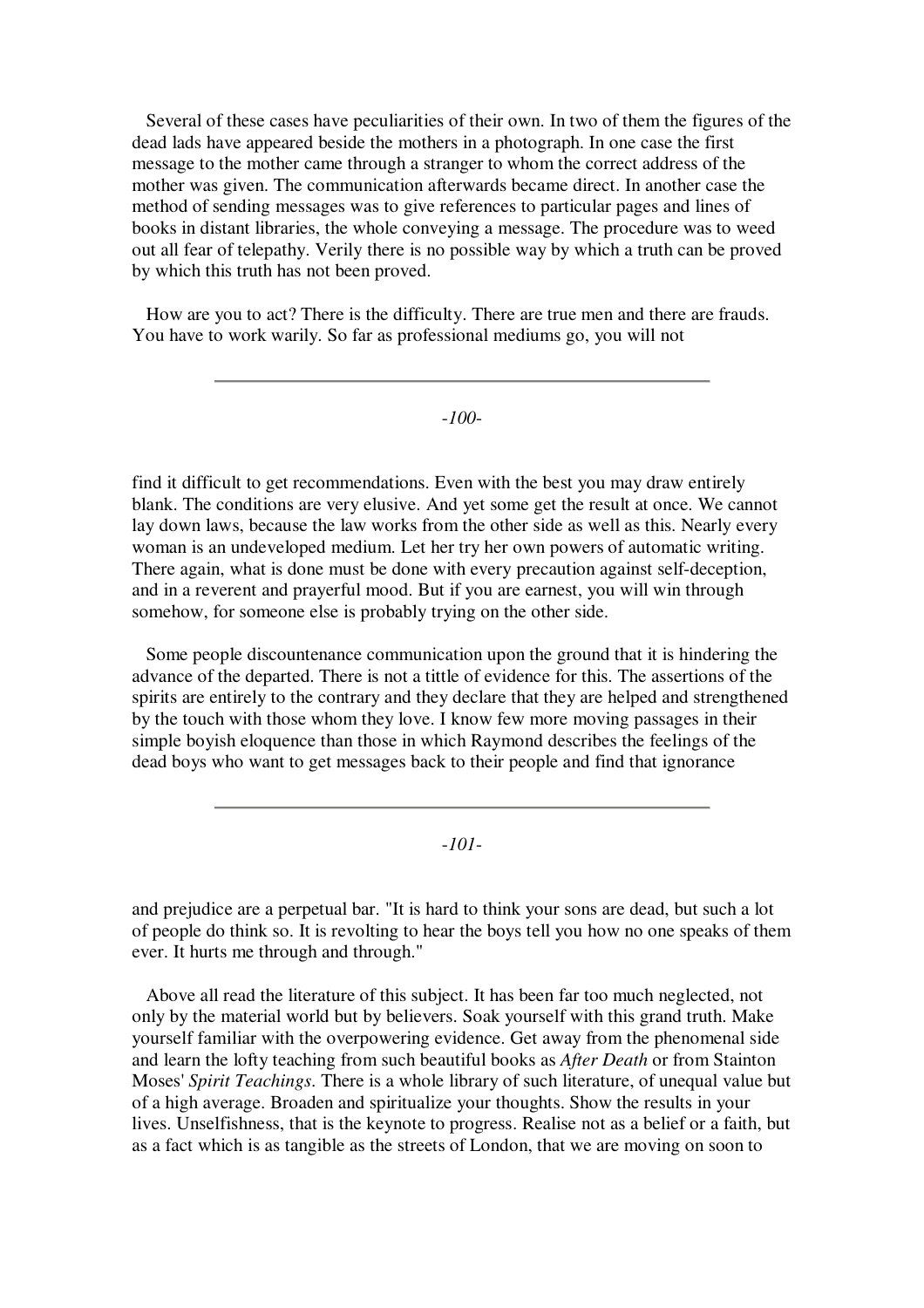another life, that all will be very happy there, and that the only possible way in which that happiness can be marred or deferred is by

-*102*-

folly and selfishness in these few fleeting years.

It must be repeated that while the new revelation may seem destructive to those who hold Christian dogmas with extreme rigidity, it has quite the opposite effect upon the mind which, like so many modern minds, had come to look upon the whole Christian scheme as a huge delusion. It is shown clearly that the old revelation has so many resemblances, defaced by time and mangled by man's mishandling and materialism, but still denoting the same general scheme, that undoubtedly both have come from the same source. The accepted ideas of life after death, of higher and lower spirits, of comparative happiness depending upon our own conduct, of chastening by pain, of guardian spirits, of high teachers, of an infinite central power, of circles above circles approaching nearer to His presence -- all of these conceptions appear once more and are confirmed by many witnesses. It is only the claims of infallibility and of monopoly, the bigotry and pedantry of theologians, and the man-made rituals which take the life out of the

-*103*-

God-given thoughts -- it is only this which has defaced the truth.

I cannot end this little book better than by using words more eloquent than any which I could write, a splendid sample of English style as well as of English thought. They are from the pen of that considerable thinker and poet, Mr. Gerald Massey, and were written many years ago.

"Spiritualism has been for me, in common with many others, such a lifting of the mental horizon and letting-in of the heavens -- such a formation of faith into facts, that I can only compare life without it to sailing on board ship with hatches battened down and being kept a prisoner, living by the light of a candle, and then suddenly, on some splendid starry night, allowed to go on deck for the first time to see the stupendous mechanism of the heavens all aglow with the glory of God."

# **SUPPLEMENTARY DOCUMENTS THE NEXT PHASE OF LIFE**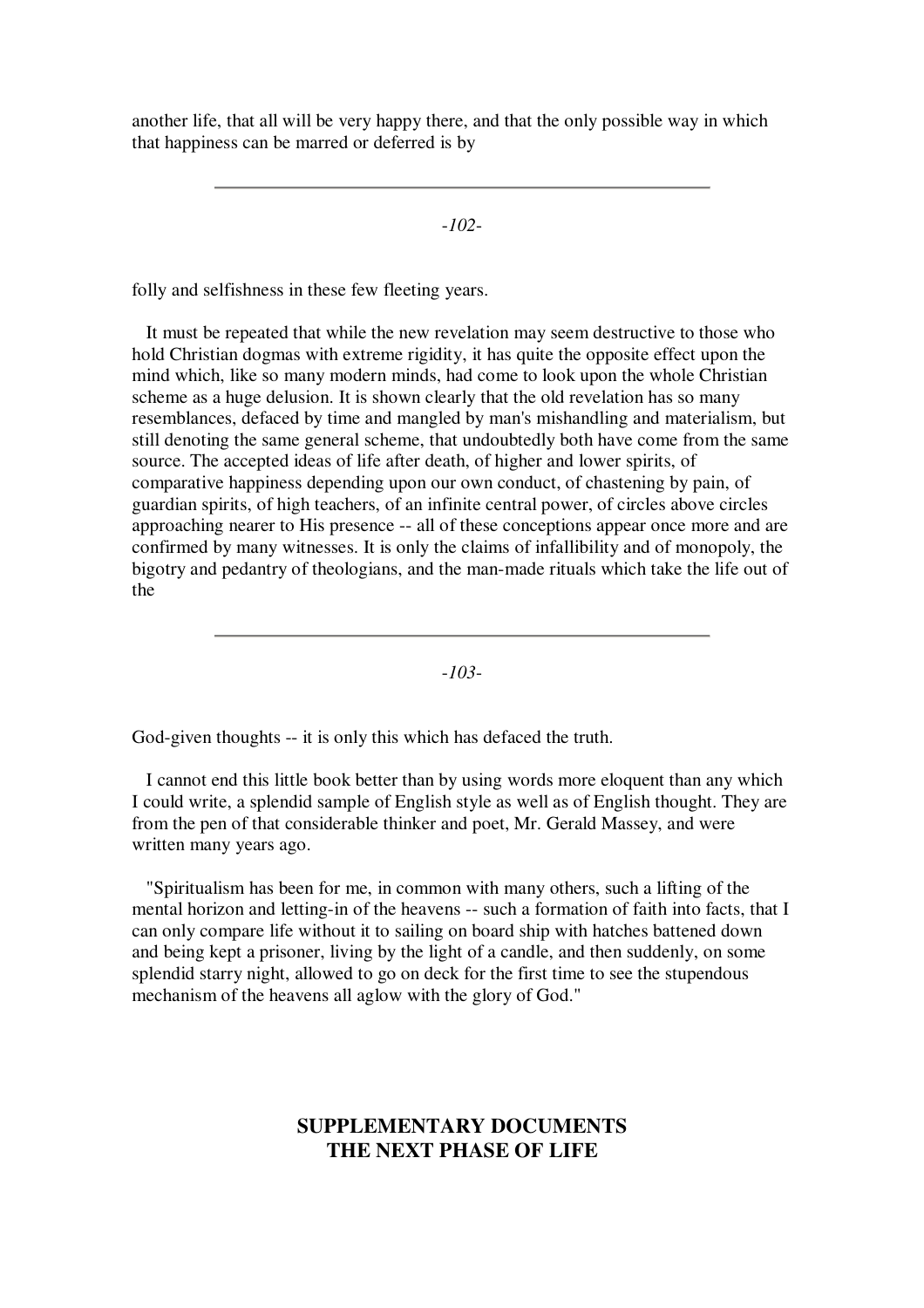I have spoken in the text of the striking manner in which accounts of life in the next phase, though derived from the most varied and independent sources, are still in essential agreement -- an agreement which occasionally descends to small details. A variety is introduced by that fuller vision which can see and describe more than one plane, but the accounts of that happy land to which the ordinary mortal may hope to aspire, are very consistent. Since I wrote the statement I have read three fresh independent descriptions which again confirm the point. One is the account given by "A King's Counsel," in his recent book, *I Heard a Voice* (Kegan Paul), which I recommended to inquirers, though it has a strong Roman Catholic bias running through it which shows that our main lines of thought are persistent. A second is the little book

#### -*108*-

*The Light on the Future*, giving the very interesting details of the beyond, gathered by an earnest and reverent circle in Dublin. The other came in a private letter from Mr. Hubert Wales, and is, I think, most instructive. Mr. Wales is a cautious and rather sceptical inquirer who had put away his results with incredulity (he had received them through his own automatic writing). On reading my account of the conditions described in the beyond, he hunted up his own old script which had commended itself so little to him when he first produced it. He says: "After reading your article, I was struck, almost startled, by the circumstance that the statements which had purported to be made to me regarding conditions after death coincided -- I think almost to the smallest detail -- with those you set out as the result of your collation of material obtained from a great number of sources. I cannot think there was anything in my antecedent reading to account for this coincidence. I had certainly read nothing you had published on the subject. I had purposely avoided *Raymond*

### -*109*-

and books like it, in order not to vitiate my own results, and the *Proceedings* of the S.P.R. which I had read at that time, do not touch, as you know, upon after-death conditions. At any rate I obtained, at various times, statements (as my contemporary notes show) to the effect that, in this persisting state of existence, they have bodies which, though imperceptible by our senses, are as solid to them as ours to us, that these bodies are based on the general characteristies of our present bodies but beautified; that they have no age, no pain, no rich and poor; that they wear clothes and take nourishment; that they do not sleep (though they spoke of passing occasionally into a semiconscious state which they called `lying asleep' -- a condition, it just occurs to me, which seems to correspond roughly with the `Hypnoidal' state); that, after a period which is usually shorter than the average life-time here, they pass to some further state of existence; that people of similar thoughts, tastes and feelings, gravitate together; that married couples do not necessarily reunite, but that the love of man and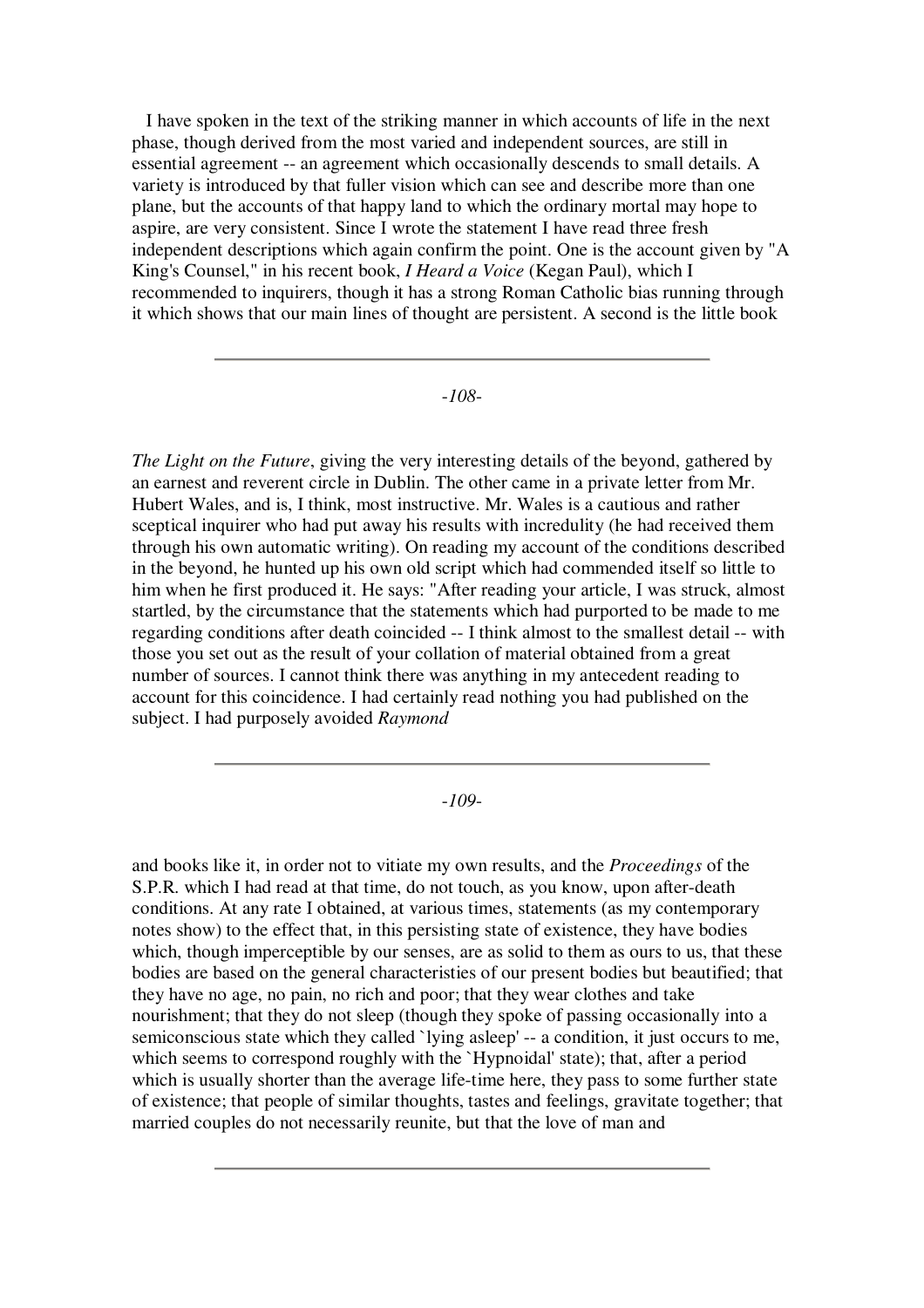woman continues and is freed of elements which with us often militate against its perfect realization; that immediately after death people pass into a semi-conscious reststate lasting various periods, that they are unable to experience bodily pain, but are susceptible at times to some mental anxiety; that a painful death is `absolutely unknown,' that religious beliefs make no difference whatever in the after-state, and that their life altogether is intensely happy, and no one having ever realised it could wish to return here. I got no reference to `work' by that word, but much to the various interests that were said to occupy them. That is probably only another way of saying the same thing. `Work' with us has come usually to mean `work to live,' and that, I was emphatically informed, was not the case with them -- that all the requirements of life were somehow mysteriously `provided.' Neither did I get any reference to a definite `temporary penal state,' but I gathered that people begin there at the point of intellectual and moral development where they leave off here; and since their state of happiness was

### -*111*-

based mainly upon sympathy, those who came over in a low moral condition, failed at first for various lengths of time to have the capacity to appreciate and enjoy it."

### -*112*-

### **AUTOMATIC WRITING**

This form of mediumship gives the very highest results, and yet in its very nature is liable to self-deception. Are we using our own hand or is an outside power directing it? It is only by the information received that we can tell, and even then we have to make broad allowance for the action of our own subconscious knowledge. It is worth while perhaps to quote what appears to me to be a thoroughly critic-proof case, so that the inquirer may see how strong the evidence is that these messages are not self-evolved. This case is quoted in Mr. Arthur Hill's recent book *Man Is a Spirit* (Cassell & Co.) and is contributed by a gentleman who takes the name of Captain James Burton. He is, I understand, the same medium (amateur) through whose communications the position of the buried ruins at Glastonbury have recently

## -*113*-

been located. "A week after my father's funeral I was writing a business letter, when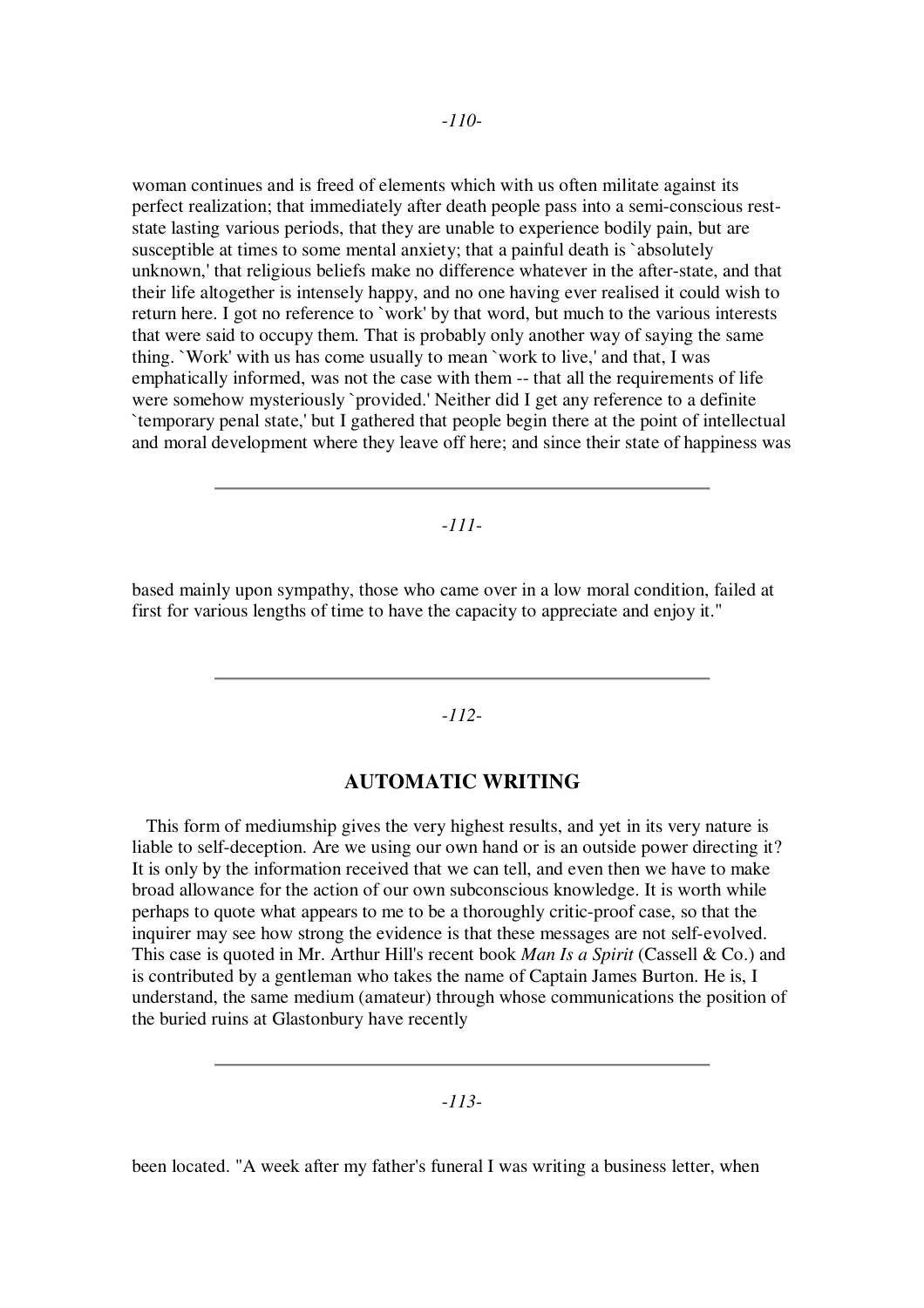something seemed to intervene between my hand and the motor centres of my brain, and the hand wrote at an amazing rate a letter, signed with my father's signature and purporting to come from him. I was upset, and my right side and arm became cold and numb. For a year after this letters came frequently, and always at unexpected times. I never knew what they contained until I examined them with a magnifying-glass: they were microscopic. And they contained a vast amount of matter with which it was impossible for me to be acquainted." . . . "Unknown to me, my mother, who was staying some sixty miles away, lost her pet dog, which my father had given her. The same night I had a letter from him condoling with her, and stating that the dog was now with him. `All things which love us and are necessary to our happiness in the world are with us here.' A most sacred secret, known to no one but my father and mother, concerning a matter which occurred years before I was born,

-*114*-

was afterwards told me in the script, with the comment: `Tell your mother this, and she will know that it is I, your father, who am writing.' My mother had been unable to accept the possibility up to now, but when I told her this she collapsed and fainted. From that moment the letters became her greatest comfort, for they were lovers during the forty years of their married life, and his death almost broke her heart.

"As for myself, I am as convinced that my father, in his original personality, still exists, as if he were still in his study with the door shut. He is no more dead than he would be were he living in America.

"I have compared the diction and vocabulary of these letters with those employed in my own writing -- I am not unknown as a magazine contributor -- and I find no points of similarity between the two." There is much further evidence in this case for which I refer the reader to the book itself.

## -*115*-

### **THE CHERITON DUGOUT**

I have mentioned in the text that I had some recent experience of a case where a "polter-geist" or mischievous spirit had been manifesting. These entities appear to be of an undeveloped order and nearer to earth conditions than any others with which we are acquainted. This comparative materialism upon their part places them low in the scale of spirit, and undesirable perhaps as communicants, but it gives them a special value as calling attention to crude obvious phenomena, and so arresting the human attention and forcing upon our notice that there are other forms of life within the universe. These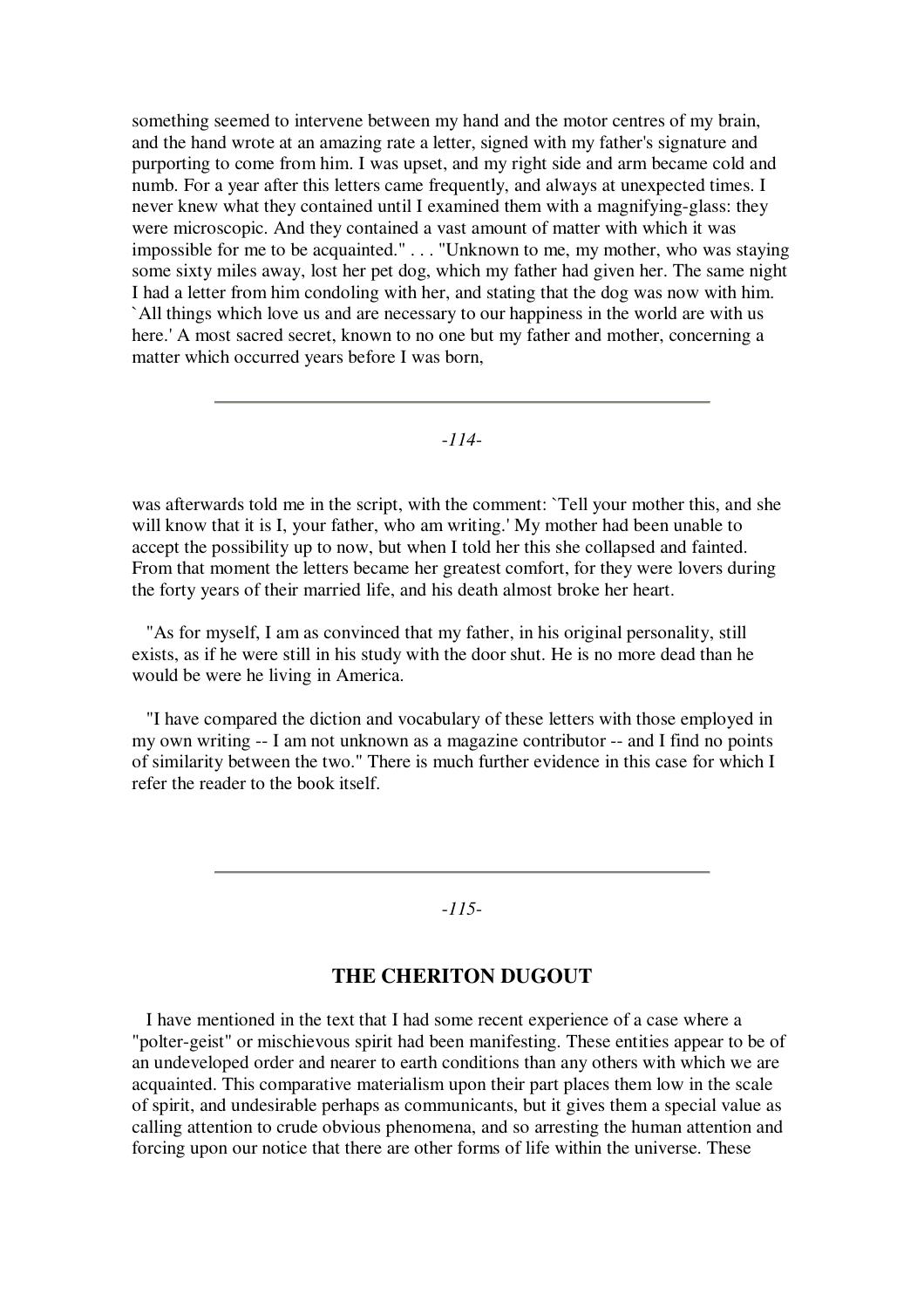borderland forces have attracted passing attention at several times and places in the past, such cases as the Wesley persecution at Epworth, the Drummer

-*116*-

of Tedworth, the Bells of Bealing, etc., startling the country for a time -- each of them being an impingement of unknown forces upon human life. Then almost simultaneously came the Hydesville case in America and the Cideville disturbances in France, which were so marked that they could not be overlooked. From them sprang the whole modern movement which, reasoning upwards from small things to great, from raw things to developed ones, from phenomena to messages, is destined to give religion the firmest basis upon which it has ever stood. Therefore, humble and foolish as these manifestations may seem, they have been the seed of large developments, and are worthy of our respectful, though critical, attention.

Many such manifestations have appeared of recent years in various quarters of the world, each of which is treated by the press in a more or less comic vein, with a conviction apparently that the use of the word "spook" discredits the incident and brings discussion to an end. It is remarkable that each is treated as an entirely isolated phenomenon,

-*117*-

and thus the ordinary reader gets no idea of the strength of the cumulative evidence. In this particular case of the Cheriton Dugout the facts are as follows:

Mr. Jaques, a Justice of the Peace and a man of education and intelligence, residing at Embrook House, Cheriton, near Folkestone, made a dugout just opposite to his residence as a protection against air raids. The house was, it may be remarked, of great antiquity, part of it being an old religious foundation of the 14th Century. The dugout was constructed at the base of a small bluff, and the sinking was through ordinary soft sandstone. The work was carried out by a local jobbing builder called Rolfe, assisted by a lad. Soon after the inception of his task he was annoyed by his candle being continually blown out by jets of sand, and, by similar jets hitting up against his own face. These phenomena he imagined to be due to some gaseous or electrical cause, but they reached such a point that his work was seriously hampered, and he complained to Mr. Jaques, who received the story with absolute incredulity. The persecution continued,

-*118*-

however, and increased in intensity, taking the form now of actual blows from moving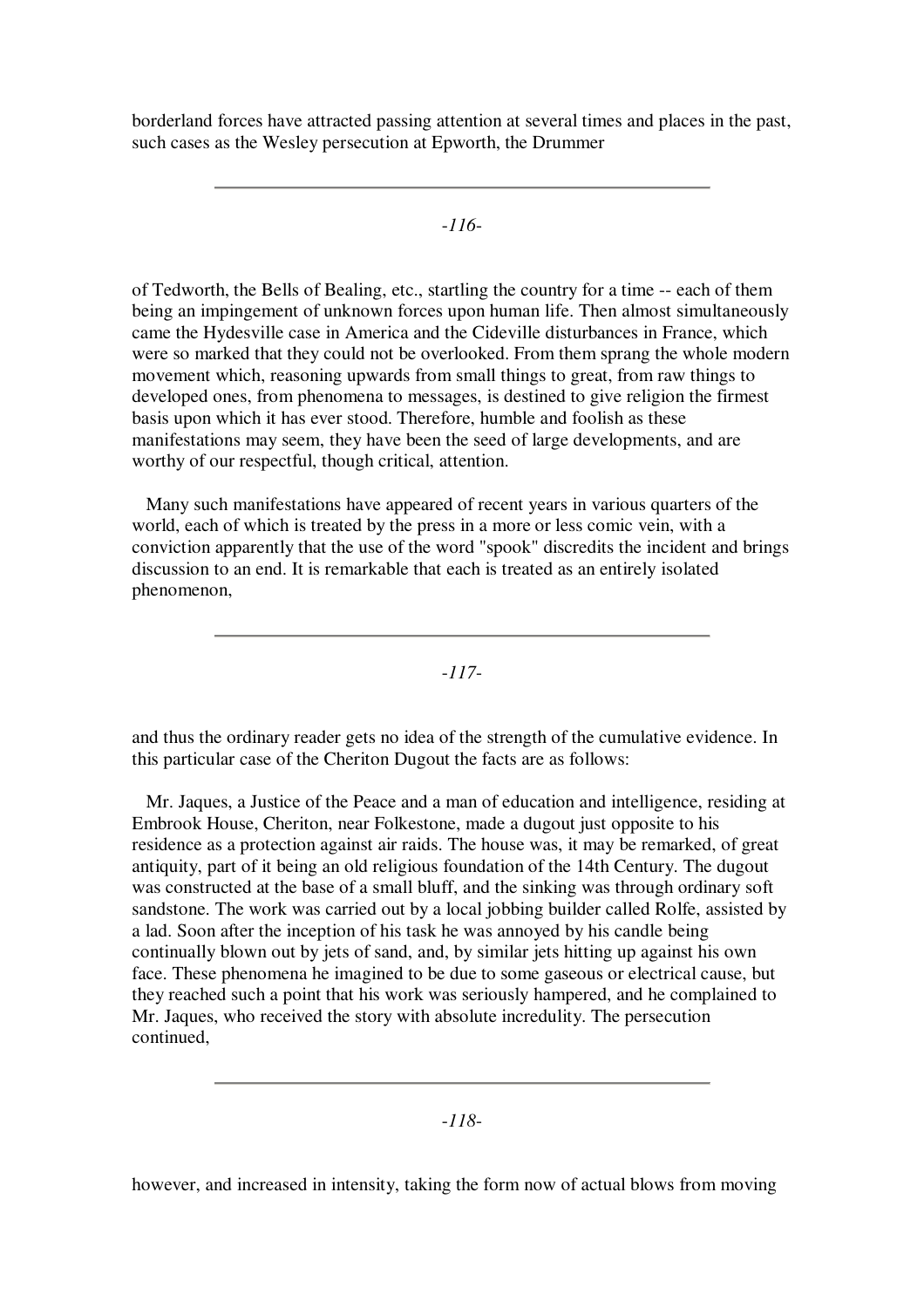material, considerable objects, such as stones and bits of brick, flying past him and hitting the walls with a violent impact. Mr. Rolfe, still searching for a physical explanation, went to Mr. Hesketh, the Municipal Electrician of Folkestone, a man of high education and intelligence, who went out to the scene of the affair and saw enough to convince himself that the phenomena were perfectly genuine and inexplicable by ordinary laws. A Canadian soldier who was billeted upon Mr. Rolfe, heard an account of the happenings from his host, and after announcing his conviction that the latter had "bats in his belfry" proceeded to the dugout, where his experiences were so instant and so violent that he rushed out of the place in horror. The housekeeper at the Hall also was a witness of the movement of bricks when no human hands touched them. Mr. Jaques, whose incredulity had gradually thawed before all this evidence, went down to the dugout in the absence of everyone, and was departing from it when five stones rapped up

#### -*119*-

against the door from the inside. He reopened the door and saw them lying there upon the floor. Sir William Barrett had meanwhile come down, but had seen nothing. His stay was a short one. I afterwards made four visits of about two hours each to the grotto, but got nothing direct, though I saw the new brickwork all chipped about by the blows which it had received. The forces appeared to have not the slightest interest in psychical research, for they never played up to an investigator, and yet their presence and action have been demonstrated to at least seven different observers, and, as I have said, they left their traces behind them, even to the extent of picking the flint stones out of the new cement which was to form the floor, and arranging them in tidy little piles. The obvious explanation that the boy was an adept at mischief had to be set aside in view of the fact that the phenomena occurred in his absence. One extra man of science wandered on to the scene for a moment, but as his explanation was that the movements occurred through the emanation of marsh-gas, it did not advance matters much. The

-*120*-

disturbances are still proceeding, and I have had a letter this very morning (February 21st, 1918) with fuller and later details from Mr. Hesketh, the Engineer.

What is the *real* explanation of such a matter? I can only say that I have advised Mr. Jaques to dig into the bluff under which he is constructing his cellar. I made some investigation myself upon the top of it and convinced myself that the surface ground at that spot has at some time been disturbed to the depth of at least five feet. Something has, I should judge, been buried at some date, and it is probable that, as in the case cited in the text, there is a connection between this and the disturbances. It is very probable that Mr. Rolfe is, unknown to himself, a physical medium, and that when he was in the confined space of the cellar he turned it into a cabinet in which his magnetic powers could accumulate and be available for use. It chanced that there was on the spot some